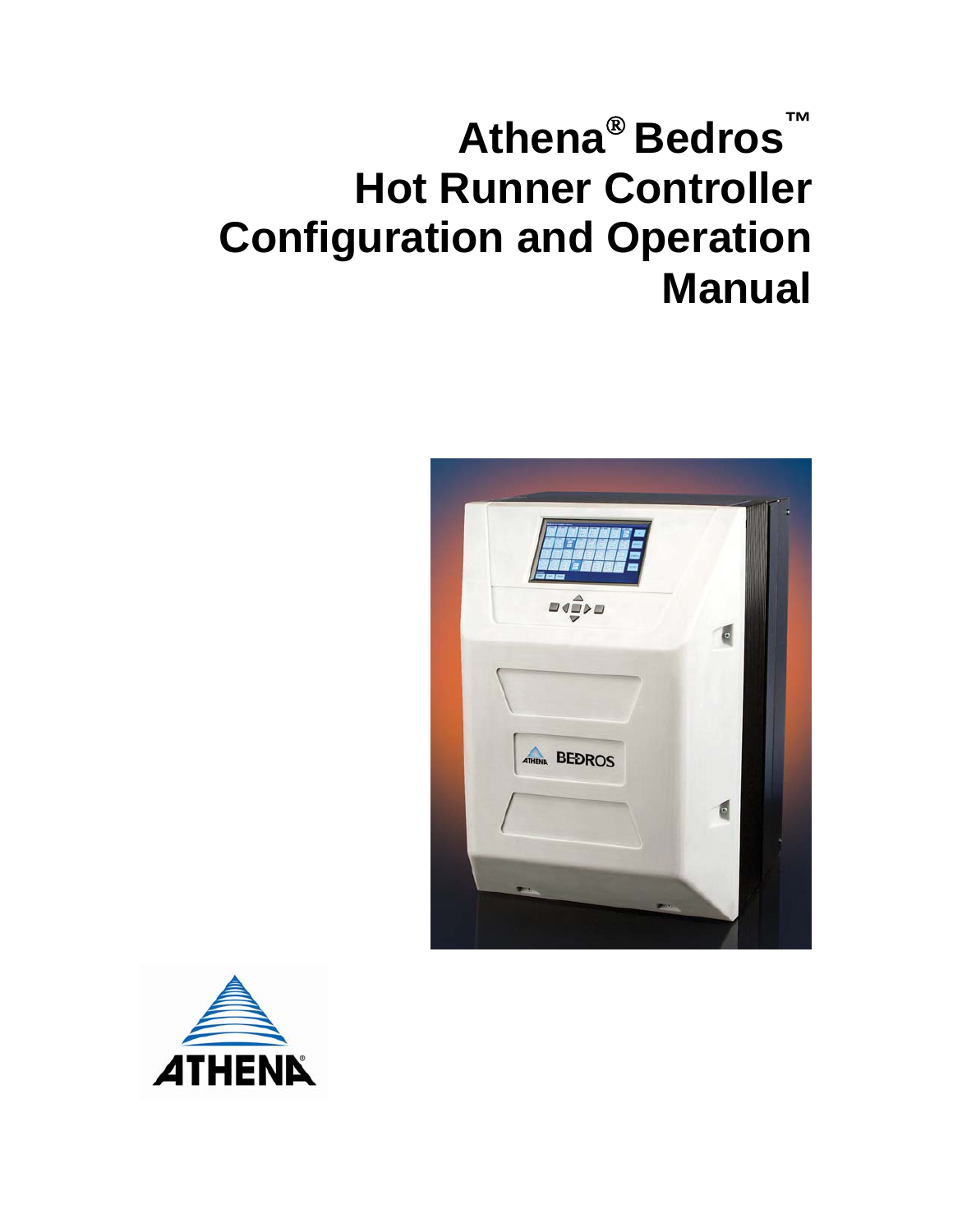Athena®, CompuStep® , and CompuCycle® are registered trademarks and Bedros™ is a trademark of Athena Controls, Inc.

© 2012. Athena Controls, Inc. All rights reserved.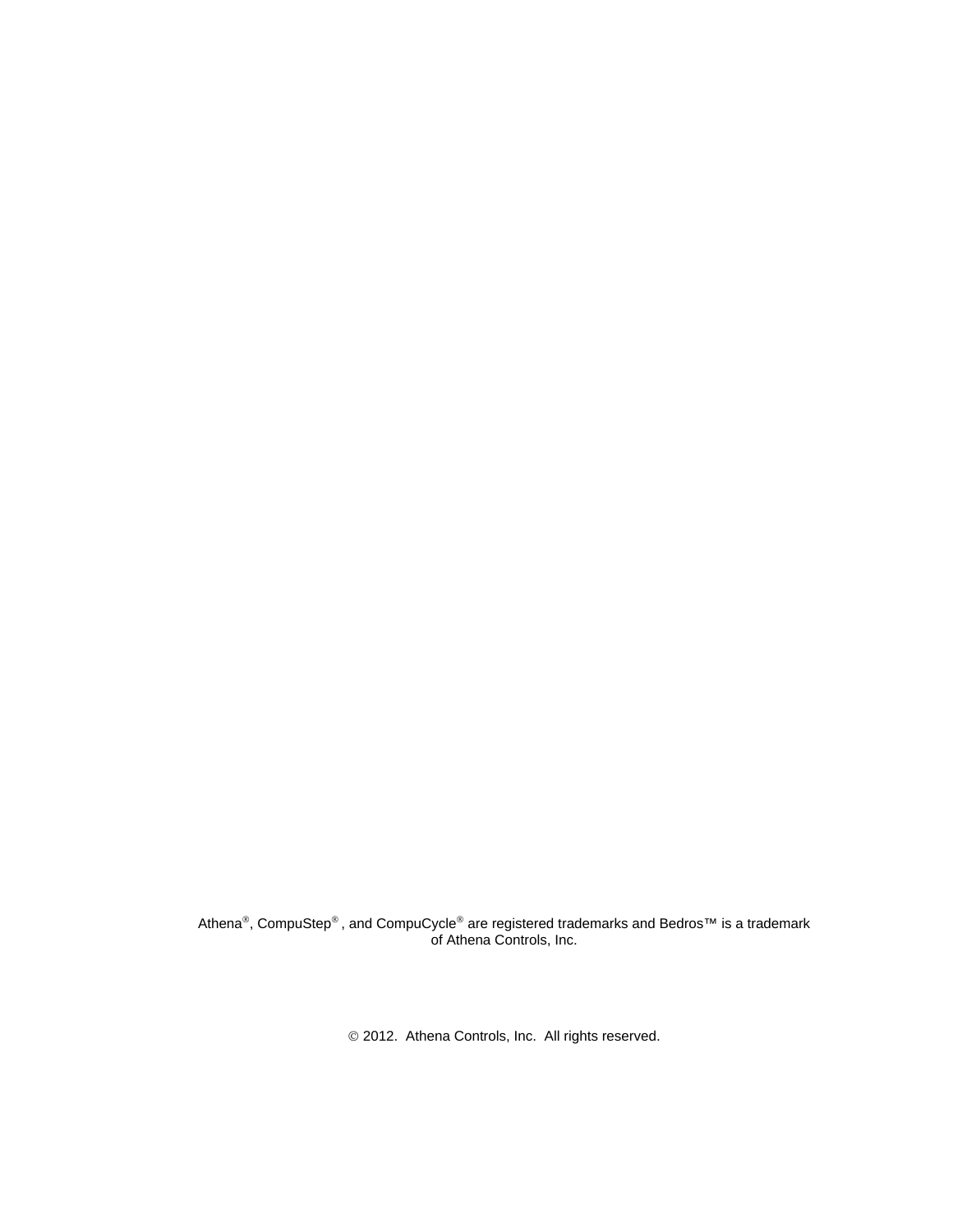# <span id="page-2-0"></span>**Precautions**

# **Warning**

**Use of this equipment in a manner not specified by the manufacturer may impair protection provided by the equipment.** 



**In addition to presenting a potential fire hazard, high voltage and high temperature can damage equipment and cause severe injury or death. When installing or using this instrument, follow all instructions carefully and use approved safety controls.** 



**Hazardous potentials exist on components inside the controller. Always disconnect AC power to the controller when servicing the controller.** 

**Because these temperature controls or associated equipment may not always fail safe, an approved temperature and/or pressure safety control should be used for safe operation.** 

**Turn off power to the controller before cleaning the exterior of the controller.** 

**Failure to observe these precautions can result in exposure to a potentially lethal shock hazard.** 

**All wiring should be done by an experienced technician. The controller and wiring should be installed in accordance with national and local electrical codes. To avoid serious personal injury and damage to equipment, follow all warnings and cautions provided in the hardware setup instructions.** 

**Caution If a controller shows signs of having been damaged during shipping, do not power up or install the controller. Save all packing materials and report any damage to the carrier immediately.** 



**Do not locate this instrument where it may be subjected to excessive shock, vibration, dirt, moisture, oil, or other liquids.** 

**This is a Class A product. In domestic environment this product may cause radio interference in which case the user may be required to take adequate measures.** 

**Specified operating ambient temperature is 32 to 122 °F (0 to 50 °C).**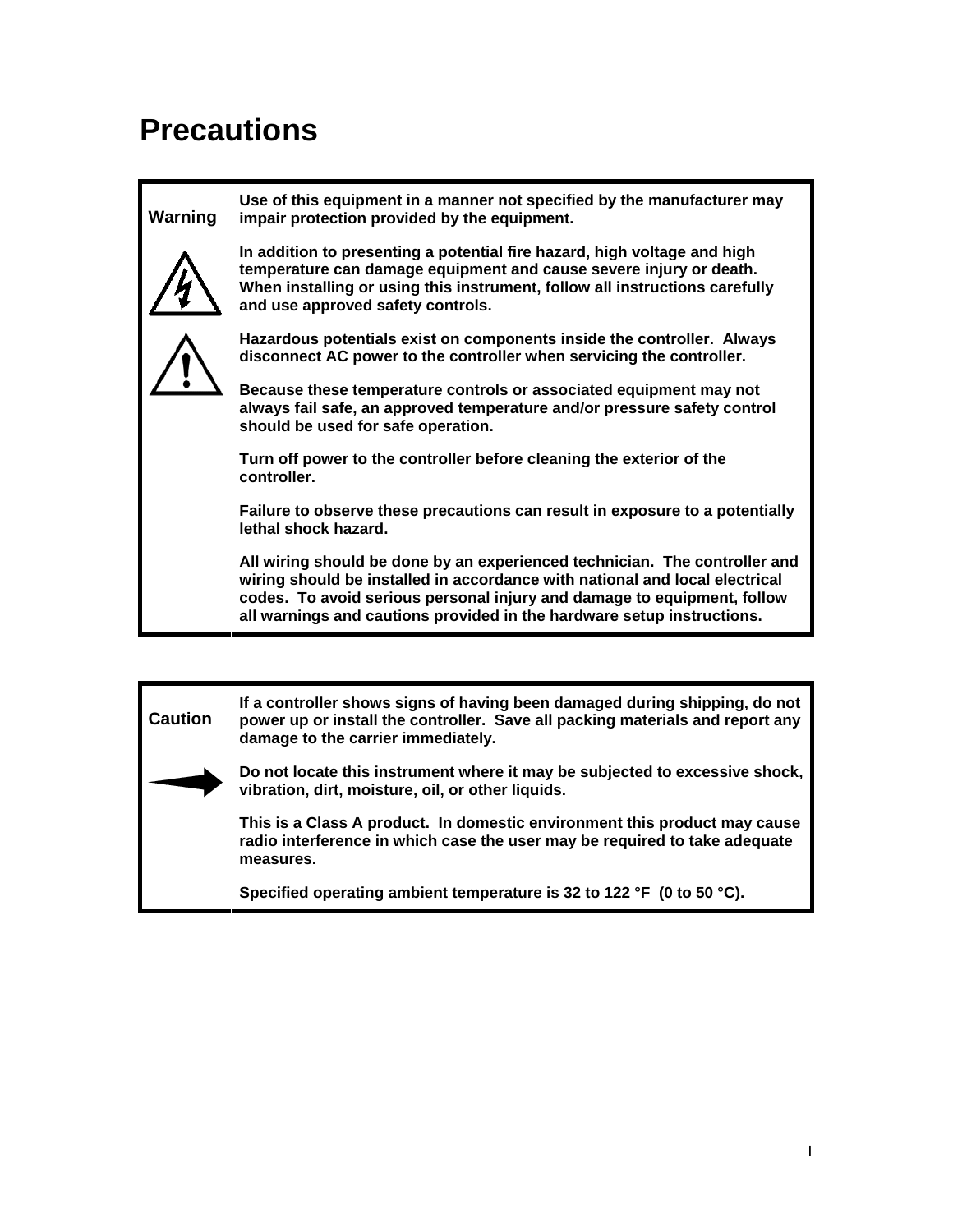# <span id="page-3-0"></span>**Table of Contents**

| 1.<br>1.1<br>1.2<br>1.3<br>1.4        |                                                     |     |
|---------------------------------------|-----------------------------------------------------|-----|
| 2.                                    |                                                     |     |
| 3.<br>3.1<br>3.2                      |                                                     |     |
| 4.<br>4.1<br>4.2<br>4.3<br>4.4<br>4.5 |                                                     |     |
| 5.                                    | Changing the Mode and Manual Mode Output Percent 14 |     |
| 6.                                    |                                                     |     |
| 7.<br>7.1<br>7.2<br>8.<br>8.1         |                                                     |     |
| 8.2                                   |                                                     |     |
| 9.                                    |                                                     |     |
| 10.                                   |                                                     |     |
| 11.<br>11.1<br>11.2                   |                                                     | .26 |
| 11.3<br>11.4<br>11.5                  |                                                     |     |
| 11.6<br>11.7                          |                                                     |     |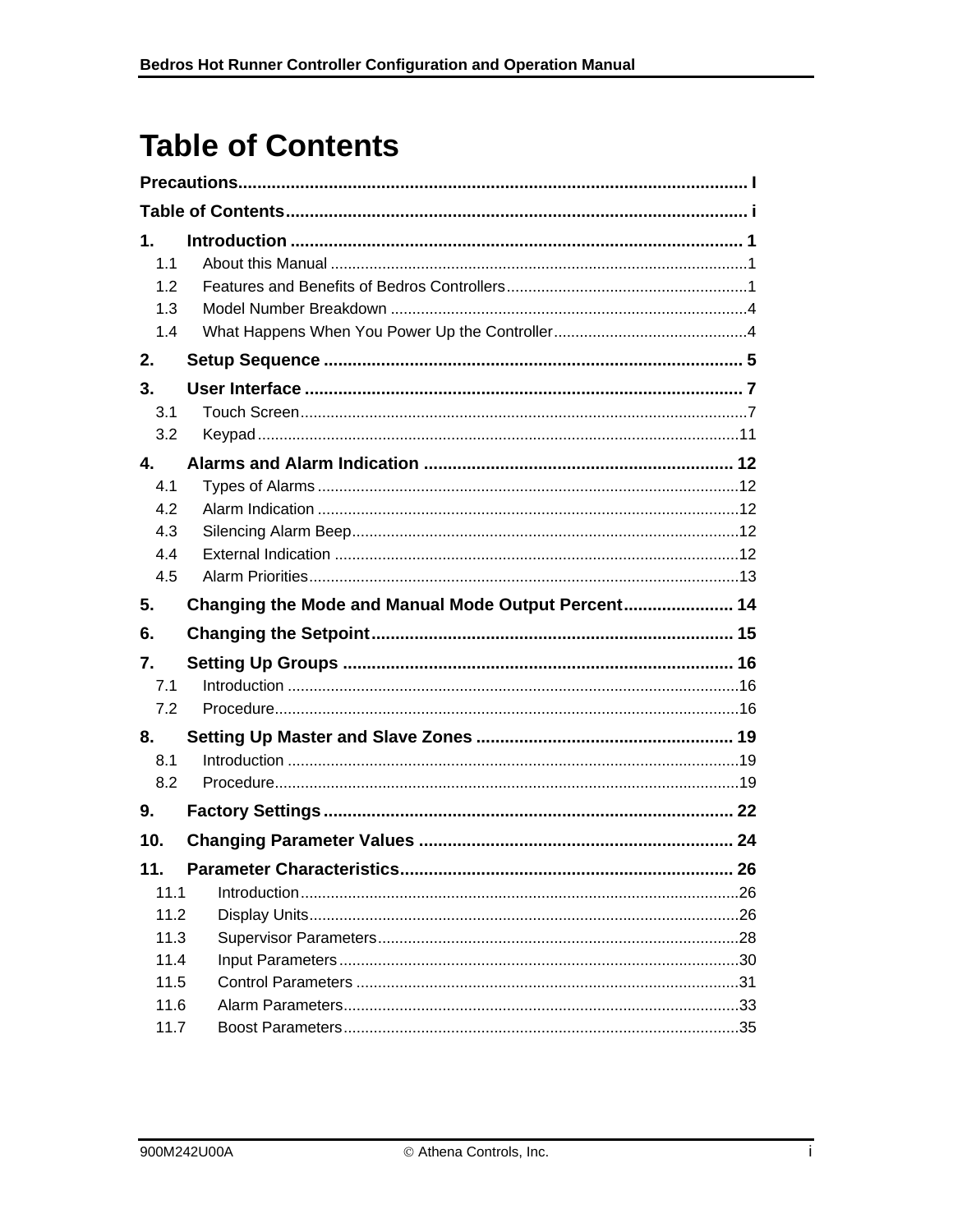| 12.  |  |
|------|--|
| 12.1 |  |
| 12.2 |  |
| 12.3 |  |
| 12.4 |  |
| 13.  |  |
| 13.1 |  |
| 13.2 |  |
| 14.  |  |
| 14.1 |  |
| 14.2 |  |
| 15.  |  |
| 15.1 |  |
| 15.2 |  |
| 15.3 |  |
| 16.  |  |
| 16.1 |  |
| 16.2 |  |
| 17.  |  |
|      |  |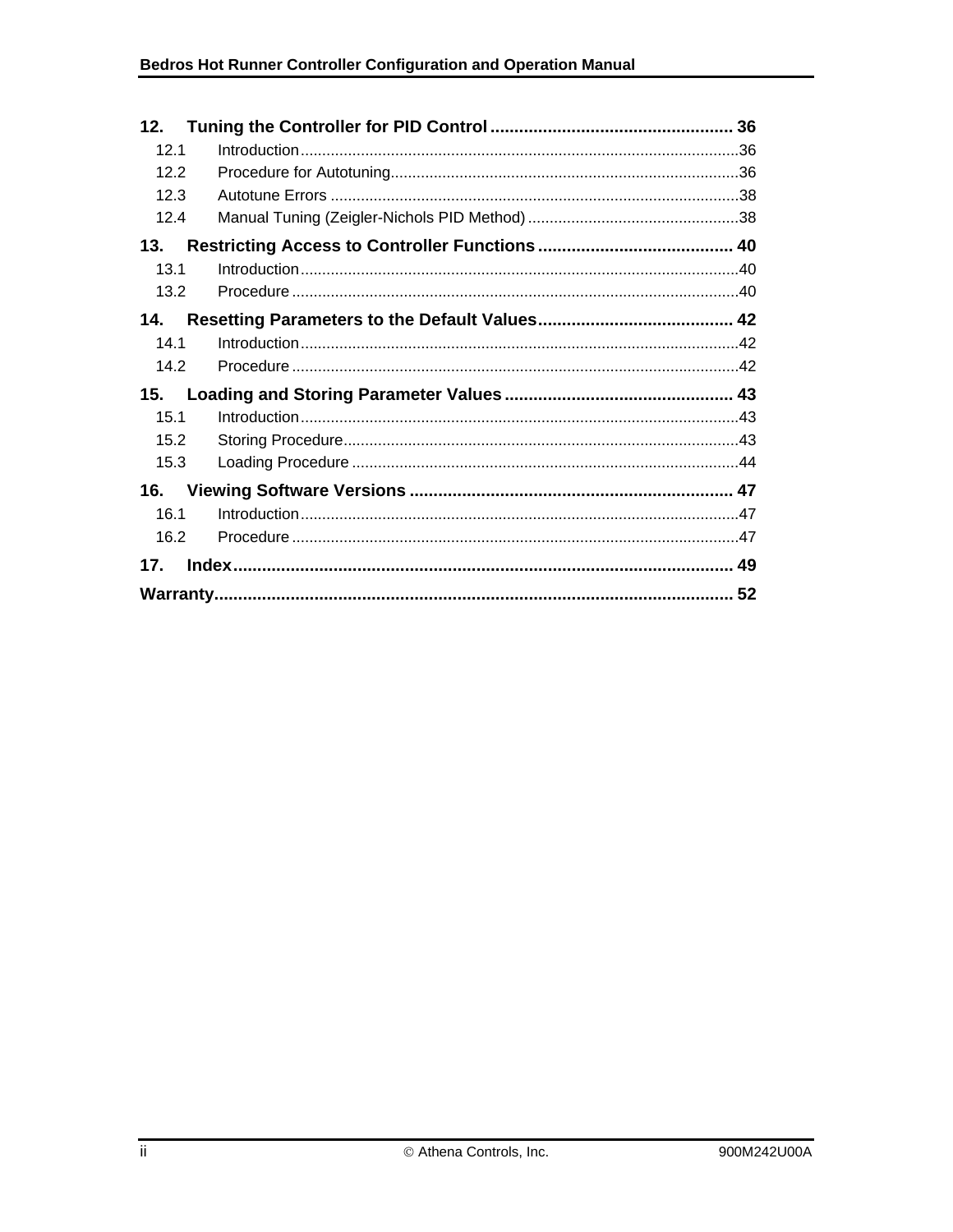# <span id="page-5-0"></span>**1.Introduction**

## <span id="page-5-1"></span>**1.1 About this Manual**

This manual contains all the information needed to configure and operate the Bedros Hot Runner controllers.

Wiring diagrams, mounting instructions, and other information about installing the hardware are on the installation diagrams shipped with the unit*.*

# <span id="page-5-2"></span>**1.2 Features and Benefits of Bedros Controllers**

#### **1.2.1 Multi-Zone Control with Convenient User Interface**

A single Bedros Hot Runner controller can provide multiprocessor-based control of up to 32 zones. $1$  Zones can be configured individually or in configurable groups.

A touch screen provides an overview of the process value, setpoint, output percent, and mode of every zone. Alarm states are also signaled on this display.

This same touch screen provides a convenient interface for changing setpoints and setup parameters. Keys on the front of the case let you put all zones in Run or Idle state, temporarily silence audible alarms, and select zones. (When necessary, access to function keys on the touch screen can be restricted. See Section [13](#page-44-0) for details.)

### **1.2.2 PID Control with Autotuning**

When a Bedros zone is in Normal (closed loop) mode, Proportional-Integral-Derivative (PID) control is provided. The Bedros Hot Runner controllers also support Manual (open loop) mode that overrides automatic control. In Manual mode you control the output by entering a fixed output percentage value. $^2$  A zone's transfer from PID to manual is "bumpless" when the process value is within 9  $\degree$ F (5  $\degree$ C) of the setpoint.

Using PID control, the controller modulates output power by adjusting the output power percentage within a configurable proportional band. Power is proportionally reduced as the process temperature gets closer to the setpoint temperature.

The configurable derivative action affects the output based on the rate of change of the process value.

The integral action affects the output based on the duration of the process value's variation from the setpoint. In the Bedros Hot Runner controllers, the integral (reset) action is always equal to six times the configured derivative (rate) action.

An Autotune function is standard on every Bedros Hot Runner controller. This feature for easy tuning of the proportional and derivative components of the control algorithm can be

l

 $1$  Units that support more than 32 zones are available; contact the factory.

 $2$  Use of a fixed output percentage is also possible under other circumstances. Configuration parameters let you specify a fixed output to be used as a failsafe action, a different fixed output percentage to be used in standby mode, and another fixed output percentage used during the boost function described in 1.2.4.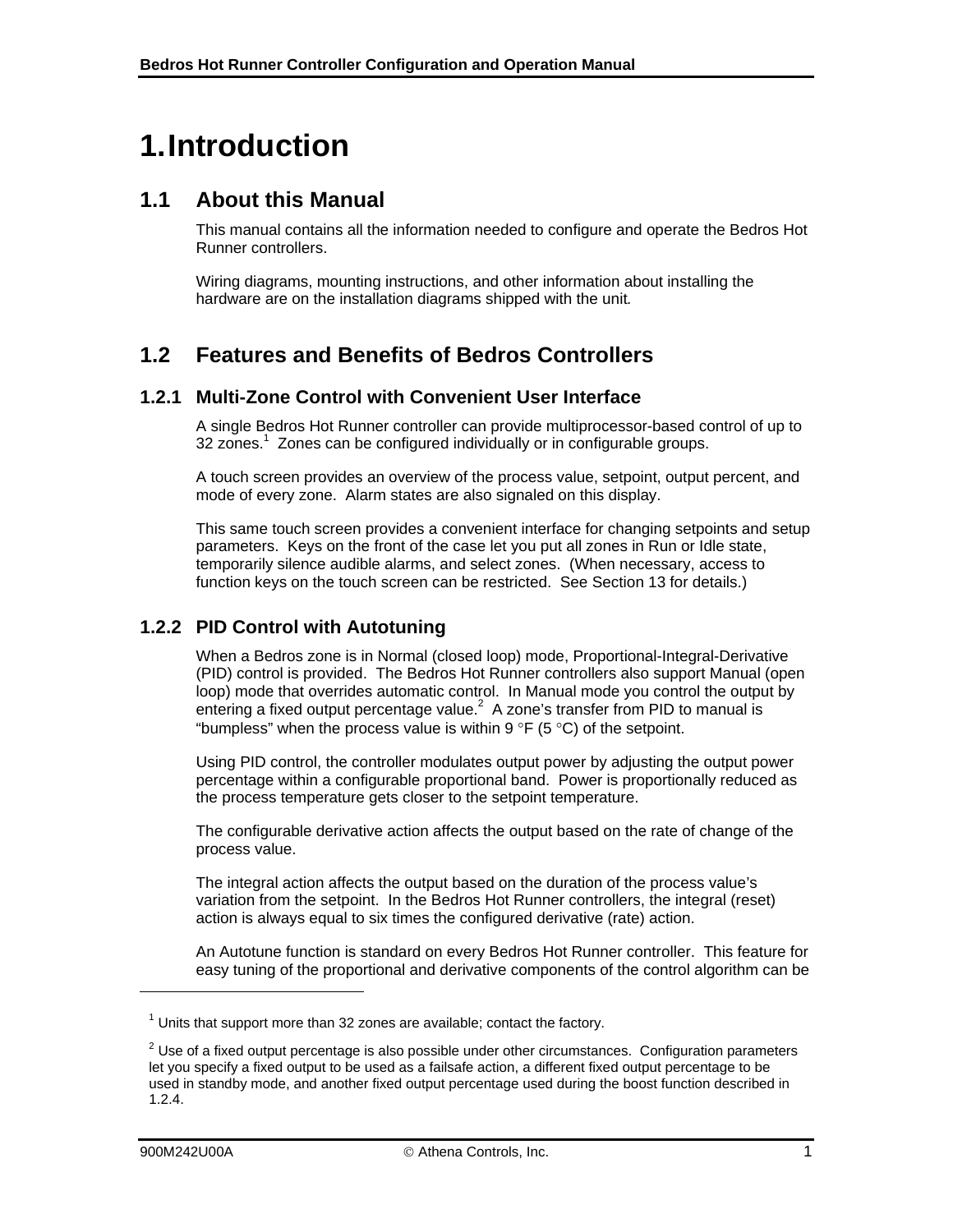initiated every time the controller is powered up, once when the controller is set up regardless of success (and again by changing a parameter value), once only if successful (repeated at each power up until successful), or never. Instructions for tuning the controller automatically and manually are in Section 12.

| BEDROS HOT RUNNER CONTROL Zones 1-32 (Deq. F) |              |                |                |                |                |            |                |                  |  |  |
|-----------------------------------------------|--------------|----------------|----------------|----------------|----------------|------------|----------------|------------------|--|--|
| loi tips                                      | 02 TIPS      | <b>03 TIPS</b> | <b>04 TIPS</b> | <b>05 TIPS</b> | <b>06 TIPS</b> | 07 TIPS    | <b>08 TIPS</b> | <b>SP</b>        |  |  |
| 252                                           | 248          | 250            | 249            | 248            | 249            | 249        | 250            |                  |  |  |
| 250                                           | 250          | 250            | 250            | 250            | 250            | 250        | 250            | <b>BOOST</b>     |  |  |
| 45%                                           | 53%          | 45%            | 48%            | 48%            | 47%            | 47%        | 46%            |                  |  |  |
| <b>INRM</b>                                   | <b>NRM</b>   | <b>NRM</b>     | <b>NRM</b>     | <b>NRM</b>     | <b>NRM</b>     | <b>NRM</b> | <b>NRM</b>     |                  |  |  |
| 09 MANIF                                      | 10 MANIF     | 11 MANIF       | 12 MANIF       | 13 MANIF       | 14 MANIF       | 15 MANIF   | 16 MANIF       | <b>CONFIG</b>    |  |  |
| 251                                           | 250          | 252            | 248            | 250            | 251            | 250        | 252            |                  |  |  |
| 250                                           | 250          | 250            | 250            | 250            | 250            | 250        | 250            | <b>MODE</b>      |  |  |
| 45%                                           | 47%          | 44%            | 52%            | 46%            | <b>NRM</b>     | <b>NRM</b> | <b>NRM</b>     |                  |  |  |
| <b>NRM</b>                                    | <b>NRM</b>   | <b>NRM</b>     | <b>NRM</b>     | <b>NRM</b>     | 42%            | 46%        | 43%            |                  |  |  |
| <b>17</b>                                     | 18           | 19             | 20             | 21             | 22             | 23         | 24             | Clear All        |  |  |
| 248                                           | 250          | 250            | 250            | 250            | 251            | 250        | 252            |                  |  |  |
| 250                                           | 250          | 250            | 250            | 250            | 250            | 250        | 250            | Select All       |  |  |
| 48%                                           | 48%          | 46%            | 47%            | 46%            | 42%            | 46%        | 44%            |                  |  |  |
| <b>I</b> NRM                                  | <b>NRM</b>   | <b>NRM</b>     | <b>NRM</b>     | <b>NRM</b>     | <b>NRM</b>     | <b>NRM</b> | <b>NRM</b>     |                  |  |  |
| 25                                            | 26           | 27             | 28             | 29             | 30             | 31         | 32             |                  |  |  |
| 248                                           | 250          | 250            | 250            | 252            | 251            | 248        | 249            |                  |  |  |
| 250                                           | 250          | 250            | 250            | 250            | 250            | 250        | 250            |                  |  |  |
| <b>NRM</b>                                    | 49%          | <b>NRM</b>     | 48%            | 45%            | 47%            | 48%        | 50%            |                  |  |  |
| 50%                                           | <b>NRM</b>   | 47%            | <b>NRM</b>     | <b>NRM</b>     | <b>NRM</b>     | <b>NRM</b> | <b>NRM</b>     |                  |  |  |
| Select Group:                                 |              |                |                |                |                |            | Mult.          |                  |  |  |
| <b>TIPS</b>                                   | <b>MANIF</b> |                |                |                |                |            | Zones          | <b>SEL. TYPE</b> |  |  |

**Touch Screen Main Display** 

## <span id="page-6-0"></span>**1.2.3 CompuStep**® **Soft Start for Heater Bake Out**

All Bedros Hot Runner controllers support the CompuStep soft start feature, which allows slow dissipation of moisture in heaters by gradually applying power to the heaters. Using this feature helps extend the life of the heaters and the molds. When a soft start is executed, single cycle bursts start at 5% output power and step up the output 5% every 30 seconds.

- The soft start when the controller is in Normal (automatic) mode lasts five minutes or until the process temperature reaches 200 °F (93 °C).
- The soft start when the controller is in Manual mode continues until the output is the lower of 50% or the target manual mode output percent.

By default, a soft start will be executed:

- every time the controller starts (after being taken out of Idle) and the process value is less than 200 °F (93 °C), and
- every time the controller is returned to normal (automatic) operation and the PV is less than 200 $\degree$ F (93 $\degree$ C).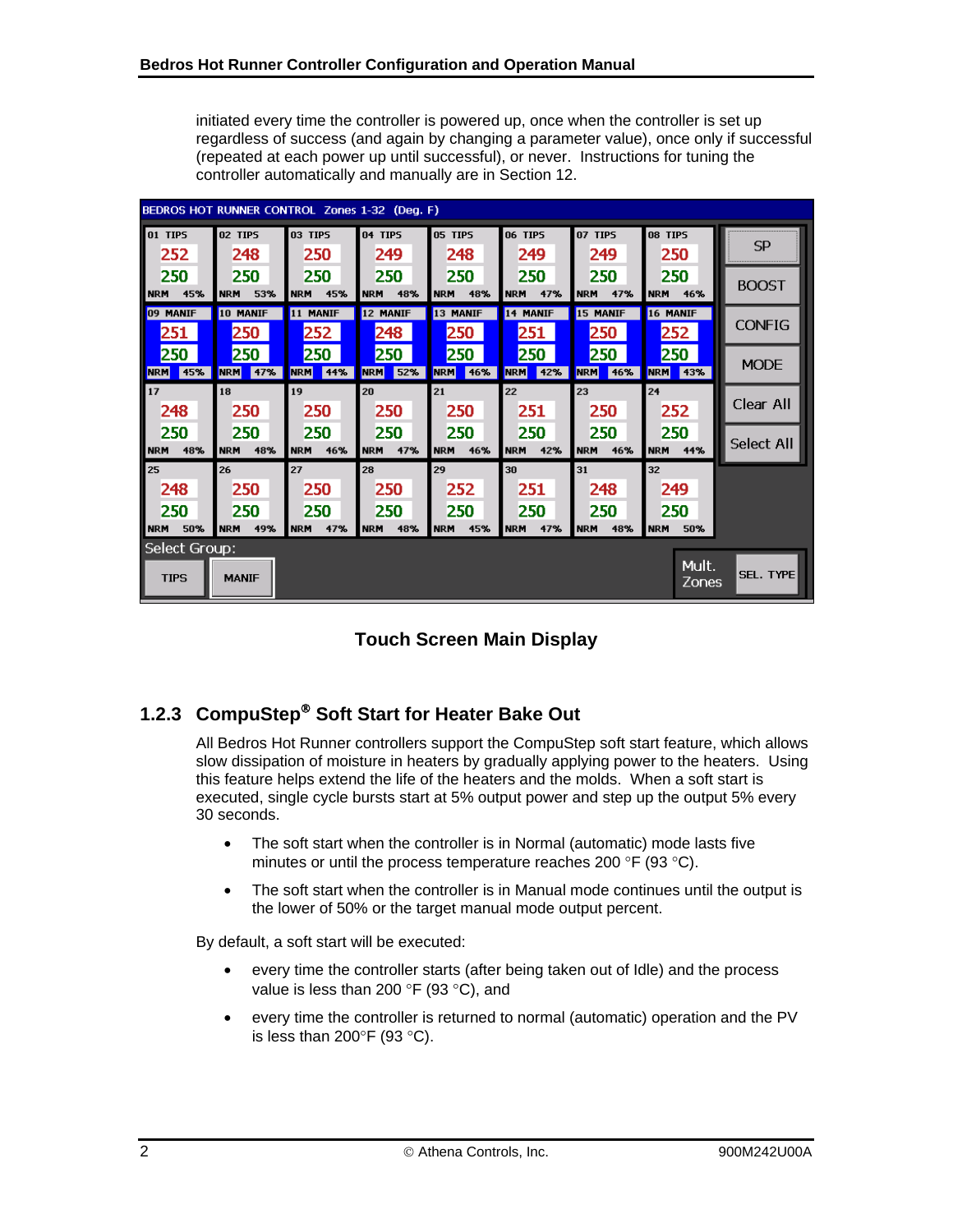### **1.2.4 Programmable Boost Function**

Every Bedros Hot Runner controller supports a boost function. Your can use the Boost Parameters screen to configure a special setpoint (closed loop boost) or a special fixed output percentage (open-loop boost) to be used when the zone is selected and the **BOOST** button is pressed.

The boost function will remain active until:

- the configured boost duration time has expired, or
- the operator uses the Mode screen to take the zone out of boost mode before the expiration of the boost duration.

#### **1.2.5 Process Protection Features**

Process protection features are standard on all Bedros controllers. These features include:

- high and low deviation alarms
- high temperature safety limit
- loop break detection
- failsafe operation in case of sensor problems
- ground fault detection

#### **1.2.6 Slave Zones**

If you have specified a master zone for a control zone and a loop break or open thermocouple is detected for the zone, the affected zone (the "slave" zone) will flash yellow and use its master zone's output percent. See Section [8](#page-23-0) for details.

#### **1.2.7 Ease of Configuration**

The touch screen makes configuration easy. Zones can be configured individually or in groups.

Sets of parameter values can be saved in named sets in the controller or on a removable USB device. These sets of parameter values can be reloaded to the same controller or to a different Bedros controller.

#### **1.2.8 Security**

The Bedros main display includes function buttons that can be used to change the selected zones' setpoint and mode, and to boost the output temporarily by a configurable amount. Users who know the Supervisor password can limit access to any or all of the on-screen function buttons, plus limit configuration access. (Units are shipped with password protection disabled.)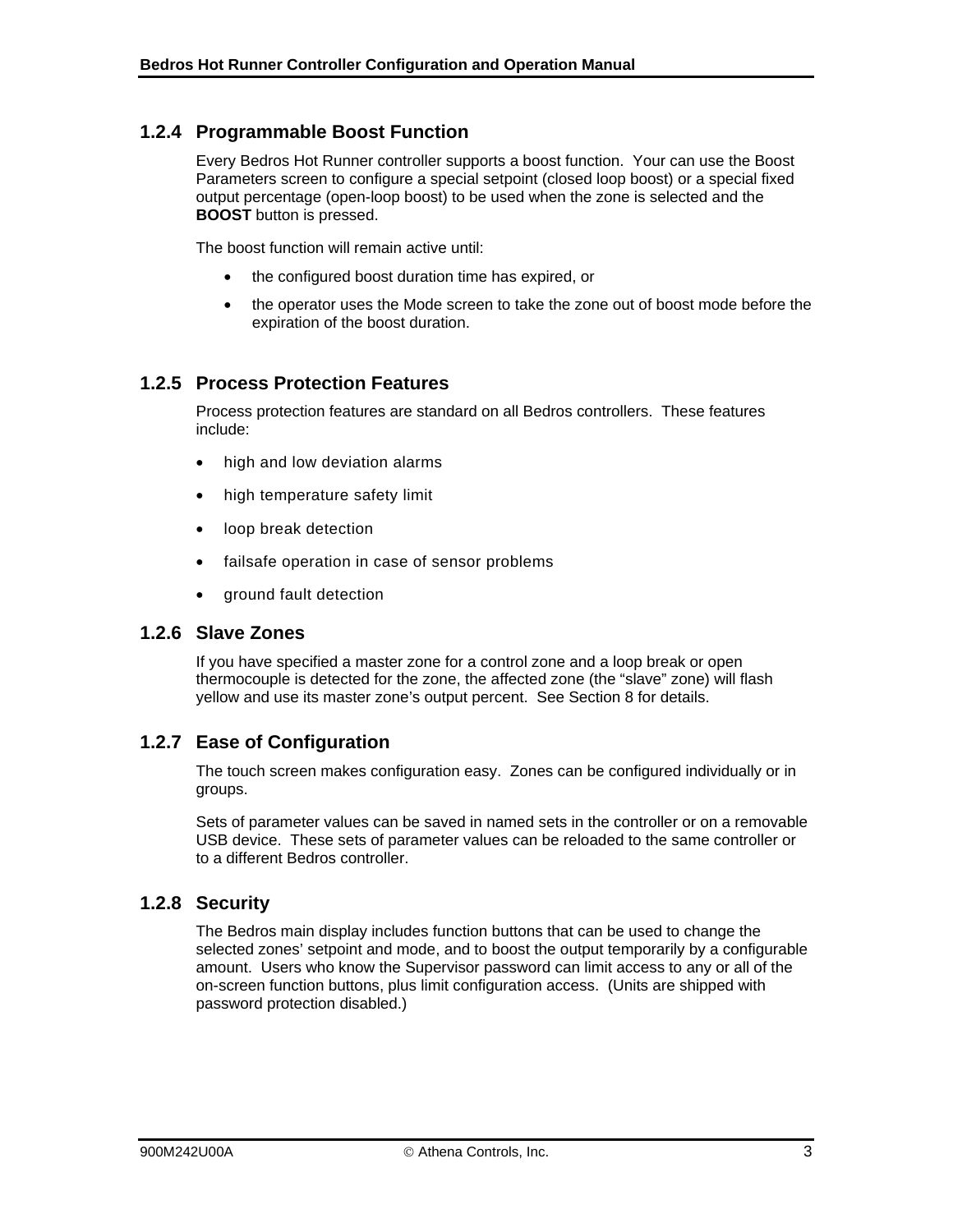## <span id="page-8-0"></span>**1.3 Model Number Breakdown**



Additional zones counts are available; consult factory.

Consult factory for connector plate layout.

The input type is indicated by the last "Option" character.

# <span id="page-8-1"></span>**1.4 What Happens When You Power Up the Controller**

When a Bedros Hot Runner controller is powered up, the LED above the keypad is amber, software versions (of the display unit and the controller hardware) are displayed.

At the conclusion of the startup process, the main screen shown in [3.1.1](#page-11-2) is displayed.

All zone outputs will be off because the unit starts up with all zones in the Idle state.

The Run/Idle key on the front of the case is used to put all zones that are currently Idle in the Run state. When at least one zone is not in the Idle state, the lit LED above the Run/Idle key is green.

When zones go into the Run state, the effect on each zone's output depends on the value of the Startup Mode parameter configured using the Control Parameters screen. See [11.5](#page-35-0) for details.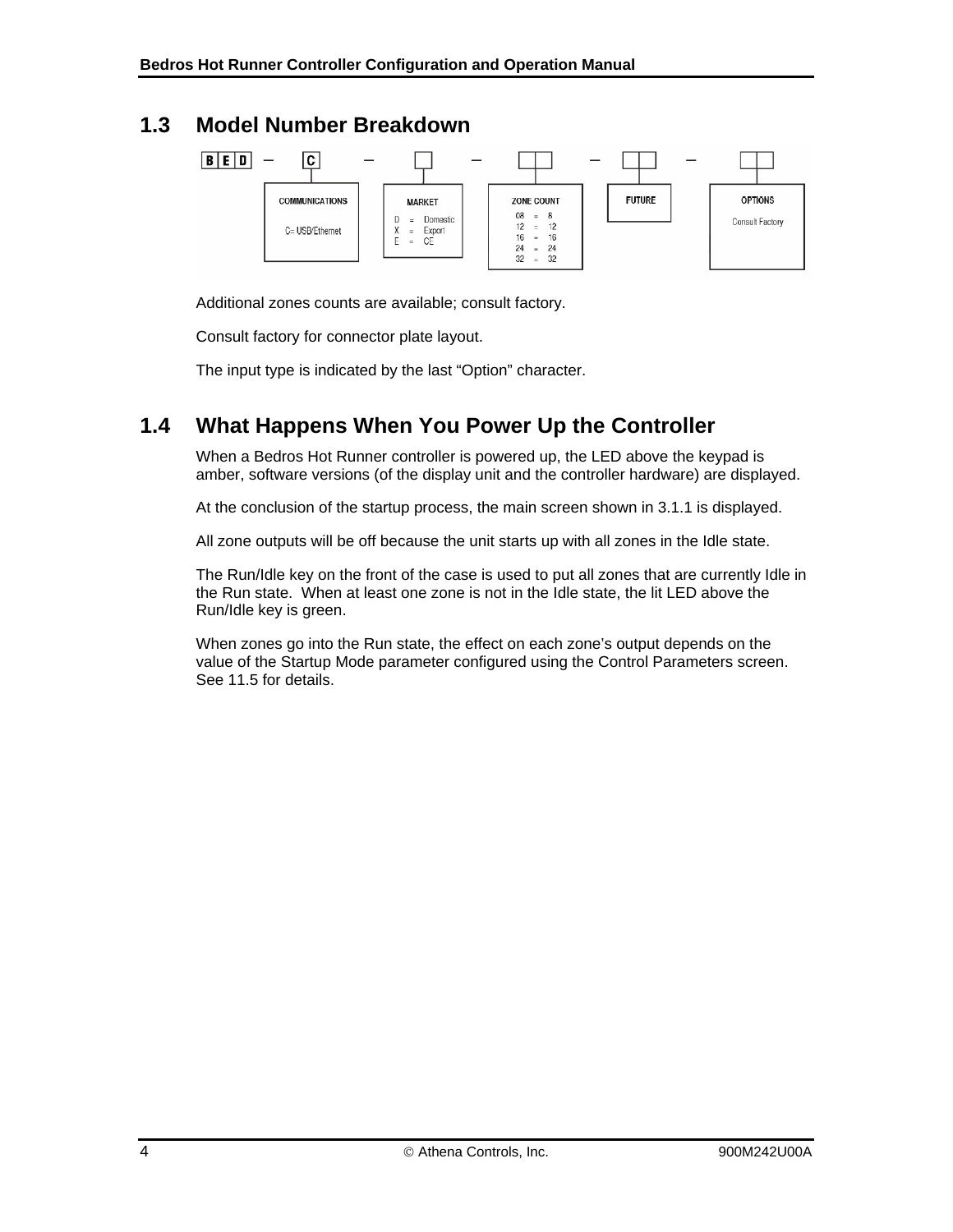# <span id="page-9-0"></span>**2.Setup Sequence**

The following list summarizes the configuration and startup tasks to be accomplished once the controllers are mounted and wired as shown on the diagrams shipped with the unit*.*

Information about all configuration parameters, including parameter interactions and valid ranges, is in Section 11.

1) Turn on the controller using the switch on the back (shown below). When the unit is powered up, the controller goes through its startup sequence, and then the main screen (see [3.1.1](#page-11-2)) will be displayed. **All zones will be Idle (all outputs off).** 





If the controller has already been wired to the sensors and heaters, do NOT push the Run/Idle key on the front of the case until after you have configured the zones and entered custom setpoints. **When zones are taken out of Idle, their outputs may go on unless you change the default parameter values.** 



**If the LED above the Run/Idle key is lit green, at least one zone is not in the Idle state.** 

- 2) Take unneeded zones out of service by setting them to Off Line using the Mode screen; see Section 5.
- 3) Look at the top of the main screen to see the units of measure for the process values and setpoints displayed. Units ordered for the "Domestic Market" ("D" as fifth character in the model number on the tag to the left of the power connection on the back of the controller) are set to display temperatures in Fahrenheit. Units ordered for "Export" ("X" as fifth character in model number) or "CE" ("CE" as fifth and sixth characters in model number) are set to display temperatures in Celsius.

If you want to change the unit of measure used for temperature displays, tap a zone to select it so you can access the Configuration screen (by tapping **Config)**,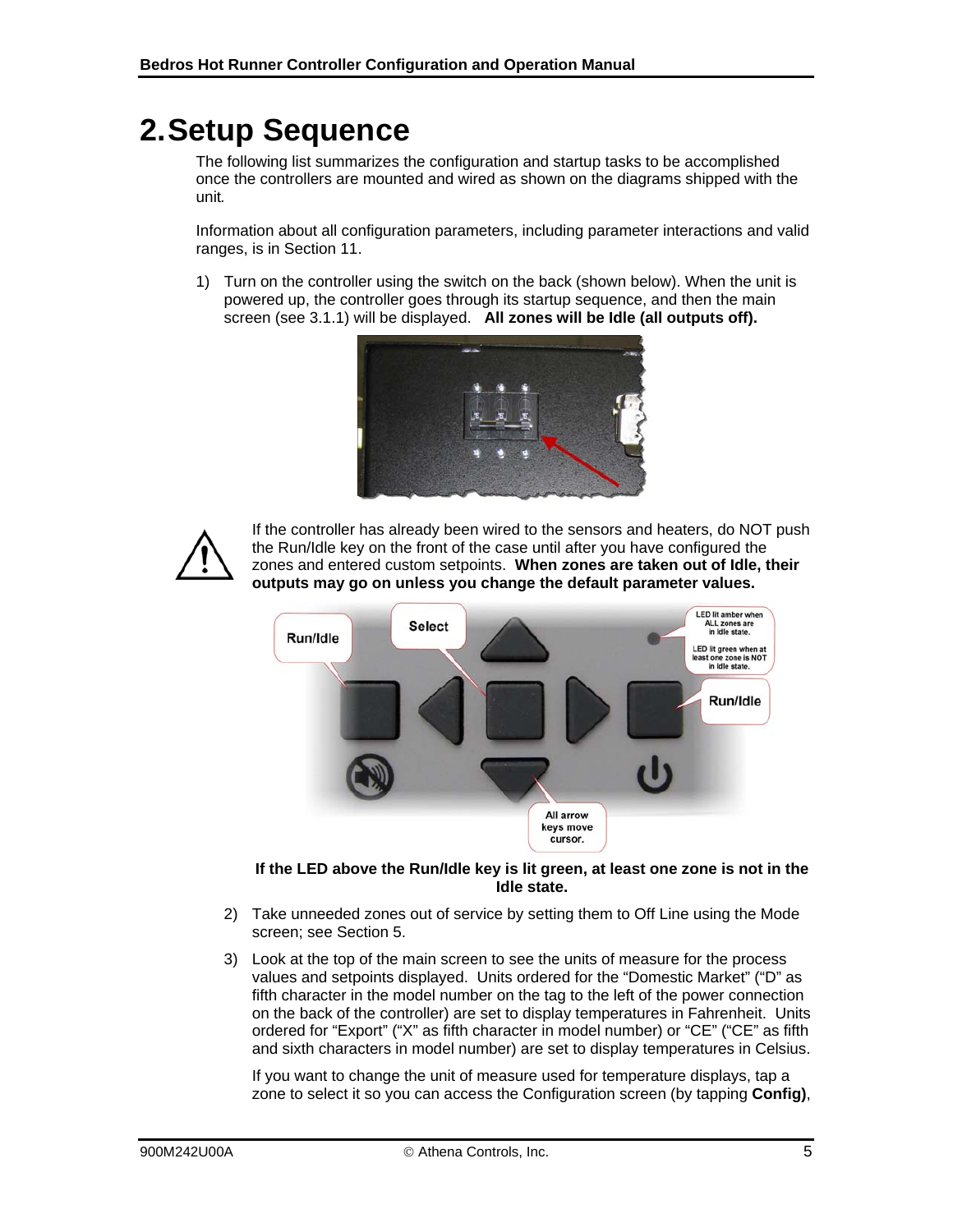and then tap **Display Units**, pick **Deg. F** or **Deg. C**, and then tap **Save**. The selected unit of measure will be used to display temperatures for all zones. Setpoints and other temperature values previously entered while a different unit of measure was in use will be converted automatically.

- 4) Set up groups (if needed); see Section [7.](#page-20-0)
- 5) If the factory settings listed in Section [9](#page-26-0) are not appropriate for your application, pick a group (or one or more zones on the main screen) and change parameter values; see Section [10.](#page-28-0)



Note that the default High [Temperature] Safety Limit (a Supervisor parameter) is 32 degrees F (0 degrees C), **which turns off the feature**. If you want the controller to turn off the output to a zone that exceeds the high limit, change the value of the High Safety Limit.

- 6) Bedros units are shipped with the Supervisor password set to 100, which disables password protection. If you want to limit access to the Supervisor screen, change the Supervisor password from the default 100; see Section [10](#page-28-0) for the procedure for changing a parameter value. As long as the password is 100, no password will be required to access all functions (except settings on the Factory Configuration screen).<sup>3</sup>
- 7) Enter setpoints for the zones that will operate in Normal (closed loop) mode (see Section [6\)](#page-19-0) and output percents for the zones that will operate in Manual (open loop) mode (see Section [5](#page-18-0) or [6\)](#page-19-0).
- 8) Autotune all zones that will operate in Normal (closed loop) mode; see Section [12](#page-40-0). When Autotuning has been completed successfully for all Normal zones, the controller is ready to use.
- 9) Press the Run/Idle key below the screen. All zones that are currently Idle will go to their configured startup mode. The LED above the button will be lit green whenever at least one zone is not in the Idle state.

l

 $3$  The Factory Configuration password is available only from Athena Technical Support.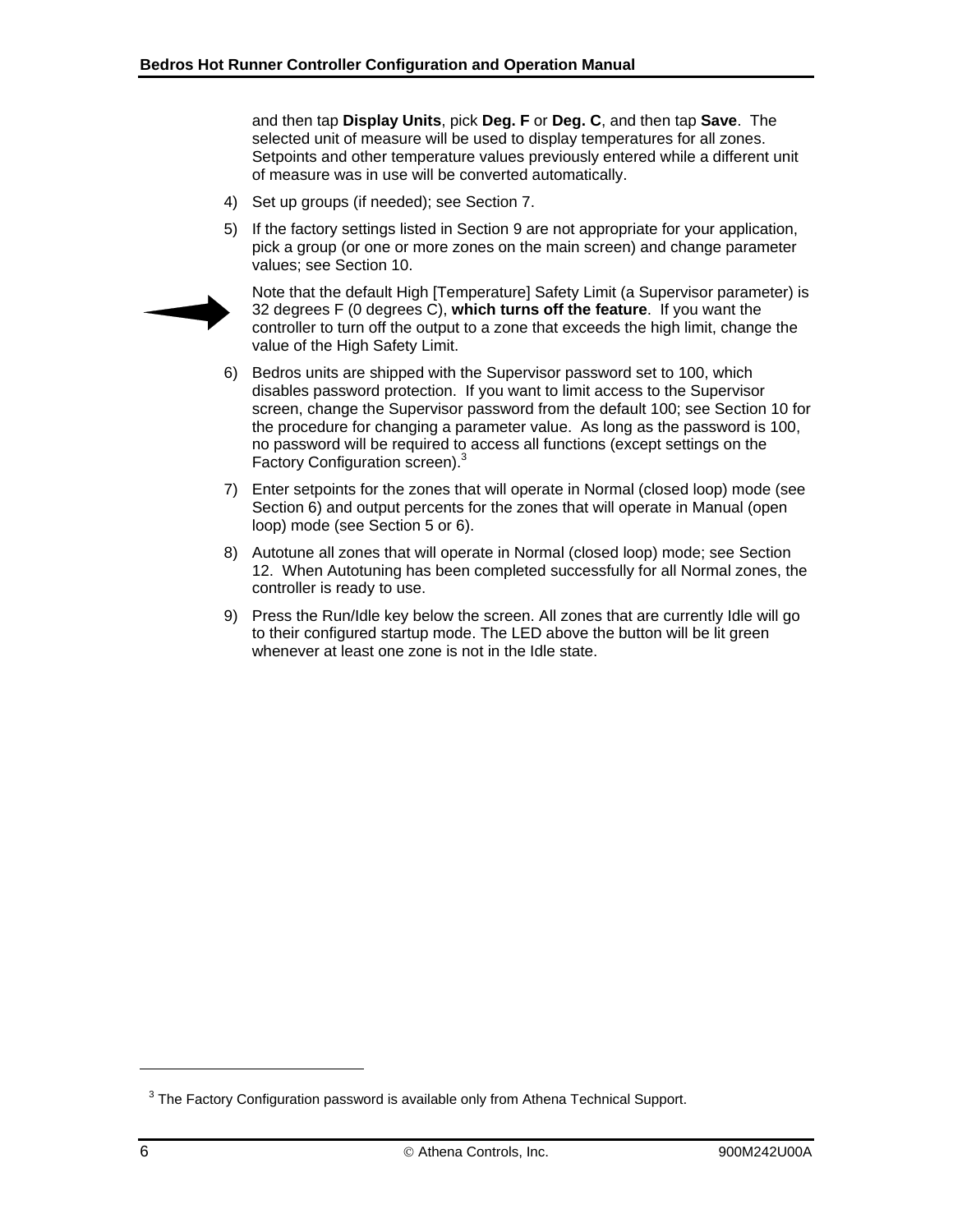# <span id="page-11-0"></span>**3.User Interface**

## <span id="page-11-1"></span>**3.1 Touch Screen**

### <span id="page-11-2"></span>**3.1.1 Main Display**

The main display on the touch screen displays a "faceplate" for every zone (8, 16, 24, or 32 zones, depending on the model), mimicking the displays of controllers mounted in a mainframe. In the illustration below, zones 9 through 16 are blue because they are selected.

**A zone that is flashing red is in alarm** (see Section [4](#page-16-0)).

**A zone that is flashing yellow has a problem that does not affect operation now**. For example, a zone flashes yellow if an open thermocouple is detected, but the zone is operating in Manual mode (in which no sensor value is used by the controller to calculate the output).

Any action taken using the **SP** (setpoint), **BOOST**, **CONFIG** (configuration), or **MODE** button will affect all selected zones.<sup>4</sup>

| BEDROS HOT RUNNER CONTROL Zones 1-32 (Deg. F) |                 |                 |                 |                 |                 |                 |                       |                  |  |  |
|-----------------------------------------------|-----------------|-----------------|-----------------|-----------------|-----------------|-----------------|-----------------------|------------------|--|--|
| <b>O1 TIPS</b>                                | <b>02 TIPS</b>  | 03 TIPS         | 04 TIPS         | <b>05 TIPS</b>  | <b>06 TIPS</b>  | <b>07 TIPS</b>  | <b>08 TIPS</b>        | <b>SP</b>        |  |  |
| 252                                           | 248             | 250             | 249             | 248             | 249             | 249             | 250                   |                  |  |  |
| 250                                           | 250             | 250             | 250             | 250             | 250             | 250             | 250                   | <b>BOOST</b>     |  |  |
| <b>INRM</b>                                   | <b>NRM</b>      | 45%             | 48%             | <b>NRM</b>      | <b>NRM</b>      | <b>NRM</b>      | <b>NRM</b>            |                  |  |  |
| 45%                                           | 53%             | <b>NRM</b>      | <b>NRM</b>      | 48%             | 47%             | 47%             | 46%                   |                  |  |  |
| 09 MANIF<br>I<br>251                          | 10 MANIF<br>250 | 11 MANIF<br>252 | 12 MANIF<br>248 | 13 MANIF<br>250 | 14 MANIF<br>251 | 15 MANIF<br>250 | 16 MANIF<br>252       | <b>CONFIG</b>    |  |  |
| 250                                           | 250             | 250             | 250             | 250             | 250             | 250             | 250                   | <b>MODE</b>      |  |  |
| <b>NRM</b>                                    | <b>NRM</b>      | <b>NRM</b>      | 52%             | <b>NRM</b>      | <b>NRM</b>      | <b>NRM</b>      | <b>NRM</b>            |                  |  |  |
| 45%                                           | 47%             | 44%             | <b>NRM</b>      | 46%             | 42%             | 46%             | 43%                   |                  |  |  |
| $\vert$ 17                                    | 18              | 19              | 20              | 21              | 22              | 23              | 24                    | Clear All        |  |  |
| 248                                           | 250             | 250             | 250             | 250             | 251             | 250             | 252                   |                  |  |  |
| 250                                           | 250             | 250             | 250             | 250             | 250             | 250             | 250                   | Select All       |  |  |
| <b>NRM</b>                                    | 48%             | 46%             | 47%             | 46%             | 42%             | 46%             | <b>NRM</b>            |                  |  |  |
| 48%                                           | <b>NRM</b>      | <b>NRM</b>      | <b>NRM</b>      | <b>NRM</b>      | <b>NRM</b>      | <b>NRM</b>      | 44%                   |                  |  |  |
| $\vert$ 25                                    | 26              | 27              | 28              | 29              | 30              | 31              | 32                    |                  |  |  |
| 248                                           | 250             | 250             | 250             | 252             | 251             | 248             | 249                   |                  |  |  |
| 250                                           | 250             | 250             | 250             | 250             | 250             | 250             | 250                   |                  |  |  |
| <b>INRM</b>                                   | 49%             | 47%             | 48%             | <b>NRM</b>      | <b>NRM</b>      | 48%             | <b>NRM</b>            |                  |  |  |
| 50%                                           | <b>NRM</b>      | <b>NRM</b>      | <b>NRM</b>      | 45%             | 47%             | <b>NRM</b>      | 50%                   |                  |  |  |
| Select Group:<br>ı<br><b>TIPS</b>             | <b>MANIF</b>    |                 |                 |                 |                 |                 | Mult.<br><b>Zones</b> | <b>SEL. TYPE</b> |  |  |

l

 $4$  The Supervisor Parameters screen provides access to a function that can be used to limit access to buttons on the Configuration screen, and/or to disable the **SP**, **BOOST**, and/or **MODE** buttons. If onscreen buttons are disabled, talk to your Bedros administrator.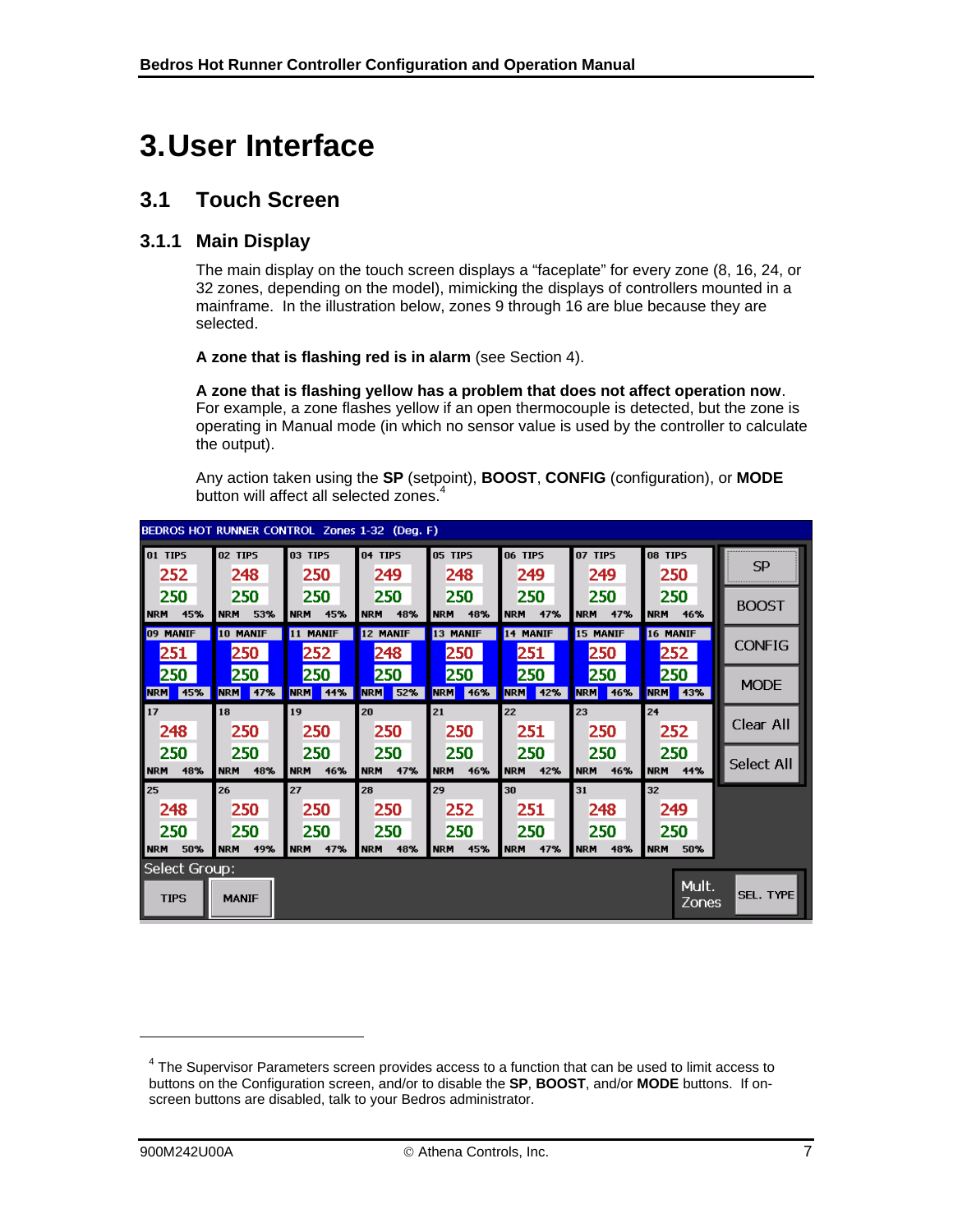### **3.1.2 Information about Each Zone**

The zone below is selected (blue background) and in Normal (closed loop) mode. It is a member of a group.



- A: zone number (automatically assigned)
- B: configurable group name (if any)
- C: process value in degrees F or C; see top of screen for unit of measure
- D: Normal mode setpoint in degrees F or C, or alarm code (see Section 4)
- E: output percent in use
- F: operating mode (see [3.1.3](#page-12-0) for list of modes)

The zone below is selected and in Manual (open loop) mode. It is not a member of a group.



- A: zone number (automatically assigned)
- B: process value in degrees F or C; see top of screen for unit of measure
- C: "Pct" indicates that the zone is in Manual mode (or other open loop mode, such as open loop boost) and using a configurable fixed output percent (item D); an alarm code may be displayed (see Section 4)
- D: output percent in use
- E: operating mode (see [3.1.3](#page-12-0) for list of modes)

#### <span id="page-12-0"></span>**3.1.3 Modes of Operation**

In the lower left corner of a zone's "faceplate" the mode of operation is displayed. The modes are:

HSB = hardware standby (external signal put whole controller on standby)

NRM = normal (closed loop)

NTU = normal tuning (Autotuning in process)

- NSS = normal soft start—Gradual warming if the process value is less than the lower of the setpoint or 200 degrees F (93 degrees C).
- NRB = normal mode boost (using configured boost setpoint)
- $MAN = manual (open loop)$
- MAB = manual mode boost (using configured boost percentage)
- SBY = standby (using configured standby setpoint in Normal mode or fixed output percent in Manual mode)
- SSS = standby soft start—If zone is set to start up in Standby, it will gradually warm to the standby setpoint if process value is less than the lower of the Standby setpoint or 200 degrees F (93 degrees C).
- $IDL = idle (no output)$

S*nn* = slave mode; output is following output of zone *nn*

FSF = failsafe (in state configured using Supervisor screen)

OFF = off-line (unused zone)—Off-line zones can be hidden using a Supervisor parameter.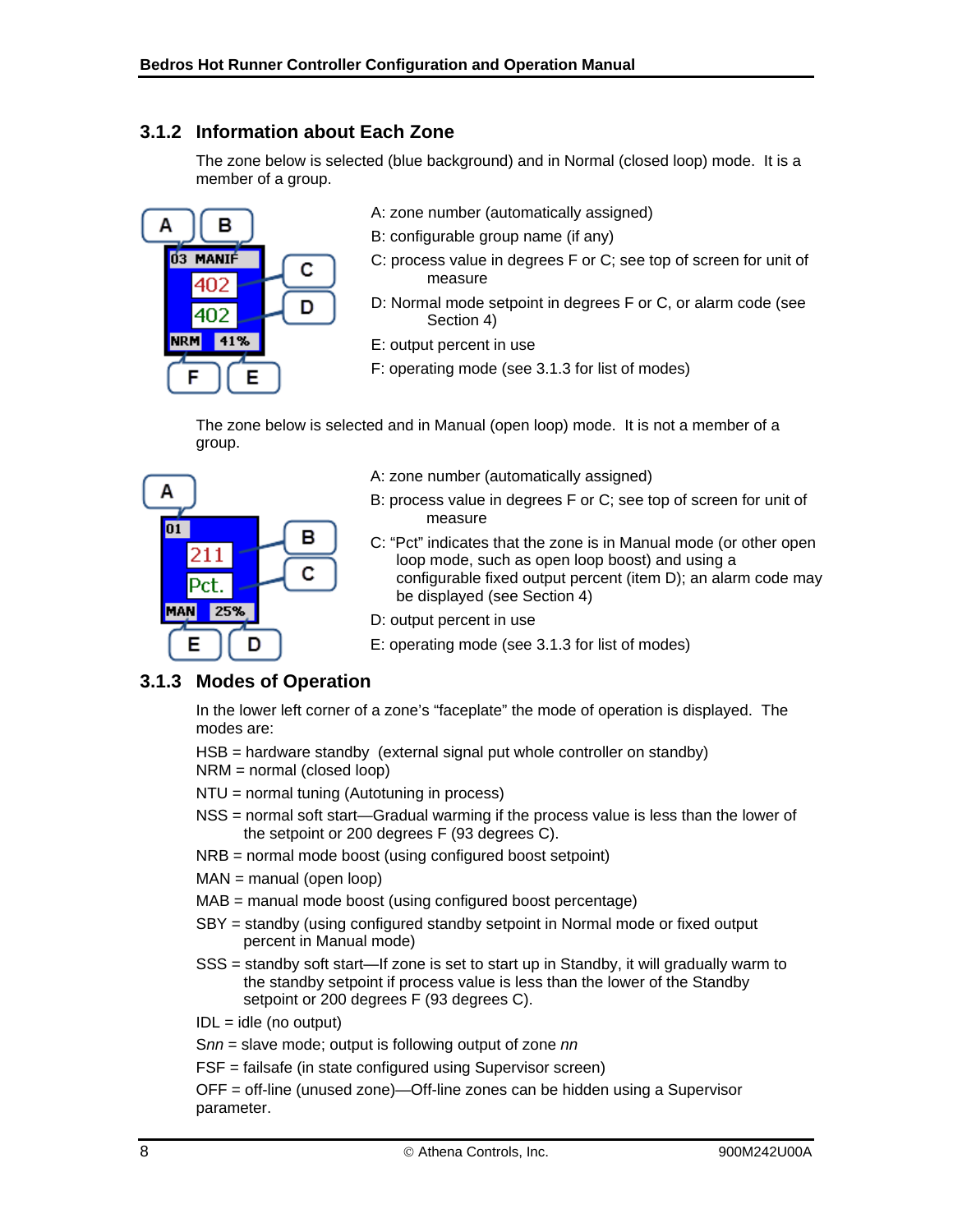### **3.1.4 Selecting Zones**

#### **3.1.4.1 Overview**

A selected zone is displayed with a blue background (as shown in 2.2). Any action taken using the **SP** (setpoint), **BOOST**, **CONFIG** (configuration), or **MODE** button will affect all selected zones.

You can select and change values for:

- one zone at a time; see 3.1.4.2
- more than one zone simultaneously; see 3.1.4.3
- a preconfigured group of zones (all manifolds or tips, for example); see [3.1.4.4](#page-13-2)
- all zones (except zones set to OFF); see 3.1.5

Use the **Sel. Type** (selection type) button in the lower right corner of the main screen to switch between single-zone and multi-zone selection.

#### <span id="page-13-0"></span>**3.1.4.2 Single-Zone Selection**

To select one zone, you can:

• tap the zone on the main display (tap again to deselect it).

–or–

• press the arrow keys on the keypad below the screen to move the cursor (white border; see below) to the desired zone, and then press the square enter key in the center of the arrow keys. (See [3.2](#page-15-0) for more information about keypad use.)



#### <span id="page-13-1"></span>**3.1.4.3 Multi-Zone Selection**

To select more than one zone, tap the zones you want to select.

Tapping a zone a second time deselects it.

#### <span id="page-13-2"></span>**3.1.4.4 Group Selection**

If groups have been set up as described in Section 7, a button for each group will be on the main display. Tap a group's button to select all the zones in a group.

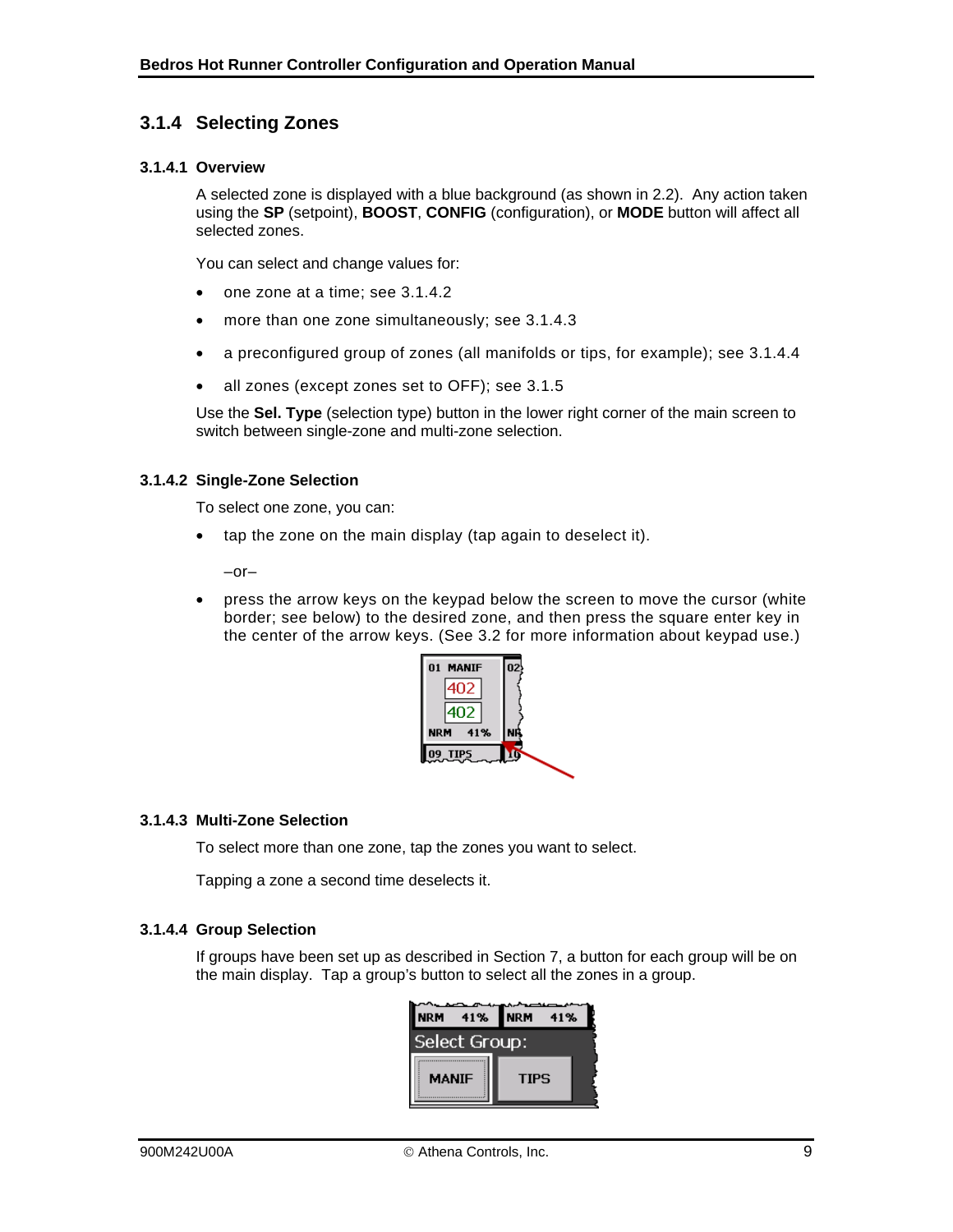You can also use the keypad to select a group. Notice the cursor (white border) around the **MANIF** button in the picture above. Pressing the selection key (square key in the middle of the arrow keys) when the group is selected (white border around on-screen button) will select all zones in the group.

### <span id="page-14-0"></span>**3.1.5 Standard On-Screen Buttons**

In addition to custom buttons for configured groups (optional), standard buttons are displayed on the main screen.

Any action taken using the **SP** (setpoint), **BOOST**, **CONFIG** (configuration), or **MODE** button will affect all selected zones.<sup>5</sup>



-

 $5$  The Supervisor Parameters screen provides access to a function that can be used to limit access to buttons on the Configuration screen, and/or to disable the **SP**, **BOOST**, and/or **MODE** buttons. If onscreen buttons do not work, talk to your Bedros administrator.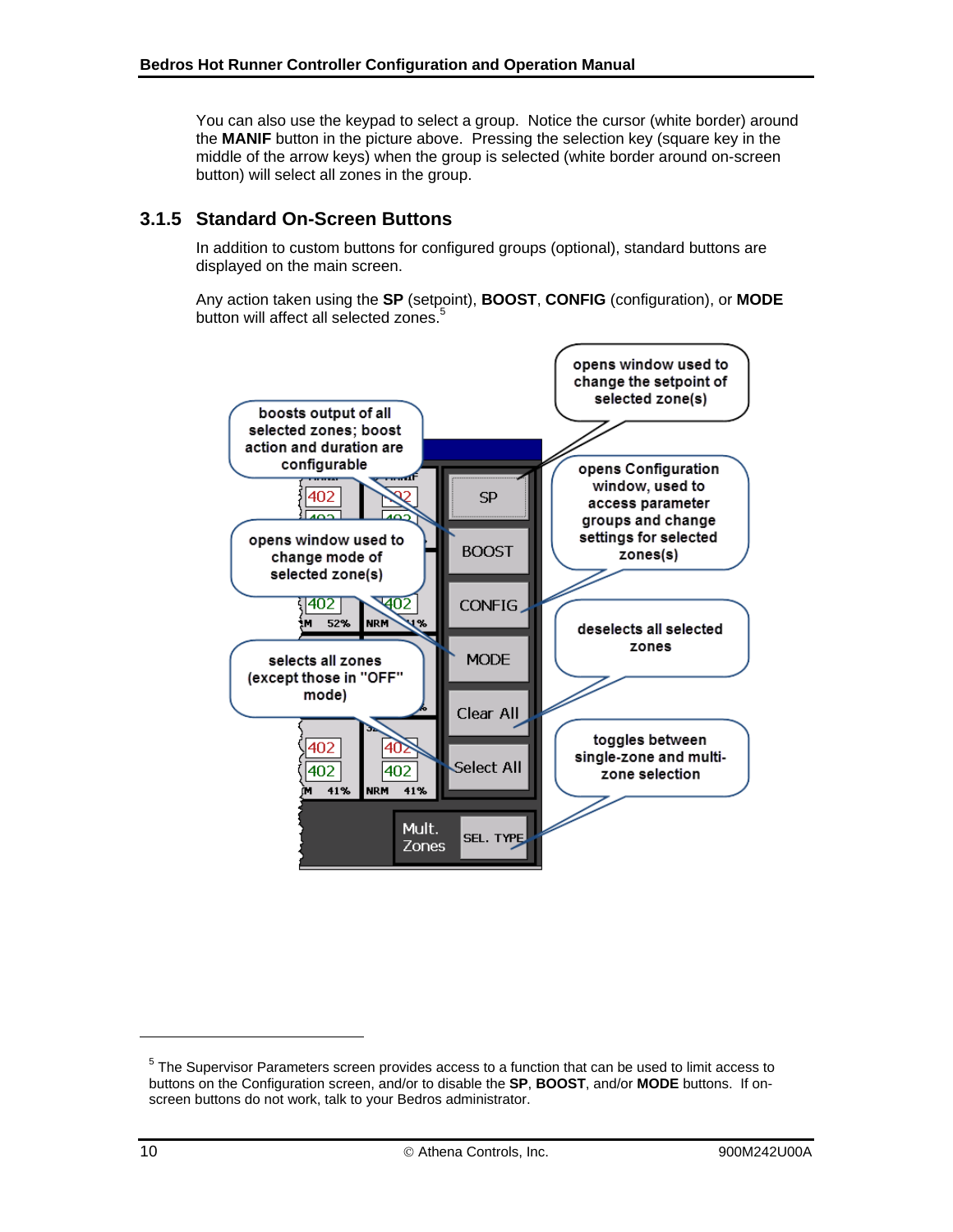# <span id="page-15-0"></span>**3.2 Keypad**

The keypad contains arrow keys and a square selection key you can use to pick a zone or a button on the main display. The arrow keys move the white rectangular cursor shown in 2.4.4.



The keypad also contains a Run/Idle key (on the right) used to toggle between running (in most recent previous mode) and Idle state. This key affects ALL zones, not selected zones only.

To put all Idle zones in their configured startup state, press the Run/Idle key briefly. (Startup state is configured using the Control Parameters screen. A zone's startup state can be Idle; see [11.5.](#page-35-0))

To change all zones from running to Idle, press the Run/Idle key **for at least two seconds**.

The alarm silence key (on the left) temporarily silences the alarm beep. For more information about silencing alarms, see Section 4.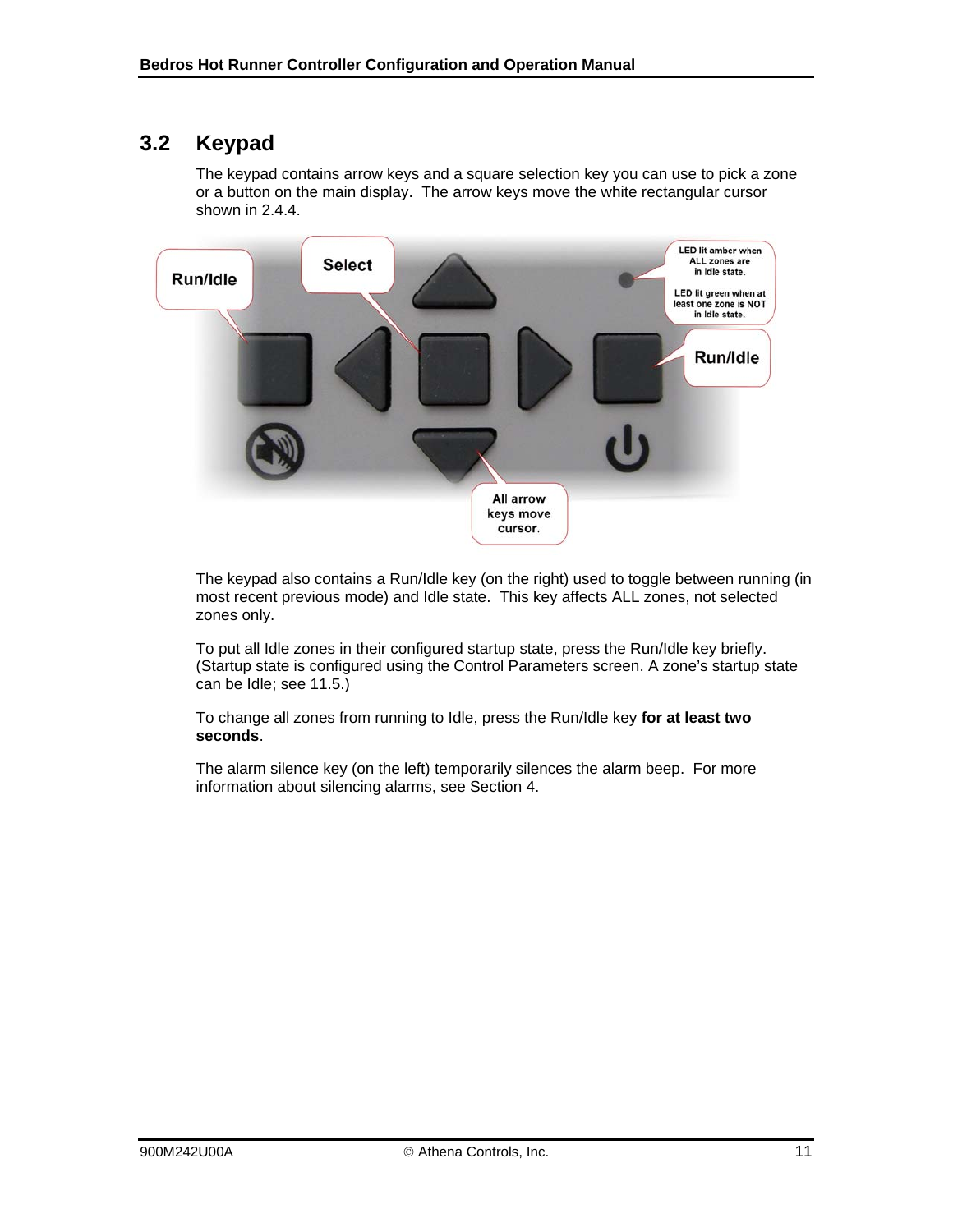# <span id="page-16-0"></span>**4.Alarms and Alarm Indication**

## <span id="page-16-1"></span>**4.1 Types of Alarms**

The Bedros Hot Runner controller supports high and low deviation alarms, configurable separately for each zone (see [11.6](#page-37-0)). The unit also recognizes process problems (such as loop break, reversed and open sensors, and process temperature exceeding configured safety limit) and problems with its own operation.

# <span id="page-16-2"></span>**4.2 Alarm Indication**

When a zone is in alarm:

- its background flashes red;
- a code for the type of alarm alternates with display of the setpoint (Normal mode) or "Pct" (Manual mode or other open-loop mode such as open-loop Standby); and
- unit beeps until the alarm condition is cleared or the zone is put in Idle mode.

**A zone that is flashing yellow has a problem that does not affect operation now**. For example, a zone flashes yellow if an open thermocouple is detected, but the zone is operating in Manual mode (in which no sensor value is used by the controller to calculate the output).

# <span id="page-16-3"></span>**4.3 Silencing Alarm Beep**

You can temporarily silence the alarm beep by pressing the Alarm Silence key on the



Beeping will be silenced for the configured number of seconds. (The default is 120 seconds.) While audible alarm annunciation is silenced, the main display shows the "silenced alarms" icon shown below.



# <span id="page-16-4"></span>**4.4 External Indication**

Outputs on the back of the controller allow external devices (such as horns or lights) to be connected to the controller for alarm annunciation. For more information about this feature, see the diagrams shipped with the controller.

One of the alarm outputs is not affected when the alarm silence key on the front of the controller is pressed. Refer to the alarm output pinout diagram shipped with the controller to correctly connect a device that should or should not be turned off (temporarily) when the Alarm Silence key on the front of the case is pressed.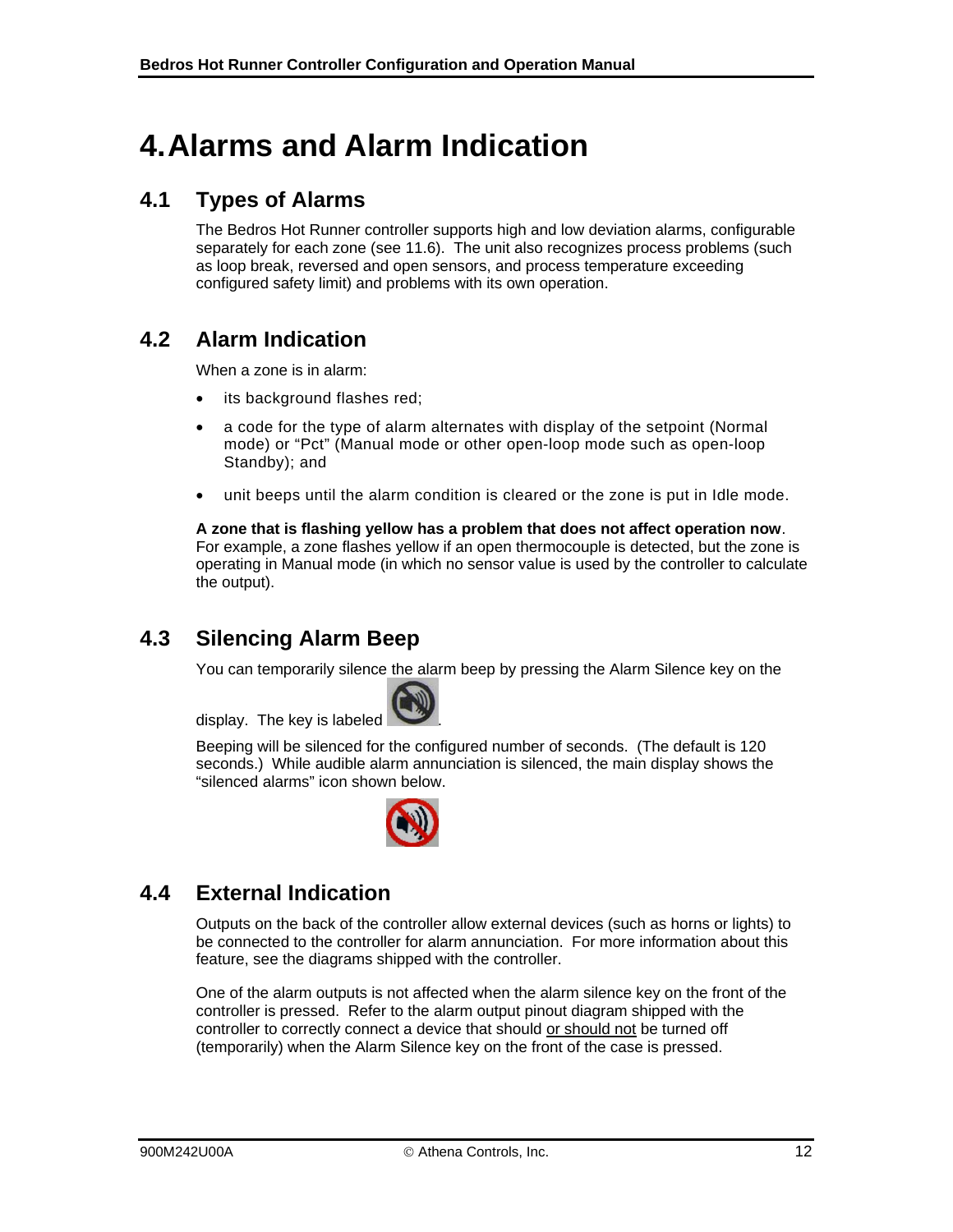# <span id="page-17-0"></span>**4.5 Alarm Priorities**

If a zone has more than one alarm condition, the code for the highest-priority alarm is displayed. Alarm priorities are in the table below.

| <b>Priority</b> | Code                                               | <b>Condition</b>                                                                                                                       | <b>Controller</b><br><b>Response</b>         | <b>How Alarm Is Cleared</b>                                                                                                                                                                          |
|-----------------|----------------------------------------------------|----------------------------------------------------------------------------------------------------------------------------------------|----------------------------------------------|------------------------------------------------------------------------------------------------------------------------------------------------------------------------------------------------------|
| 1               | ER <sub>1</sub><br>or<br>ER <sub>2</sub>           | problem with controller's<br>internal operation                                                                                        | all outputs off                              | cycle power to controller; if error<br>recurs, contact technical support                                                                                                                             |
| $\overline{2}$  | <b>TCr</b>                                         | reversed thermocouple<br>detected                                                                                                      | zone goes to<br>configured failsafe<br>state | use <b>MODE</b> button to access Mode<br>screen, put zone in Idle, and then<br>after problem is fixed, put zone in                                                                                   |
| 3               | <b>SAF</b>                                         | high-temperature safety<br>limit exceeded<br>(configured on<br><b>Supervisor Parameters</b><br>screen; default is feature<br>disabled) | zone output off                              | Normal (closed loop) or Manual<br>(open loop) mode                                                                                                                                                   |
| 4               | <b>GFI</b>                                         | hard ground fault<br>detected                                                                                                          | zone output off                              |                                                                                                                                                                                                      |
| 5               | <b>TCo</b>                                         | open thermocouple<br>detected                                                                                                          | zone goes to<br>configured failsafe<br>state |                                                                                                                                                                                                      |
| 6               | <b>LPB</b>                                         | loop break detected                                                                                                                    | zone output off                              |                                                                                                                                                                                                      |
| 7               | gfi                                                | soft ground fault detected                                                                                                             | soft start                                   | clears automatically if soft start<br>fixes fault                                                                                                                                                    |
| 8               | <b>HID</b>                                         | high deviation alarm                                                                                                                   | zone output off                              | clears automatically when alarm                                                                                                                                                                      |
| 9               | <b>LOD</b>                                         | low deviation alarm                                                                                                                    | zone output on                               | condition clears                                                                                                                                                                                     |
| 10              | Tu3<br>Tu <sub>5</sub><br>Tu8<br>Tu9<br><b>Tun</b> | Autotuning error                                                                                                                       | zone output off                              | use MODE button to access Mode<br>screen, put zone in Idle, and then<br>after problem is fixed, try tuning<br>again<br>For more information about tuning<br>and Autotuning errors, see Section<br>12 |

#### **Alarm Display Priorities**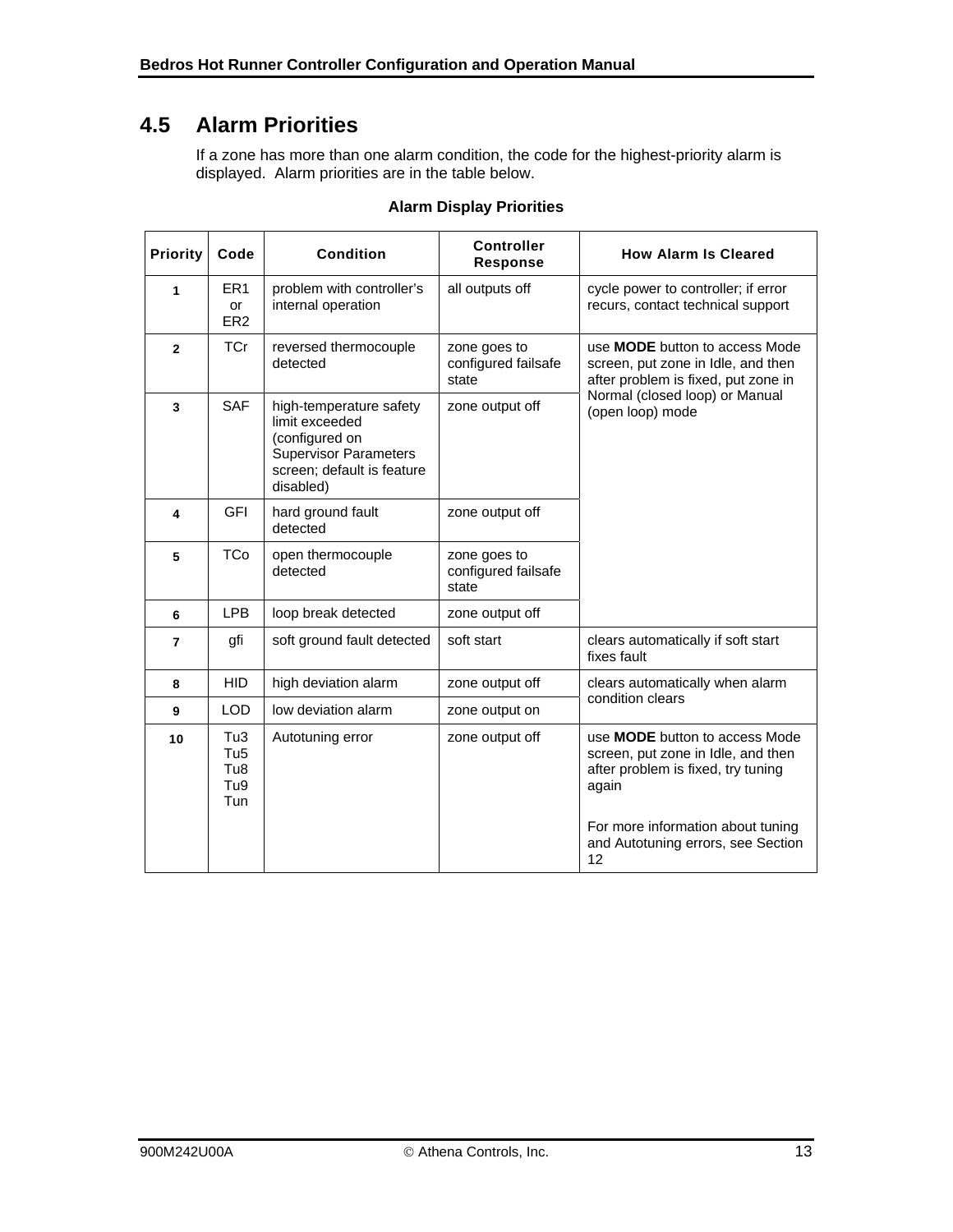# <span id="page-18-0"></span>**5.Changing the Mode and Manual Mode Output Percent**

To change the mode of the selected zones(s):

1) Tap the **MODE** button. The Operating Mode screen will be displayed.<sup>6</sup> The current mode of the selected zone with the lowest zone number will be displayed. (All selected zones are identified at the bottom of the screen.)

| <b>Operating Mode</b>        |               |                                               |      |        |
|------------------------------|---------------|-----------------------------------------------|------|--------|
| Select New Mode              |               |                                               |      |        |
| <b>NORMAL</b>                |               |                                               |      |        |
| <b>STANDBY</b>               |               |                                               |      |        |
| <b>MANUAL</b>                | FIXED OUT PCT | Fixed Output<br>Percentage:<br>$\overline{0}$ | Edit |        |
| <b>IDLE</b>                  |               |                                               |      | Save   |
| OFF LINE                     |               |                                               |      | Cancel |
| Data Received Zones: 1,2,3,4 |               |                                               |      |        |

- 2) Tap the desired mode. If selecting **Manual**, then also tap **Fixed Out Pct** and **Edit**. The Enter Fixed Output Percentage window will open. (All windows used to change numerical values have the same functionality; see the example in the next section.)
- 3) Clear the old value, enter the new value, and then tap **Enter** to save the value and close the pop-up window.
- 4) On the Operating Mode screen, tap **Save**. The selected zone(s) will go to the selected mode. The mode code in the lower left corner of the zone "faceplate" on the main display will change to the new mode's code. (See list in [3.1.3](#page-12-0).)



**If you change a zone's mode to Off Line, the controller's processor will ignore the zone (outputs always off).** A Bedros zone set to Off Line is equivalent to an empty slot in a mainframe of traditional Hot Runner controllers.<sup>7</sup>

To stop soft start (not recommended), select the zone(s) and use the screen above to put them in Normal mode.

-

<sup>6</sup> The Supervisor Parameters screen provides access to a function that can be used to disable the **SP**, **Boost**, and/or **Mode** buttons. If these buttons do not work, talk to your Bedros administrator.

 $7$  Depending on a Supervisor parameter setting, zones set to Off Line may not be included in the main display. (The default is to display all zones, including off-line zones.)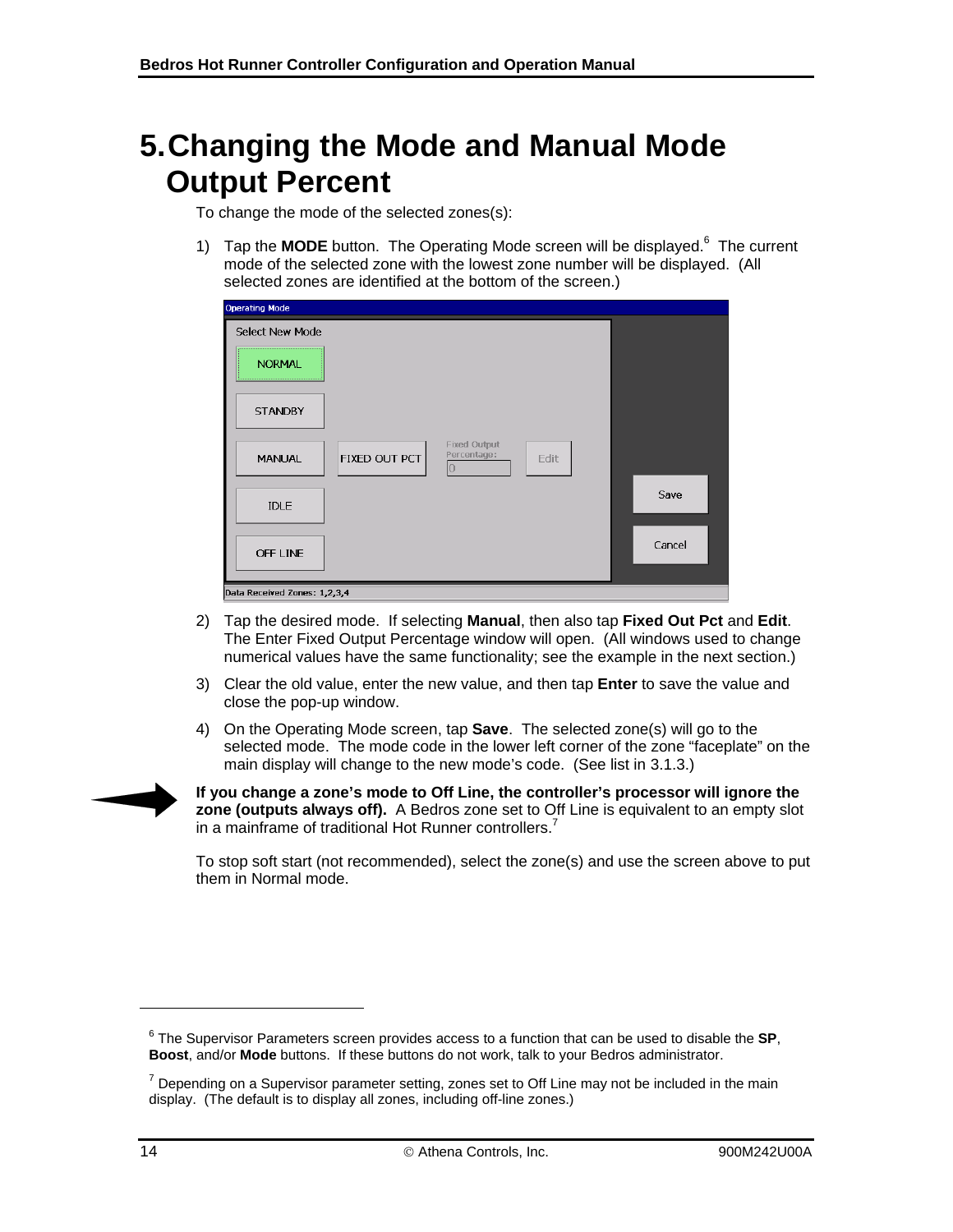# <span id="page-19-0"></span>**6.Changing the Setpoint**

To change the setpoint (temperature for closed loop or fixed output percentage for open loop) of the selected zones:

1) Tap the **SP** button. The Enter Setpoint window (or Enter Fixed Output Percentage window) will be displayed.<sup>8</sup>



- 2) Tap the desired value. If you make a mistake, tap **Back SP.** [back space] to erase one number or **Clear** to erase all numbers.
- 3) Tap **Enter**. The Enter Setpoint window (or Enter Fixed Output Percentage window) will close, and the new setpoint will be displayed and used for the selected zones(s).

**Tip**: The **SP** button is designed to be used to change the setpoint of zones that are all closed loop or all open loop. If you tap **SP** when a mix of open loop and closed loop zones is selected, you will get an error message.

You will also get an error message if you try to use the **SP** button in one of the following cases:

- when at least one selected zone is in a standby mode, or
- when at least one selected zone is in a boost mode.

If you need to change the Boost Setpoint, Boost Percentage, Standby Setpoint, or Standby Percentage, use the configuration screens described in Section [11.](#page-30-0)

-

<sup>8</sup> The Supervisor Parameters screen provides access to a function that can be used to disable the **SP**, **Boost**, and/or **Mode** buttons. If these buttons do not work, talk to your Bedros administrator.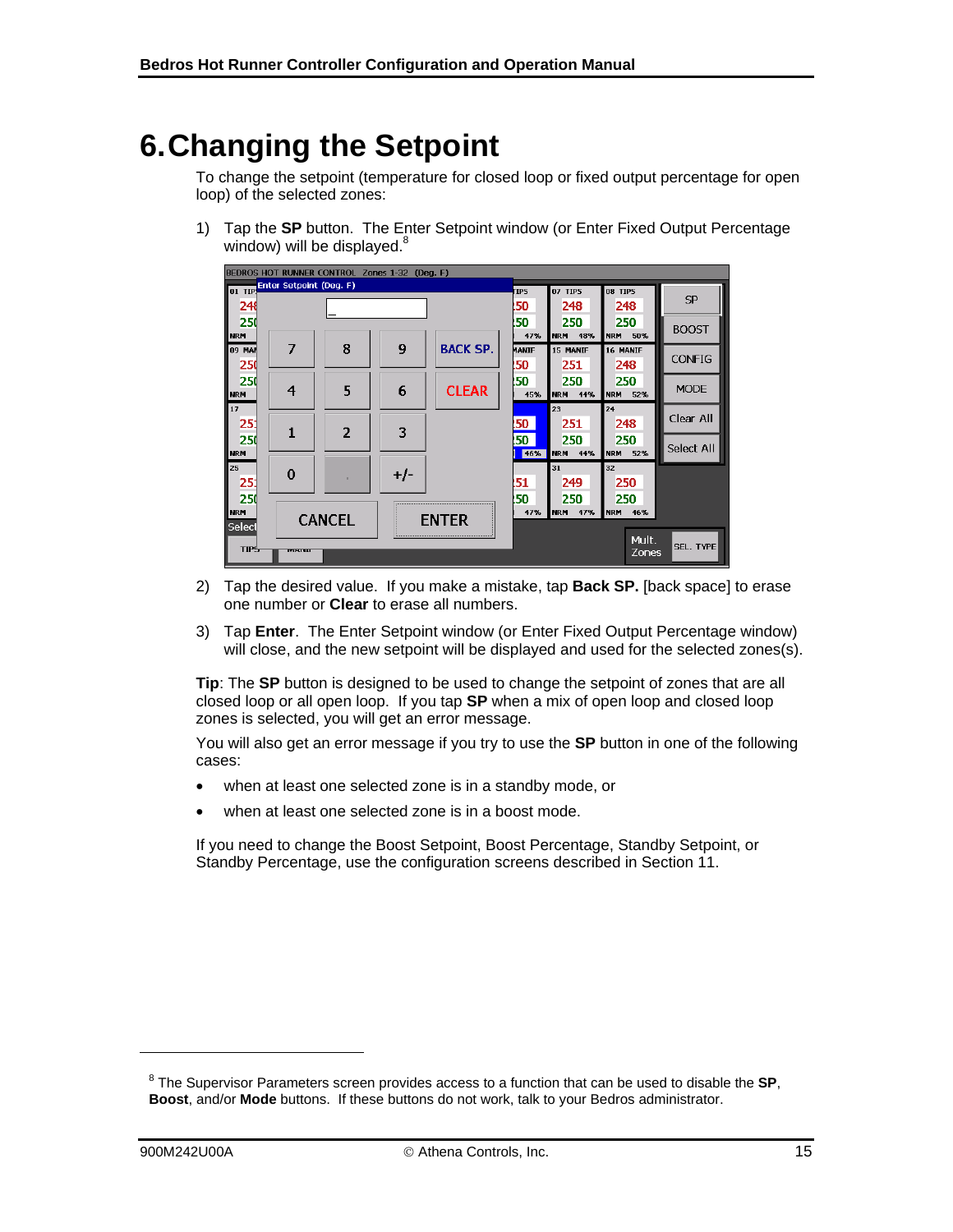# <span id="page-20-0"></span>**7.Setting Up Groups**

# <span id="page-20-1"></span>**7.1 Introduction**

You can set up groups of zones. A button for each group will be on the main display. All zones in a group can be selected by tapping the button labeled with the name of the group.

| <b>NRM</b>    | 41% NRM<br>41% |  |
|---------------|----------------|--|
| Select Group: |                |  |
| <b>MANIF</b>  | <b>TIPS</b>    |  |

# <span id="page-20-2"></span>**7.2 Procedure**

To set up a group:

- 1) Select a zone so that you can access the Configuration screen. (This zone will not automatically be added to the group you create.)
- 2) Tap **Config**. The Configuration screen will be displayed.
- 3) Tap **Groups**. The Group Configuration screen will be displayed. Any existing groups will be listed.

| <b>Group Configuration</b> |                        |        |  |
|----------------------------|------------------------|--------|--|
| Group 1<br>MANIF           | Select Zones<br>Rename | Delete |  |
|                            |                        |        |  |
|                            |                        |        |  |
|                            |                        |        |  |
|                            |                        |        |  |
|                            |                        |        |  |
| Add Group                  | Save                   | Cancel |  |
|                            |                        |        |  |

4) Tap **Add Group**. The Enter New Group Name window will be displayed.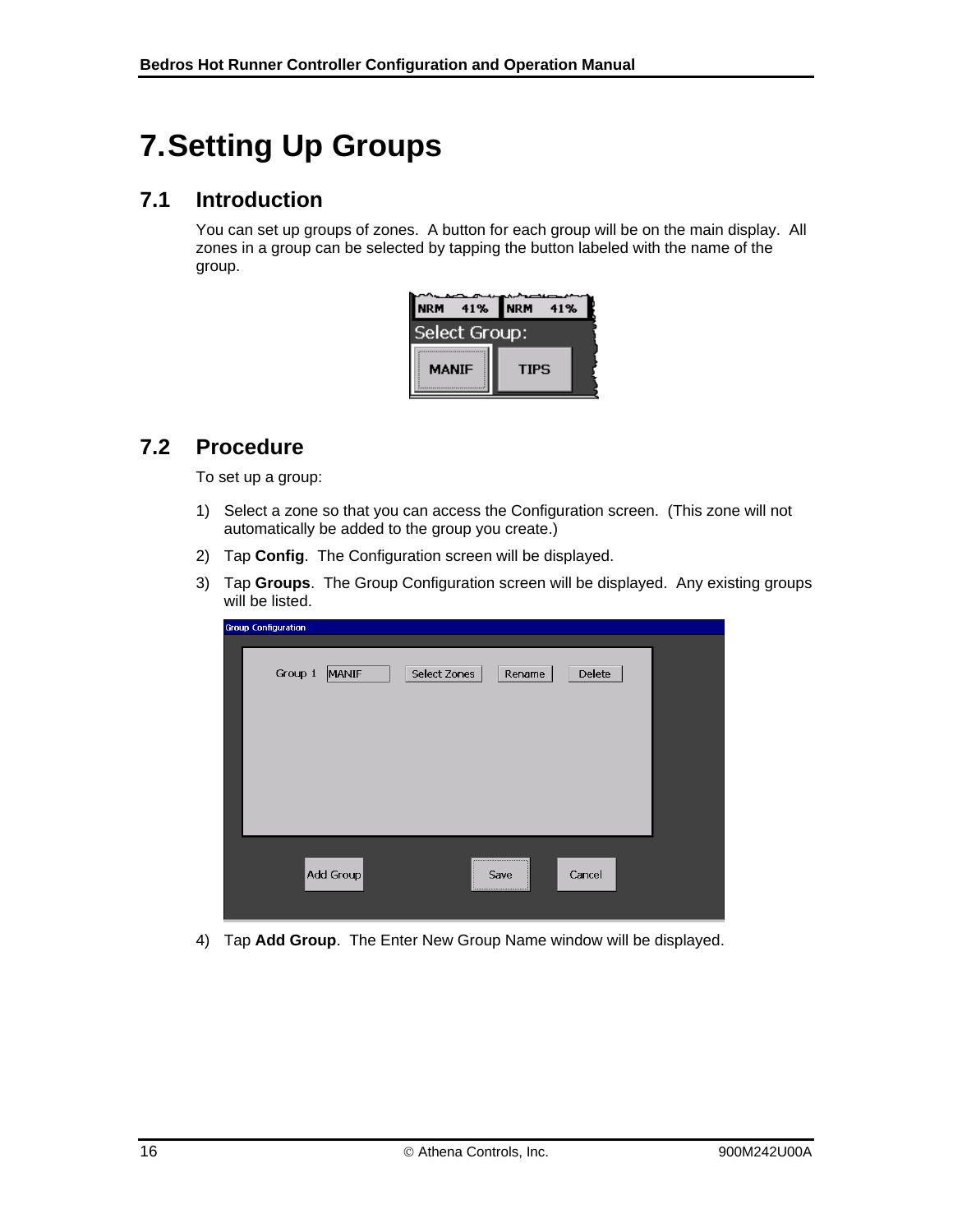| <b>Enter New Group Name</b> |                                                                 |   |                |   |   |                |   |                 |            |
|-----------------------------|-----------------------------------------------------------------|---|----------------|---|---|----------------|---|-----------------|------------|
|                             |                                                                 |   |                |   |   |                |   |                 |            |
| $\mathbf{1}$                | $\overline{2}$                                                  | 3 | $\overline{4}$ | 5 | 6 | $\overline{7}$ | 8 | 9               | 0          |
| Q                           | W                                                               | E | R              | T | Υ | U              | I | O               | P          |
| A                           | S                                                               | D | F              | G | H | J              | K | L               | п          |
| Z                           | X                                                               | C | v              | B | M | N              |   |                 | $\bf \Phi$ |
|                             |                                                                 |   | <b>SPACE</b>   |   |   |                |   | <b>BACK SP.</b> |            |
|                             | <b>CAPS ON</b><br><b>CANCEL</b><br><b>CLEAR</b><br><b>ENTER</b> |   |                |   |   |                |   |                 |            |

5) Enter the name of the group (six characters maximum) and tap **Enter** to save the name. The new group's name will be displayed on the Group Configuration screen.

| <b>Group Configuration</b>                 |                              |                  |                  |  |
|--------------------------------------------|------------------------------|------------------|------------------|--|
| Group 1<br>MANIF<br>Group 2<br><b>TIPS</b> | Select Zones<br>Select Zones | Rename<br>Rename | Delete<br>Delete |  |
| Add Group                                  |                              | Save             | Cancel           |  |

- 6) Tap the **Select Zones** button to the right of the name of the new group. The Select Zones screen will open. All zones will be listed, but zones already in a group will be grayed out and not selectable.
- 7) Tap the zones to be included in the group. In the example below, zones 9 through 16 have been selected. (The buttons for zones 1 through 8 are grayed out because those zones already belong to a different group.)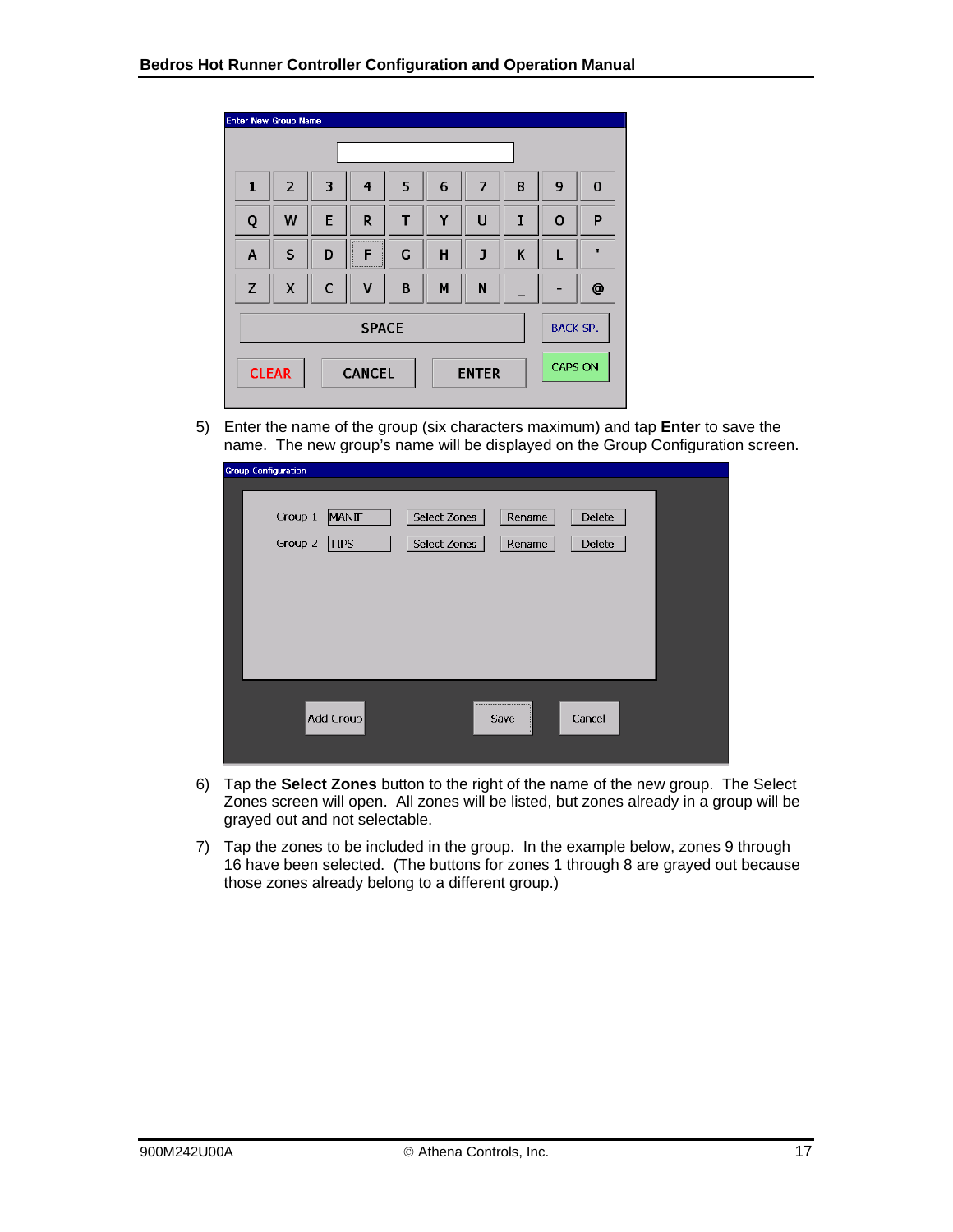| <b>Select Zones</b> |                             |         |         |         |         |         |           |  |  |  |
|---------------------|-----------------------------|---------|---------|---------|---------|---------|-----------|--|--|--|
|                     | Select Zones For Group TIPS |         |         |         |         |         |           |  |  |  |
| Zone 1              | Zone 2                      | Zone 3  | Zone 4  | Zone 5  | Zone 6  | Zone 7  | Zone 8    |  |  |  |
| Zone 9              | Zone 10                     | Zone 11 | Zone 12 | Zone 13 | Zone 14 | Zone 15 | Zone 16   |  |  |  |
| Zone 17             | Zone 18                     | Zone 19 | Zone 20 | Zone 21 | Zone 22 | Zone 23 | Zone 24   |  |  |  |
| Zone 25             | Zone 26                     | Zone 27 | Zone 28 | Zone 29 | Zone 30 | Zone 31 | Zone 32   |  |  |  |
|                     |                             |         |         |         |         |         | Clear All |  |  |  |
| Close               |                             |         |         |         |         |         |           |  |  |  |

- 8) Tap **Close** to confirm the selections and close the window.
- 9) In the Group Configuration screen, tap **Save** to create the new group and close the Group Configuration window. A button for the group will be displayed at the bottom of the main screen.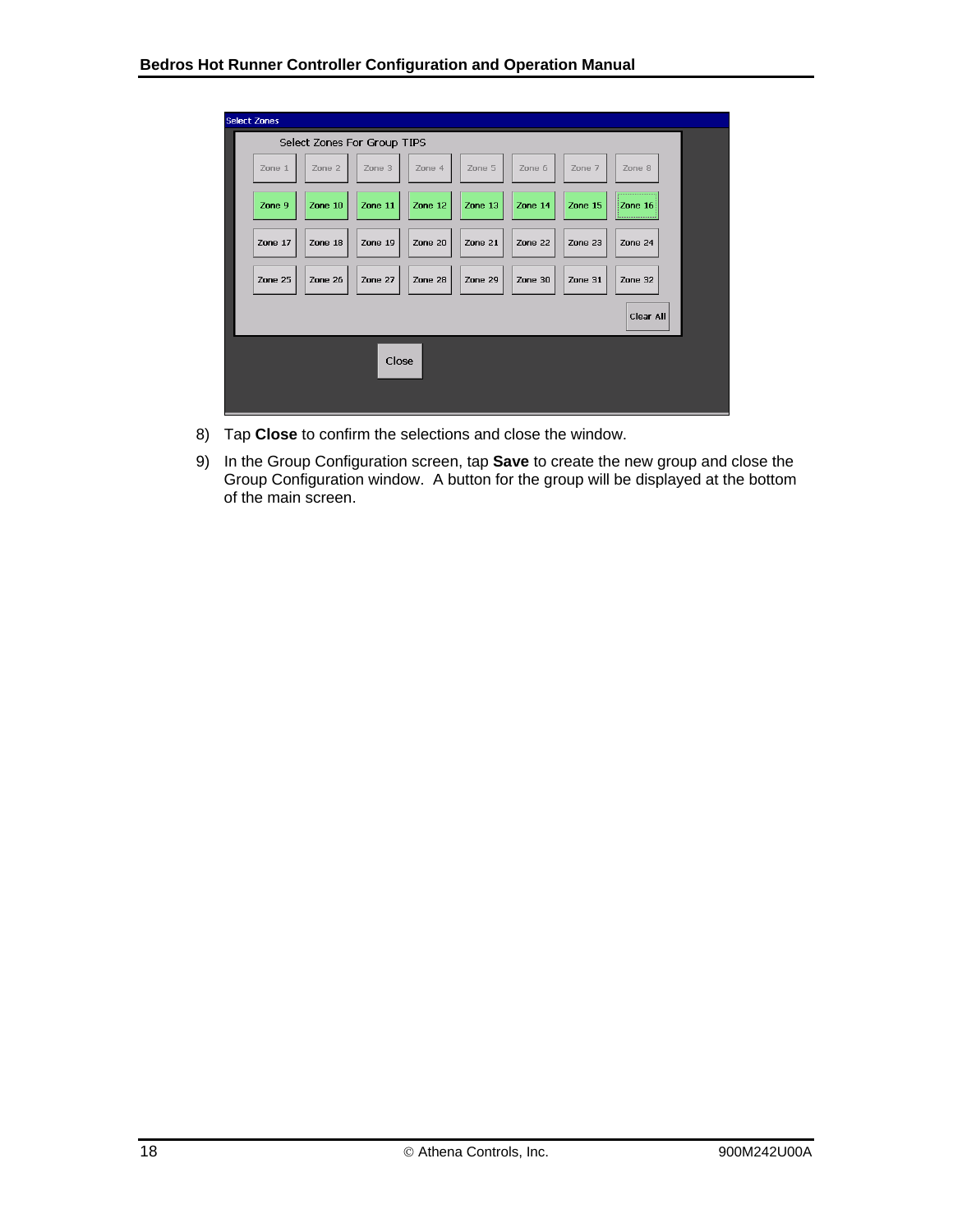# <span id="page-23-0"></span>**8.Setting Up Master and Slave Zones**

## <span id="page-23-1"></span>**8.1 Introduction**

The Bedros controller supports the selection of master zones. If you have specified a master zone for a control zone (the "slave"), and a loop break or open thermocouple is detected for the zone, the affected slave zone will flash yellow and use its master zone's output percent. The mode displayed in the lower-left corner of the problem zone's "faceplate" on the main display will be **S***nn,* where *nn* is the number of the zone whose output is being copied.

For example, you can specify that Zone 5 will be Zone 1's master zone. If the Bedros controller detects a loop break or open thermocouple for Zone 1, Zone 1 (the slave zone) will flash yellow on the main display. Zone 1's mode will be **S05**, and its output will follow the output value from Zone 5 (Zone 1's master).

In this example, if Zone 5 (Zone 1's master) goes to loop break or open thermocouple alarm state while Zone 1 is following Zone 5, Zone 1 will use the output from Zone 5's master zone, if any. If Zone 5 has no master zone, then Zone 5's output will go to zero (if loop break) or configured failsafe state (open thermocouple). Zone 1 will follow Zone 5 to its new output percent.

You can set up master/slave zones anytime, including when a loop break or open thermocouple has already been detected.

# <span id="page-23-2"></span>**8.2 Procedure**

To set up a master zone:

- 1) Select a zone (not necessary the zone to be configured) and tap **Configuration**. The Configuration screen will be displayed.
- 2) Tap **Supervisor** and enter the Supervisor password (if password protection has been enabled). The Supervisor Parameters screen will be displayed.

| <b>Supervisor Parameters (Deg. F)</b>                                |                                     |                          |                   |                         |                                        |  |  |  |  |  |
|----------------------------------------------------------------------|-------------------------------------|--------------------------|-------------------|-------------------------|----------------------------------------|--|--|--|--|--|
| Failsafe<br>Action                                                   | High Safety<br>32<br>Limit:         | Edit                     |                   | <b>Access Control</b>   |                                        |  |  |  |  |  |
| Off                                                                  | $(32$ Deq F $/$ 0 Deq C = DISABLED) |                          |                   |                         | Slave Zones                            |  |  |  |  |  |
| Auto                                                                 |                                     | High and Low Readings    |                   |                         |                                        |  |  |  |  |  |
| Fixed Pct.                                                           |                                     |                          |                   |                         | Supervisor<br>100<br>Edit<br>Password: |  |  |  |  |  |
| <b>Failsafe Fixed</b><br>10<br>Output %:                             | Edit                                | Soft<br>Start<br>Disable | Off-Line<br>Zones |                         | <b>LOAD DEFAULTS</b>                   |  |  |  |  |  |
| Loop Break<br>300<br>Time (Sec.):<br>Note: Enter 9 For Loopbreak OFF | Edit                                | Show<br>Hide             |                   | <b>RESET PID PARAMS</b> |                                        |  |  |  |  |  |
| Line<br>50 Hz<br>60 Hz<br>Freq.                                      | Note: Will Apply<br>To All Zones    |                          |                   |                         | Save<br>Cancel                         |  |  |  |  |  |
| Data Received Zones: 1,2,3,4                                         |                                     |                          |                   |                         |                                        |  |  |  |  |  |

3) Tap **Slave Zones**. The Slave Zone Configuration screen will be displayed.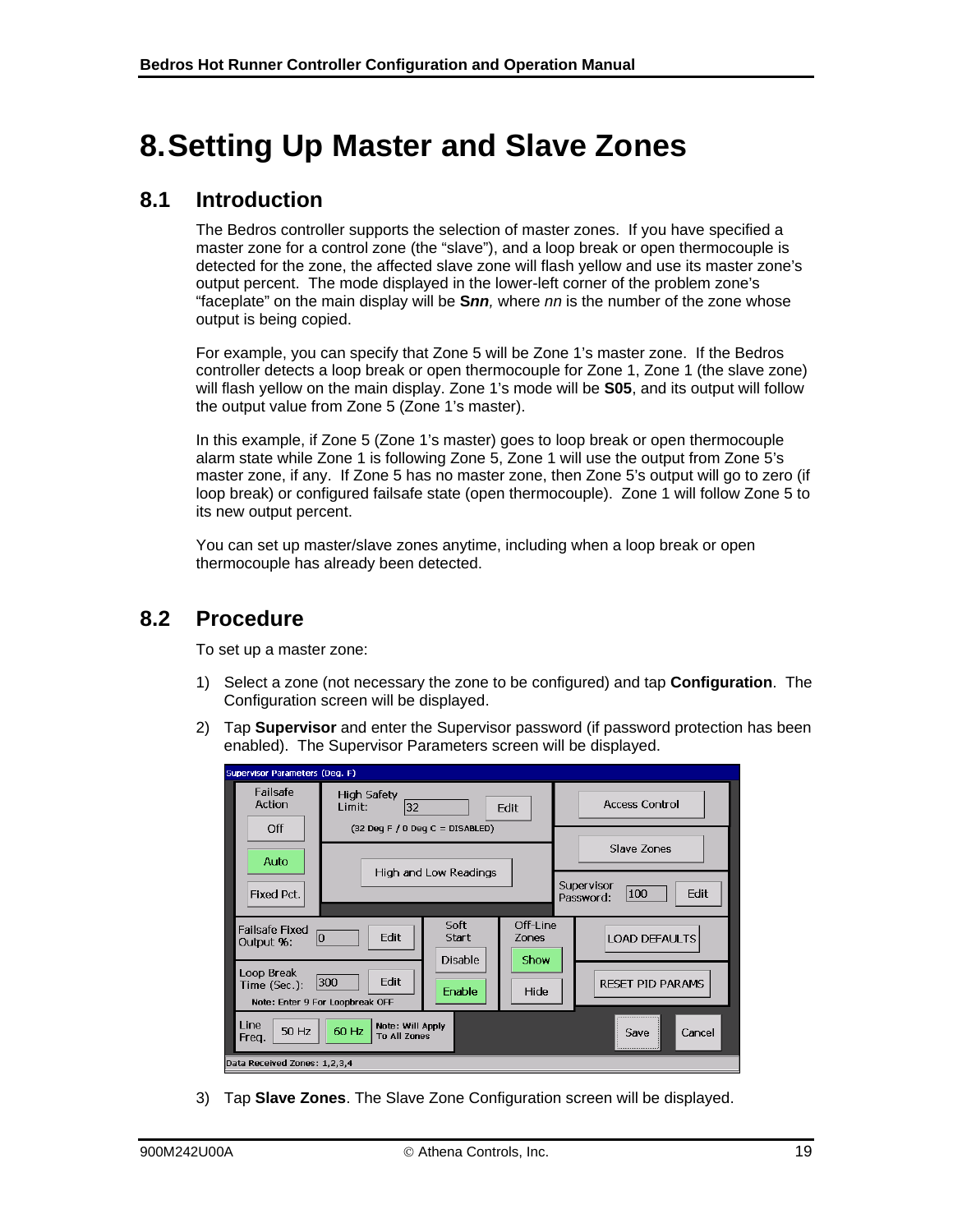| Slave Zone Configuration Zones 1-32 |                                    |                                                |                                               |
|-------------------------------------|------------------------------------|------------------------------------------------|-----------------------------------------------|
| Zn Slave To Zone                    | Zn Slave To Zone                   | Zn Slave To Zone                               | Zn Slave To Zone                              |
| $1$ NONE<br>Edit<br>Off             | 9 NONE<br>Edit<br>Off              | 17 NONE<br>Edit<br>Off                         | 25 NONE<br>$\parallel$ Edit<br>Off            |
| 2 NONE Edit<br>Off                  | 10 NONE<br>Edit $  $<br>Off        | 18 NONE<br>Edit<br>Off                         | 26 NONE   Edit  <br>Off                       |
| 3 NONE   Edit  <br>Off              | $11$ NONE<br>Edit $\ $<br>Off      | $19$ NONE<br>Edit<br>Off                       | $27$ NONE $\vert$ Edit $\vert$<br>Off         |
| Edit II<br>4 NONE<br>Off            | 12 NONE<br>Edit $  $<br>Off        | 20 NONE<br>Edit II<br>Off                      | $28$ NONE $\parallel$ Edit $\parallel$<br>Off |
| 5 NONE Edit<br>Off                  | 13 NONE<br>Edit $  $<br>Off        | $21$ NONE $\parallel$ Edit $\parallel$<br>Off  | $29$ NONE<br>Edit   <br>Off                   |
| 6 NONE   Edit  <br><b>Off</b>       | 14 NONE<br>Edit $  $<br><b>Off</b> | <b>22 NONE</b><br>Edit<br>Off                  | 30 NONE   Edit  <br>Off                       |
| 7 NONE   Edit  <br>Off              | 15 NONE<br>Edit $  $<br>Off        | 23 NONE<br>Edit<br>Off                         | 31 NONE   Edit  <br>Off                       |
| 8 NONE   Edit  <br>Off              | 16   NONE    <br>Edit II<br>Off    | $24$ NONE<br>Edit II<br>Off                    | $32$ NONE Edit $\parallel$<br>Off             |
|                                     |                                    | NOTE: Enter 0 for no 'slave to' zone assigned. |                                               |
|                                     |                                    | Save                                           | Cancel                                        |
| Data Received.                      |                                    |                                                |                                               |

4) To specify a master zone, tap **Edit** next to the zone for which you want to specify a master zone. The Enter "Slave To" Zone window will open.

|                | Slave Zone Configuration Zones 1-32 |                |       |                 |                               |                        |
|----------------|-------------------------------------|----------------|-------|-----------------|-------------------------------|------------------------|
| Zn Sl          | Enter 'Slave To' Zone for Zone 1    |                |       |                 | ve To Zone                    | Zn Slave To Zone       |
| 1 N            |                                     | 14             |       |                 | DNE I<br>Edit<br>Off          | 25 NONE   Edit<br>Off  |
| 2 N            |                                     |                |       |                 | Edit<br>Off<br>ME <sup></sup> | 26 NONE<br>Edit<br>Off |
| 3N             | 7                                   | 8              | 9     | <b>BACK SP.</b> | Edit<br>Off<br>DNE            | 27 NONE<br>Edit<br>Off |
| 4N             | 4                                   | 5              | 6     | <b>CLEAR</b>    | ME   Edit<br>Off              | 28 NONE<br>Edit<br>Off |
| 5N             |                                     |                |       |                 | Edit<br><b>NNE</b><br>Off     | 29 NONE<br>Edit<br>Off |
| 6N             | 1                                   | $\overline{2}$ | 3     |                 | Edit<br><b>DNE</b><br>Off     | 30 NONE<br>Edit<br>Off |
| 7N             | $\bf{0}$                            |                | $+/-$ |                 | $N =$<br>Edit<br>Off          | 31 NONE<br>Off<br>Edit |
| $B$ M          |                                     |                |       |                 | <b>DNE</b><br>Edit<br>Off     | 32 NONE Edit<br>Off    |
|                |                                     | <b>CANCEL</b>  |       | <b>ENTER</b>    | to' zone assigned.            |                        |
|                |                                     |                |       |                 | Save                          | Cancel                 |
| Data Received. |                                     |                |       |                 |                               |                        |

5) Enter the number of the master zone from which the output percent will be copied in case of an open thermocouple or loop break. When you tap **Enter**, the master zone's number will be displayed in the Slave Zone Configuration screen and the feature will be turned on for the edited zone.

In the example shown above and below, Zone 1 has been configured to follow the output of Zone 4 if Zone 1 has a loop break or open thermocouple.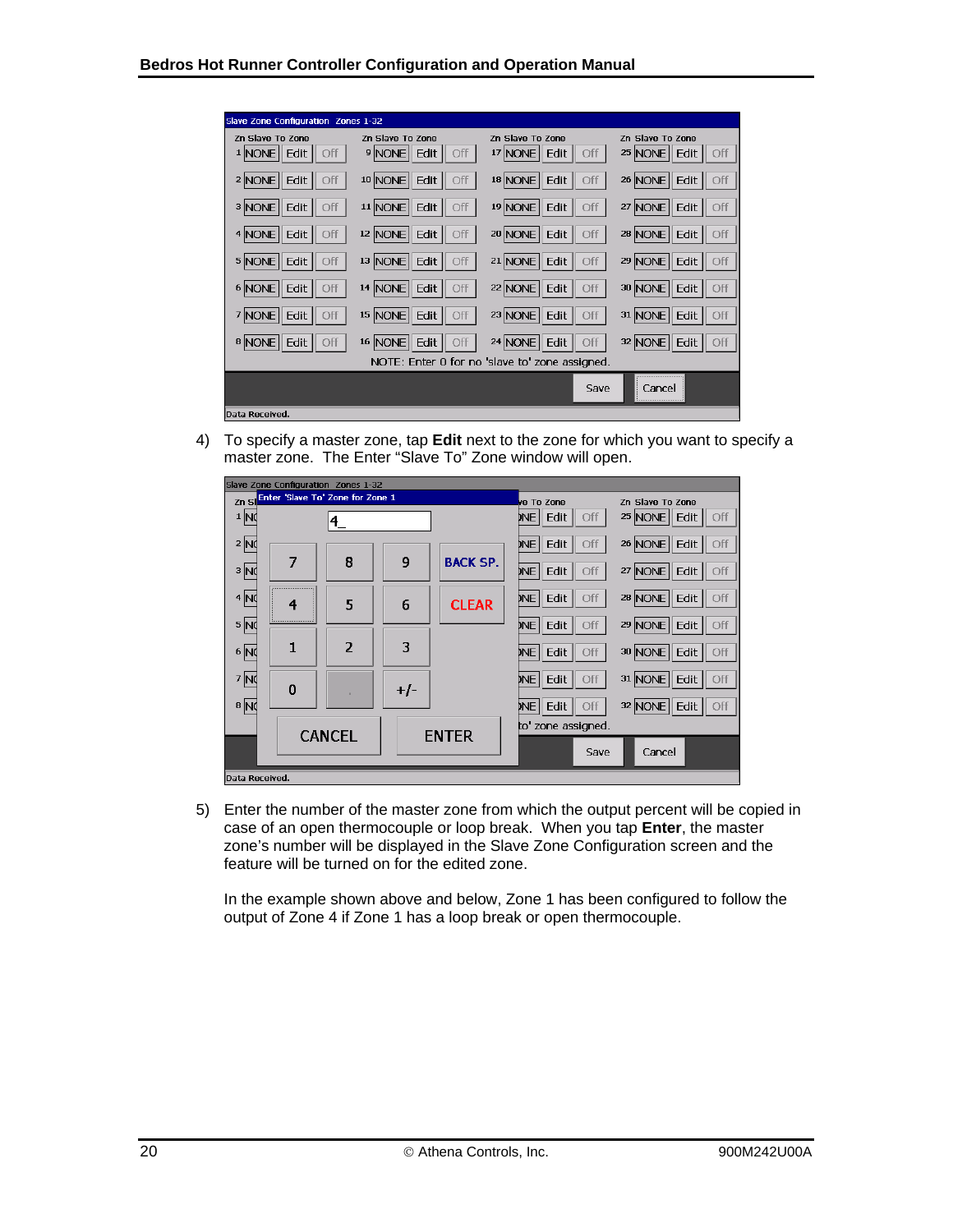| Slave Zone Configuration Zones 1-32 |                               |                                                |                                 |
|-------------------------------------|-------------------------------|------------------------------------------------|---------------------------------|
| Zn Slave To Zone                    | Zn Slave To Zone              | Zn Slave To Zone                               | Zn Slave To Zone                |
| Edit  <br>1 4<br>On                 | 9 NONE<br>Edit<br>Off         | 17 NONE<br>Edit<br>Off                         | 25 NONE<br>Edit  <br>Off        |
| $2$ NONE<br>Edit  <br>Off           | 10 NONE<br>Edit<br>Off        | 18 NONE   Edit<br>Off                          | 26 NONE<br>Edit $  $<br>Off     |
| 3 NONE<br>Edit  <br>Off             | 11 NONE<br><b>Off</b><br>Edit | 19 NONE<br>Edit<br>Off                         | Edit $  $<br>27 NONE<br>Off     |
| Edit  <br>4 NONE<br>Off             | 12 NONE<br>Off<br>Edit        | 20 NONE   Edit<br>Off                          | 28 NONE<br>Edit $  $<br>Off     |
| Edit  <br>$5$ NONE<br>Off           | 13 NONE<br>Edit<br>Off        | 21 NONE Edit<br><b>Off</b>                     | 29 NONE<br>Edit $\parallel$ Off |
| 6 NONE<br>Edit  <br>Off             | 14 NONE<br>Edit<br>Off        | 22 NONE   Edit<br>Off                          | 30 NONE<br>Edit $  $<br>Off     |
| 7 NONE<br>Edit  <br>Off             | 15 NONE<br>Off<br>Edit        | 23 NONE   Edit<br>Off                          | 31 NONE<br>Edit $\parallel$ Off |
| 8 NONE<br>Edit  <br><b>Off</b>      | 16 NONE<br>Edit<br>Off        | 24 NONE   Edit<br><b>Off</b>                   | 32 NONE<br>Edit $\parallel$ Off |
|                                     |                               | NOTE: Enter 0 for no 'slave to' zone assigned. |                                 |
|                                     |                               | Save                                           | Cancel                          |
| Data Received.                      |                               |                                                |                                 |

6) Tap **Save**.

You can select a master zone (and turn on the feature) after a problem has occurred.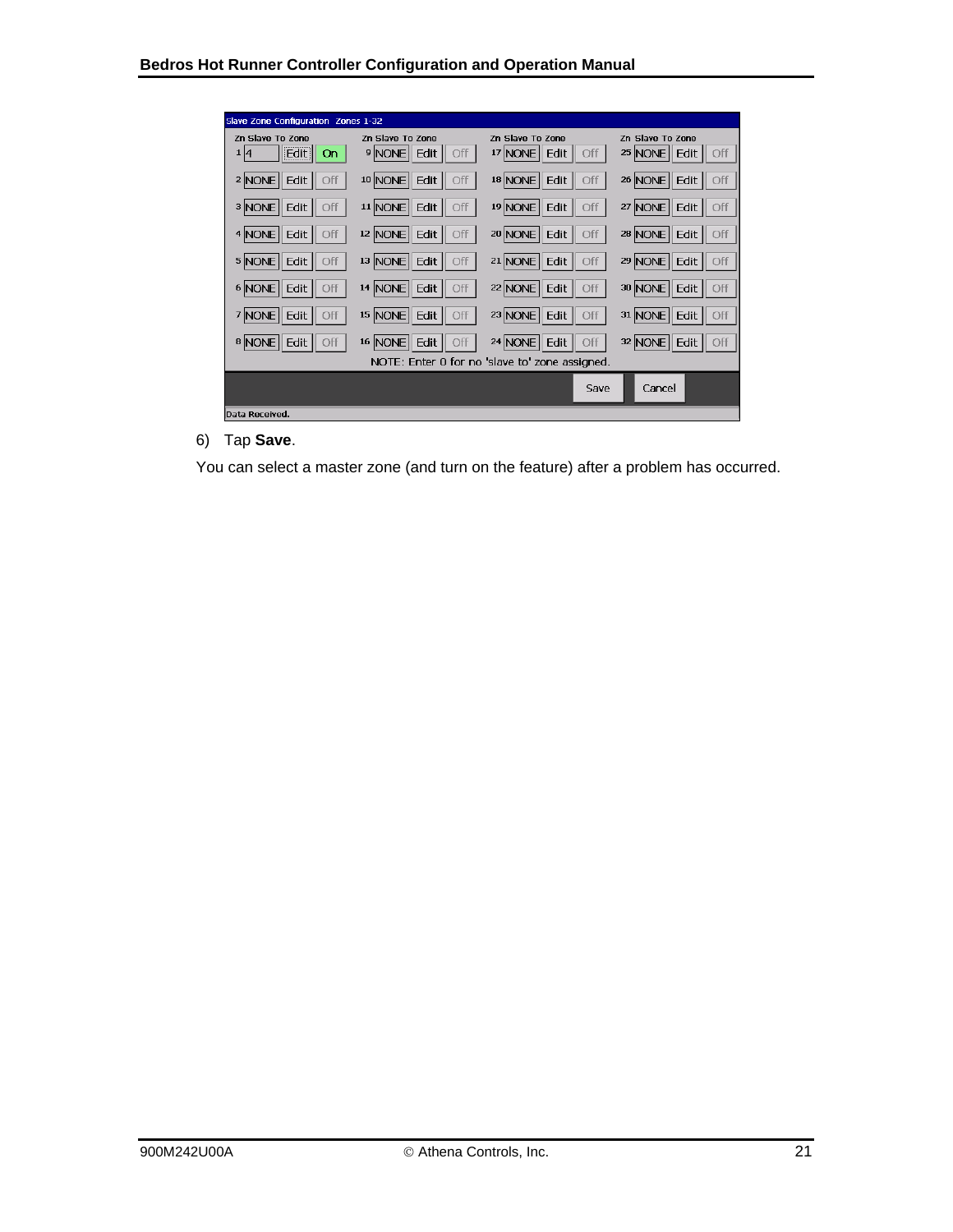# <span id="page-26-0"></span>**9.Factory Settings**

The factory settings are listed in the table below. With the exception of the unit of measure and some Supervisor parameters (noted below), each parameter applies to a single zone. At the factory, all zones' settings are identical.

| Category                      | <b>Parameters</b>                                                                                                                                                            | <b>Factory Setting</b>                                                                                          |
|-------------------------------|------------------------------------------------------------------------------------------------------------------------------------------------------------------------------|-----------------------------------------------------------------------------------------------------------------|
| Input                         | <b>Input Bias</b>                                                                                                                                                            | 0 degrees                                                                                                       |
|                               | Low Setpoint Limit                                                                                                                                                           | 32 degrees F (0 degrees C)                                                                                      |
|                               | High Setpoint Limit                                                                                                                                                          | 999 degrees F (537 degrees C)                                                                                   |
|                               | Input Type                                                                                                                                                                   | depends on input type specified when the<br>unit was ordered                                                    |
| <b>Boost</b>                  | Boost Type [applies only to zones<br>running in Normal mode; zones<br>running in Manual mode always use<br>Boost Percentage configured on<br><b>Boost Parameters screen]</b> | closed loop                                                                                                     |
|                               | <b>Boost Duration</b>                                                                                                                                                        | off                                                                                                             |
|                               | <b>Boost Setpoint</b>                                                                                                                                                        | 77 degrees F (25 degrees C)                                                                                     |
|                               | <b>Boost Percentage</b>                                                                                                                                                      | 0                                                                                                               |
| Control                       | <b>Standby Mode</b>                                                                                                                                                          | Open Loop                                                                                                       |
|                               | <b>Standby Setpoint</b>                                                                                                                                                      | 77 degrees F (25 degrees C)                                                                                     |
|                               | <b>Standby Percentage</b>                                                                                                                                                    | 0                                                                                                               |
|                               | PID Proportional Band                                                                                                                                                        | 24                                                                                                              |
|                               | PID Rate [derivative action]                                                                                                                                                 | 7 seconds                                                                                                       |
|                               | PID Autotune [when performed]                                                                                                                                                | once at next power-up, and then disabled if<br>tuning was successful                                            |
|                               | Startup Mode [when unit is powered<br>up and zone is taken out of Idle]                                                                                                      | last active [most recent mode]                                                                                  |
| <b>Display Units</b><br>(C/F) | Degrees F and Degrees C                                                                                                                                                      | F if "D" is "Market" choice in model number<br>C if "X" or "CE" is "Market" choice in model<br>number (see 1.3) |
|                               |                                                                                                                                                                              | Applies to all zones                                                                                            |
| Groups                        | n/a                                                                                                                                                                          | no groups                                                                                                       |
| Alarm                         | Alarm Inhibit (Sec.)                                                                                                                                                         | $0$ (off)                                                                                                       |
|                               | <b>High Deviation</b>                                                                                                                                                        | 30 degrees F (17 degrees C)                                                                                     |
|                               | Low Deviation                                                                                                                                                                | 30 degrees F (17 degrees C)                                                                                     |
|                               | Alarm Silence Seconds                                                                                                                                                        | 120 seconds-applies to all zones                                                                                |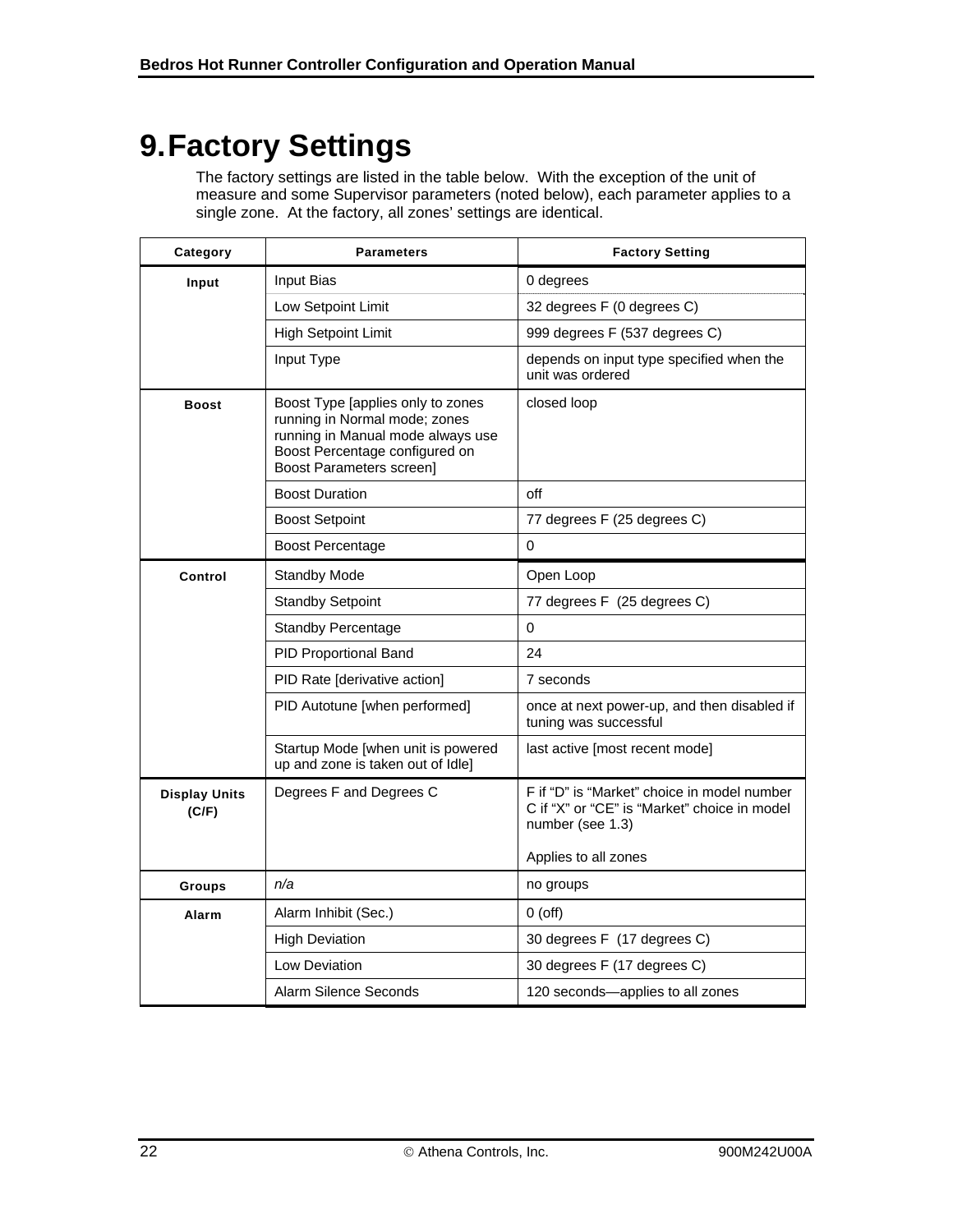| Category                          | <b>Parameters</b>                                     | <b>Factory Setting</b>                                                                                                                                                                                                                                                      |
|-----------------------------------|-------------------------------------------------------|-----------------------------------------------------------------------------------------------------------------------------------------------------------------------------------------------------------------------------------------------------------------------------|
| <b>Supervisor</b><br>(see Note 1) | <b>Failsafe Action</b>                                | Auto (use a calculated output value based<br>on output values that have typically<br>successfully maintained the current<br>setpoint for your process in the past; if no<br>history of Normal mode operation, then<br>output is set to zero)—applies to selected<br>zone(s) |
|                                   | Supervisor Password                                   | 100 (password protection disabled)-<br>applies to all zones                                                                                                                                                                                                                 |
|                                   | <b>Failsafe Fixed Output %</b>                        | 0—applies to selected zone(s)                                                                                                                                                                                                                                               |
|                                   | Loop Break Time                                       | 300 seconds—applies to selected zone(s)                                                                                                                                                                                                                                     |
|                                   | Line Freq.[frequency]                                 | 60 Hz if "D" is "Market" choice in model<br>number<br>50 Hz if "X" or "CE" is "Market" choice in<br>model number (see 1.3)                                                                                                                                                  |
|                                   |                                                       | Applies to all zones                                                                                                                                                                                                                                                        |
|                                   | Soft Start [CompuStep <sup>®</sup> gradual<br>warming | Enabled— applies to all zones that are in<br>Normal (closed loop) mode                                                                                                                                                                                                      |
|                                   | Off-Line Zones [display]                              | Show-applies to all Off-Line zones                                                                                                                                                                                                                                          |
|                                   | High [Temperature] Safety Limit                       | 32 degrees F or 0 degrees C (feature off)-<br>applies to selected zone(s)                                                                                                                                                                                                   |

**Note 1: The Supervisor Parameters screen also contains buttons for special functions.** 

- **High and Low Readings**—Use this button to open the High and Low Readings screen, which shows the highest and lowest process values for each zone since the last time the **Reset** button for the zone (or the **Reset All** button) was tapped on the High and Low Readings screen.
- **Load Defaults**—Use this button to return all configuration parameters for selected zones to their default values. Note that most parameters that apply to the whole controller will not be reset. For more information, see Section [14.](#page-46-0)
- **Access Control**—Use this button to open another screen that can be used to limit access to zone-parameter configuration screens and/or to the **MODE**, **SP**, and/or **BOOST** buttons on the main display. (The default is access allowed.) Instructions for limiting operator access to controller functions are in Section [13.](#page-44-0)
- **Slave Zones**—Use this button to open a screen that can be used to pick a master zone for one or more zones. This feature allows a zone in loop break or open thermocouple alarm state to use another zone's output percentage. Instructions for setting up slave zones are in Section [8](#page-23-0).
- **Reset PID Params**—Use this button to return all tuning parameters for the selected zones to the default (factory) values. **Tapping this button and confirming the reset will undo all Autotuning or manual tuning for the selected zones.**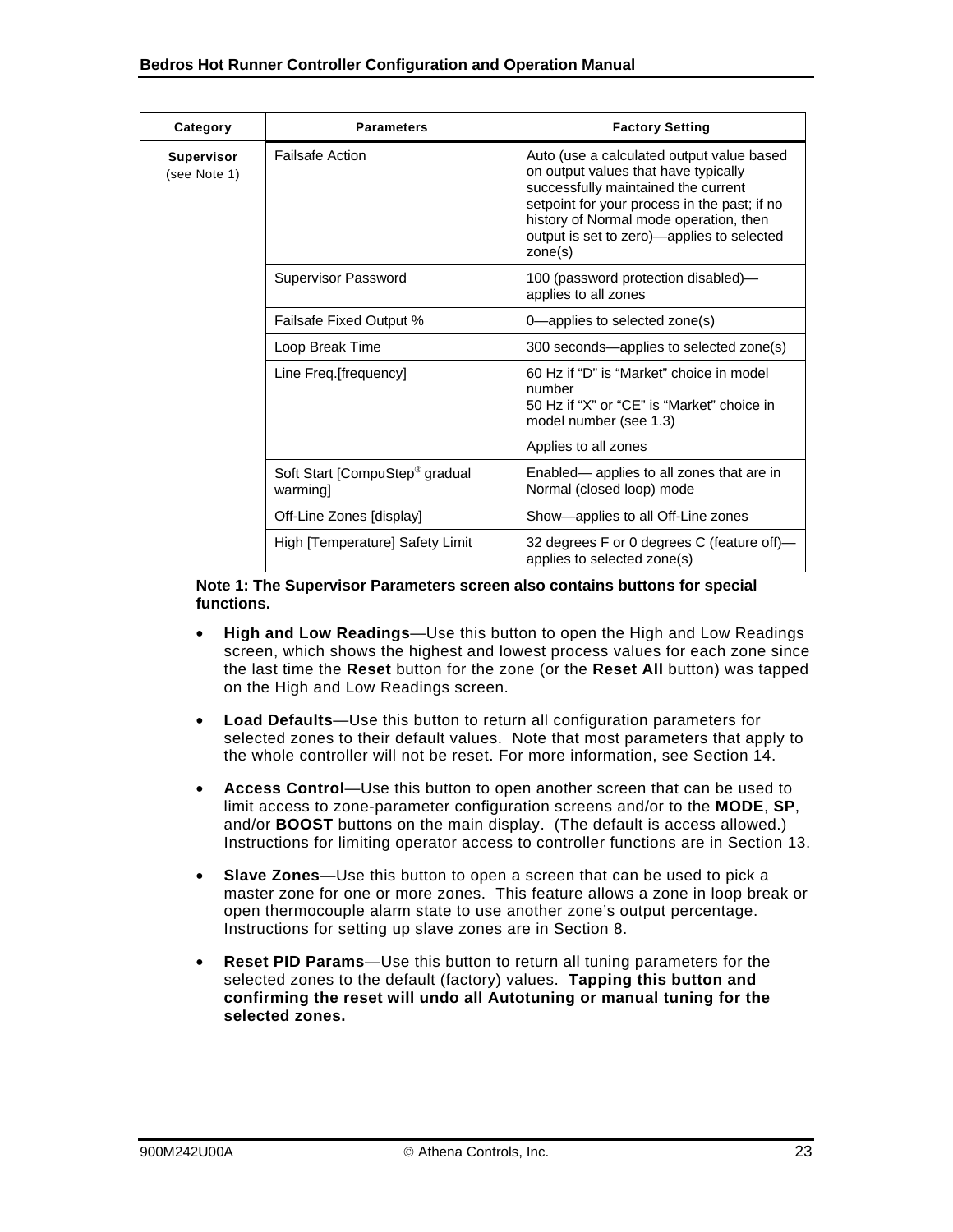# <span id="page-28-0"></span>**10. Changing Parameter Values**

To change a parameter value for the selected zone(s):

1) Tap **Configuration**. The Configuration screen will be displayed.<sup>9</sup> Notice that the selected zones are listed at the bottom of the screen.

| Configuration             |                   |                        |
|---------------------------|-------------------|------------------------|
| Select Configuration Type |                   |                        |
| <b>INPUT</b>              | <b>GROUPS</b>     | LOAD/STORE PARAMETERS  |
| <b>BOOST</b>              | <b>ALARM</b>      | VIEW SOFTWARE VERSIONS |
| <b>CONTROL</b>            | <b>SUPERVISOR</b> |                        |
| DISPLAY UNITS (C/F)       | <b>FACTORY</b>    |                        |
|                           |                   |                        |
|                           | <b>CLOSE</b>      |                        |
| Selected Zones: 3,4,5,6   |                   |                        |

2) Tap the name of the category of parameters you want to configure.<sup>10</sup> The appropriate configuration screen will be displayed. For example, if you tap **Boost** you will see the screen below. The screen will display the current value of the parameters for only the lowest-numbered zone currently selected.

| Boost Parameters (Deg. F)                                                                    |                                                          |
|----------------------------------------------------------------------------------------------|----------------------------------------------------------|
| <b>Boost Type</b><br>Closed Loop<br>Open Loop                                                | <b>Boost</b><br>420<br>Setpoint:<br>Edit<br><b>Boost</b> |
| <b>Boost Duration (Sec.)</b><br><b>OFF</b><br>15<br>75<br>30<br>90<br>45<br>105<br>60<br>120 | Percentage:<br>60<br>Edit<br>Cancel<br>Save              |
| Data Received Zones: 1,2,3,4                                                                 |                                                          |

-

 $9$  If only buttons for password-protected screens (Supervisor and Factory parameter screens) and the read-only screen (Software Versions) are enabled, access to configuration parameters has been limited by your Bedros administrator.

 $10$  The Configuration screen also contains a button you can use to display the versions of the software in the display unit and in the hardware modules inside the Bedros case. If you call for technical support, please be ready to supply this version information. Factory parameters should be changed only under the direction of the Athena technical support team.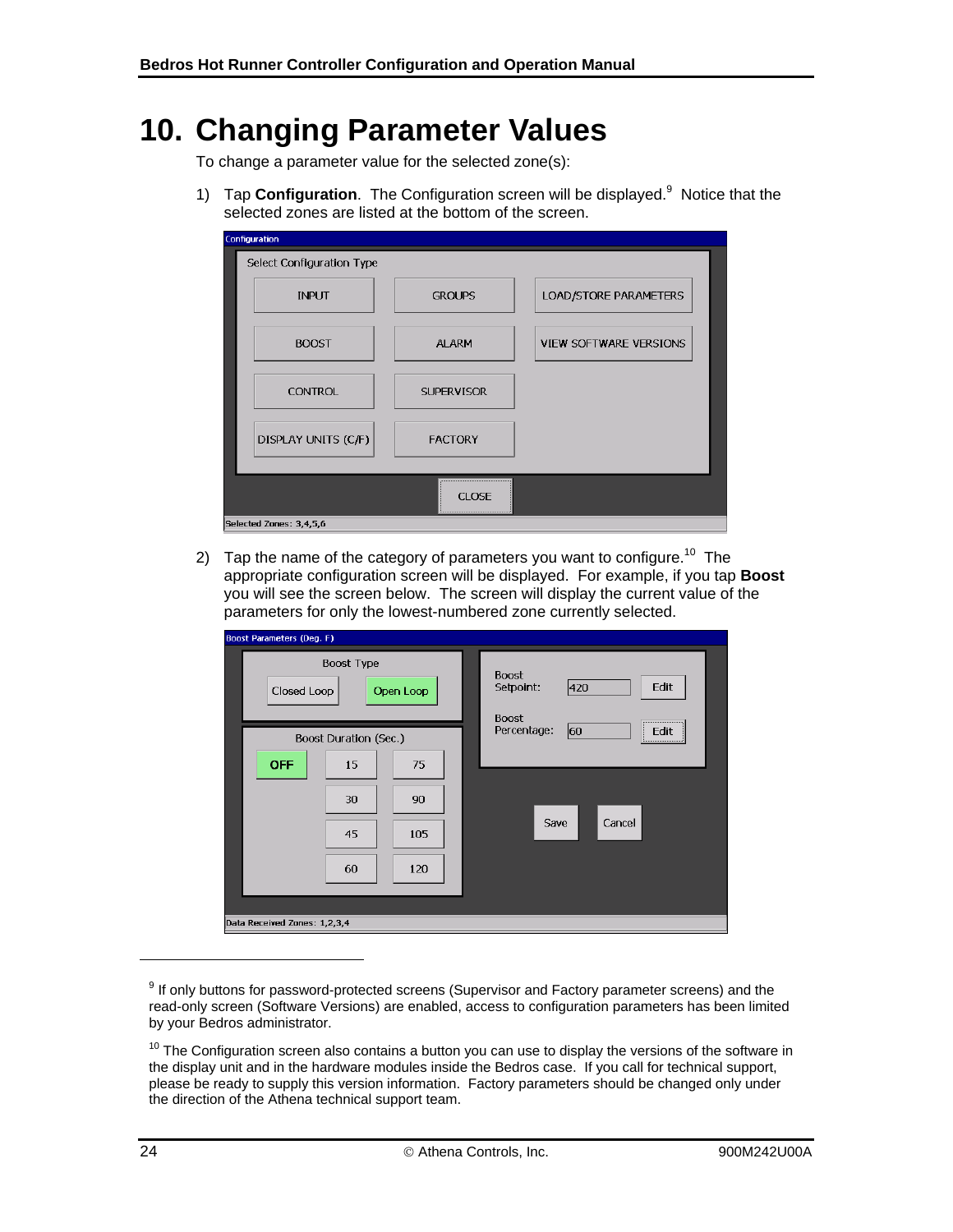- 3) To change a numerical value, such as the Boost Setpoint on the screen above, tap **Edit** next to the value and use the pop-up window (such as the one show in Section 6) to edit the value. To pick an option, such as Closed Loop or Open Loop boost on the screen above, tap the button labeled with the option.
- 4) Tap **Save** in the parameter window to apply the new values and close the parameter window.

**Tip**: If you get an error message, you tried to enter a value that was out of range.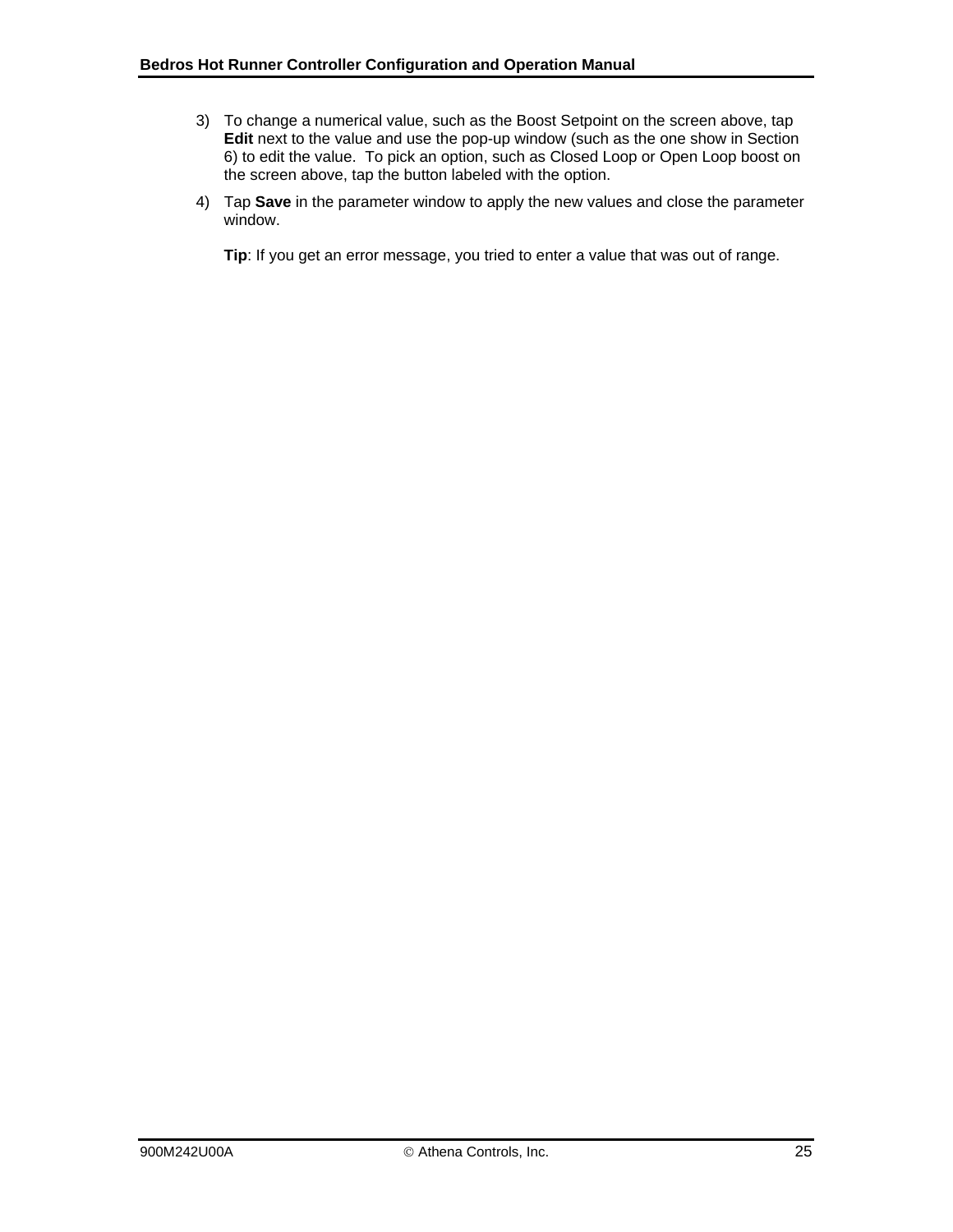# <span id="page-30-0"></span>**11. Parameter Characteristics**

## <span id="page-30-1"></span>**11.1 Introduction**

This section contains information about every configuration parameter, including valid ranges, control mode(s) to which the parameter applies, and interactions among parameters.

| Configuration             |                   |                        |
|---------------------------|-------------------|------------------------|
| Select Configuration Type |                   |                        |
| <b>INPUT</b>              | <b>GROUPS</b>     | LOAD/STORE PARAMETERS  |
| <b>BOOST</b>              | <b>ALARM</b>      | VIEW SOFTWARE VERSIONS |
| <b>CONTROL</b>            | <b>SUPERVISOR</b> |                        |
| DISPLAY UNITS (C/F)       | <b>FACTORY</b>    |                        |
|                           | <b>CLOSE</b>      |                        |
| Selected Zones: 3,4,5,6   |                   |                        |

# <span id="page-30-2"></span>**11.2 Display Units**

### **11.2.1 Introduction**

Look at the top of the main display to see the units of measure for the process values and setpoints displayed.

| BEDROS HOT RUNNER CONTROL (Deg. F)                    |                                             |                                             |                                             |                    |  |  |  |
|-------------------------------------------------------|---------------------------------------------|---------------------------------------------|---------------------------------------------|--------------------|--|--|--|
| <b>MANIF</b><br>01<br>402<br>402<br>41%<br><b>NRM</b> | 02 MANIF<br>402<br>402<br>41%<br><b>NRM</b> | 03 MANIF<br>402<br>402<br><b>NRM</b><br>41% | 04 MANIF<br>402<br>402<br><b>NRM</b><br>19% | 05 M<br><b>NRM</b> |  |  |  |
| <b>09 TIPS</b><br>402                                 | <b>10 TIPS</b><br>402                       | <b>11 TIPS</b><br>401                       | 12 TIPS<br>402                              | 13                 |  |  |  |

Units ordered for the "Domestic Market" ("D" as fifth character in the model number on the tag to the left of the power connection on the back of the controller) are set to display temperatures in Fahrenheit. Units ordered for "Export" ("X" as fifth character in model number) of "CE" ("CE" as fifth and sixth characters in model number) are set to display temperatures in Celsius.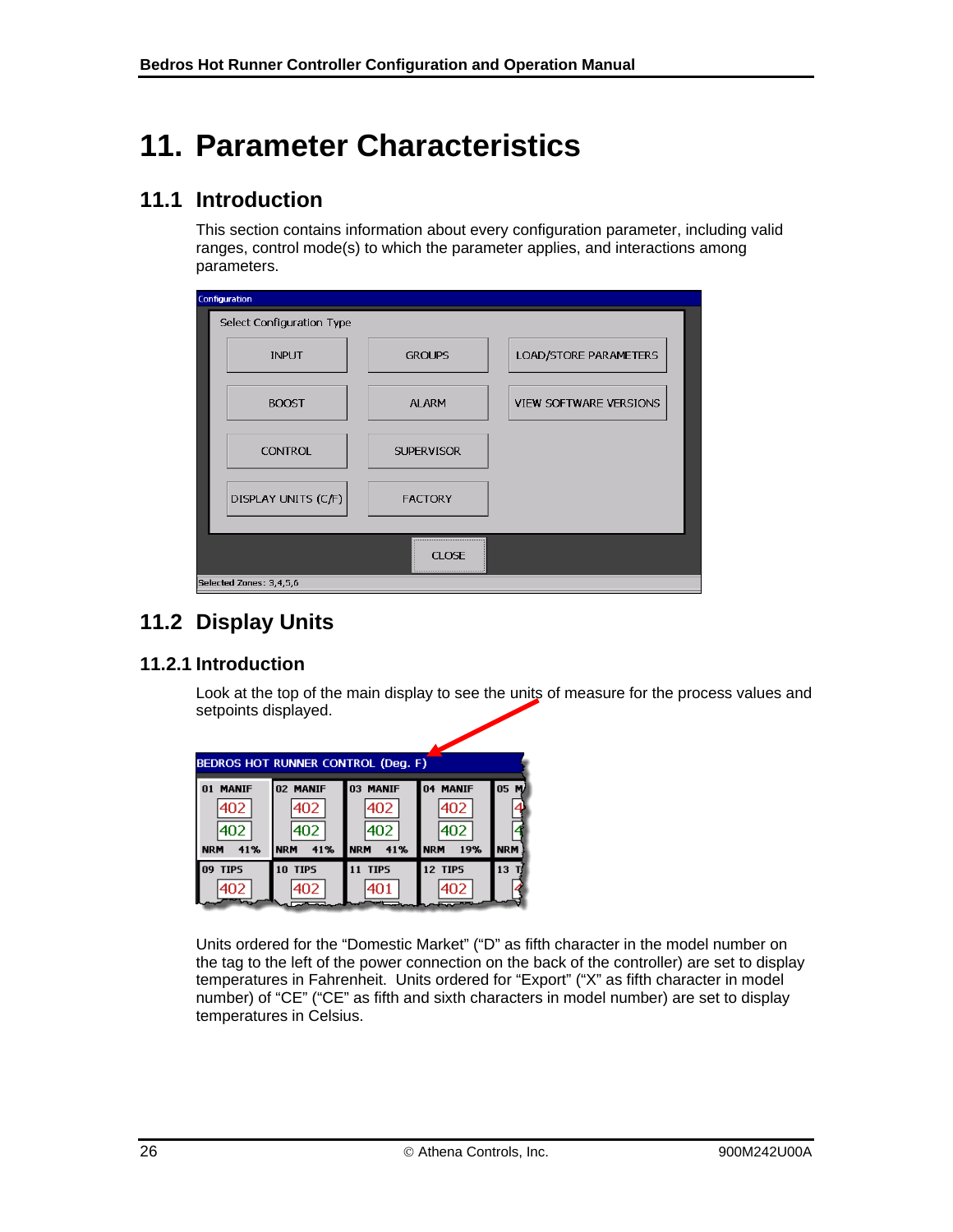### **11.2.2 Changing Display Units**

If you want to change the unit of measure used for temperature displays:

- 1) On the main display, select any zone so you can access the Configuration screen by tapping **Config**.
- **2)** On the Configuration screen tap **Display Units**. The Temperature Display Units screen will be displayed.

| <b>Temperature Display Units</b> |                                  |  |
|----------------------------------|----------------------------------|--|
|                                  | <b>Temperature Display Units</b> |  |
|                                  | Deg. F                           |  |
|                                  |                                  |  |
|                                  | Deg. C                           |  |
|                                  | Note:<br>Will Apply To ALL Zones |  |
|                                  | Cancel<br>Save                   |  |
| Data Received                    |                                  |  |

3) Tap **Deg. F** or **Deg. C**, and then tap **Save**. The selected unit of measure will be used to display temperatures for all zones. Setpoints and other temperature values previously entered while a different unit of measure was in use will be converted automatically.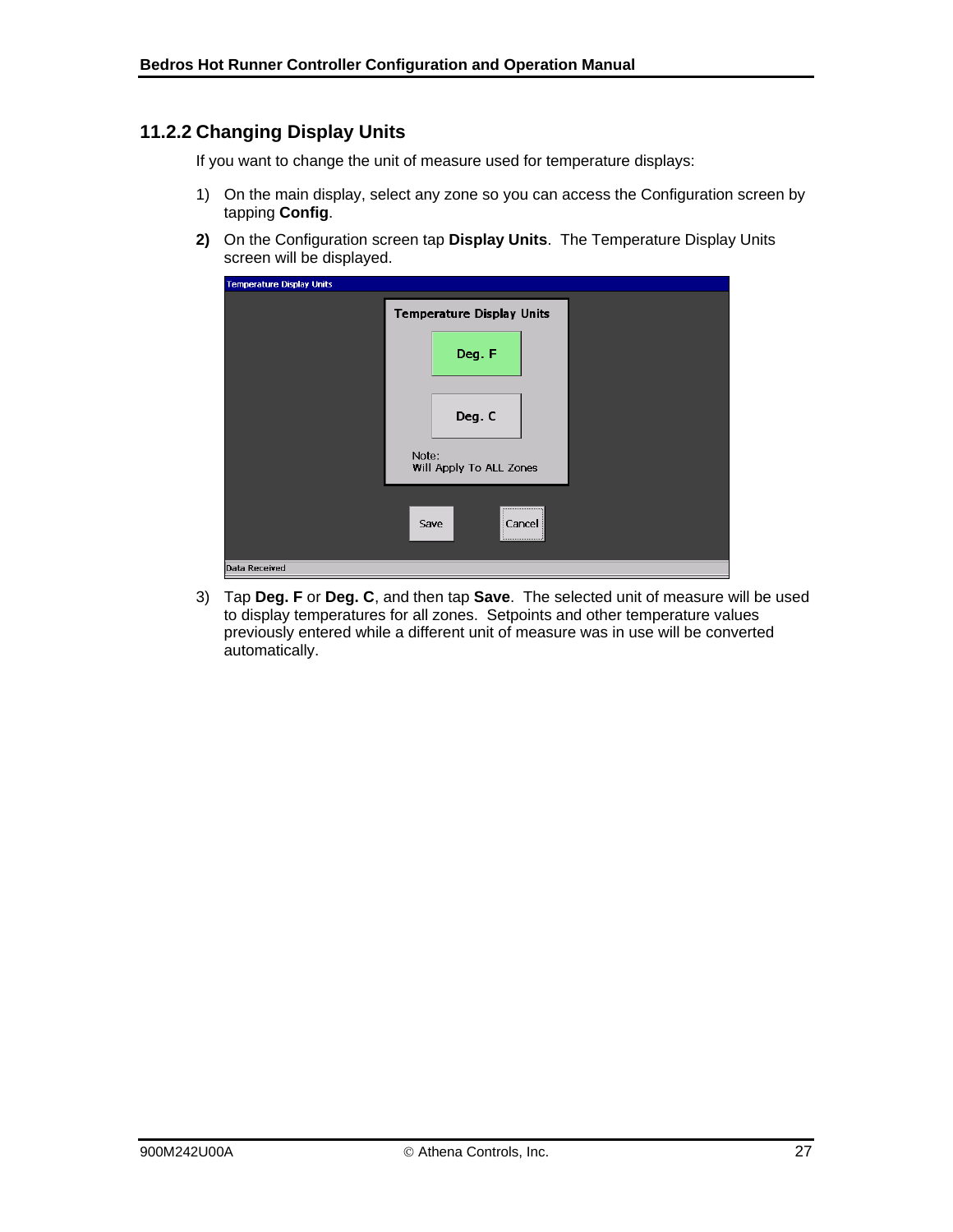# <span id="page-32-0"></span>**11.3 Supervisor Parameters**

### **11.3.1 Introduction**

You can use the Supervisor Parameters window to specify the values of several parameters related to process protection for the selected zones. You can also use this screen to set up parameters that apply to the whole controller.

| Supervisor Parameters (Deg. F)                                                                            |                                     |      |                           |             |                                        |
|-----------------------------------------------------------------------------------------------------------|-------------------------------------|------|---------------------------|-------------|----------------------------------------|
| <b>Failsafe</b><br>Action                                                                                 | <b>High Safety</b><br>32<br>Limit:  | Edit | <b>Access Control</b>     |             |                                        |
| Off<br>Auto                                                                                               | $(32$ Deq F $/$ 0 Deq C = DISABLED) |      |                           | Slave Zones |                                        |
| Fixed Pct.                                                                                                | High and Low Readings               |      |                           |             | Supervisor<br>100<br>Edit<br>Password: |
| Soft<br><b>Failsafe Fixed</b><br>Edit<br>Start<br>10<br>Output %:                                         |                                     |      | Off-Line<br>Zones<br>Show |             | <b>LOAD DEFAULTS</b>                   |
| Disable<br>Loop Break<br>Edit<br>300<br>Time (Sec.):<br>Enable<br>Hide<br>Note: Enter 9 For Loopbreak OFF |                                     |      |                           |             | <b>RESET PID PARAMS</b>                |
| Line<br>Note: Will Apply<br>60 Hz<br>50 Hz<br><b>To All Zones</b><br>Freq.                                |                                     |      |                           |             | Cancel<br>Save                         |
| Data Received Zones: 1,2,3,4                                                                              |                                     |      |                           |             |                                        |

This screen also contains buttons that can be used open other screens for special functions.

The Supervisor Parameters screen can be password protected. Bedros controllers are shipped with the Supervisor password set to 100, which disables this feature. You can use this screen to specify a different password. Only users who know your new threedigit password will be able to access the Supervisor Parameters screen.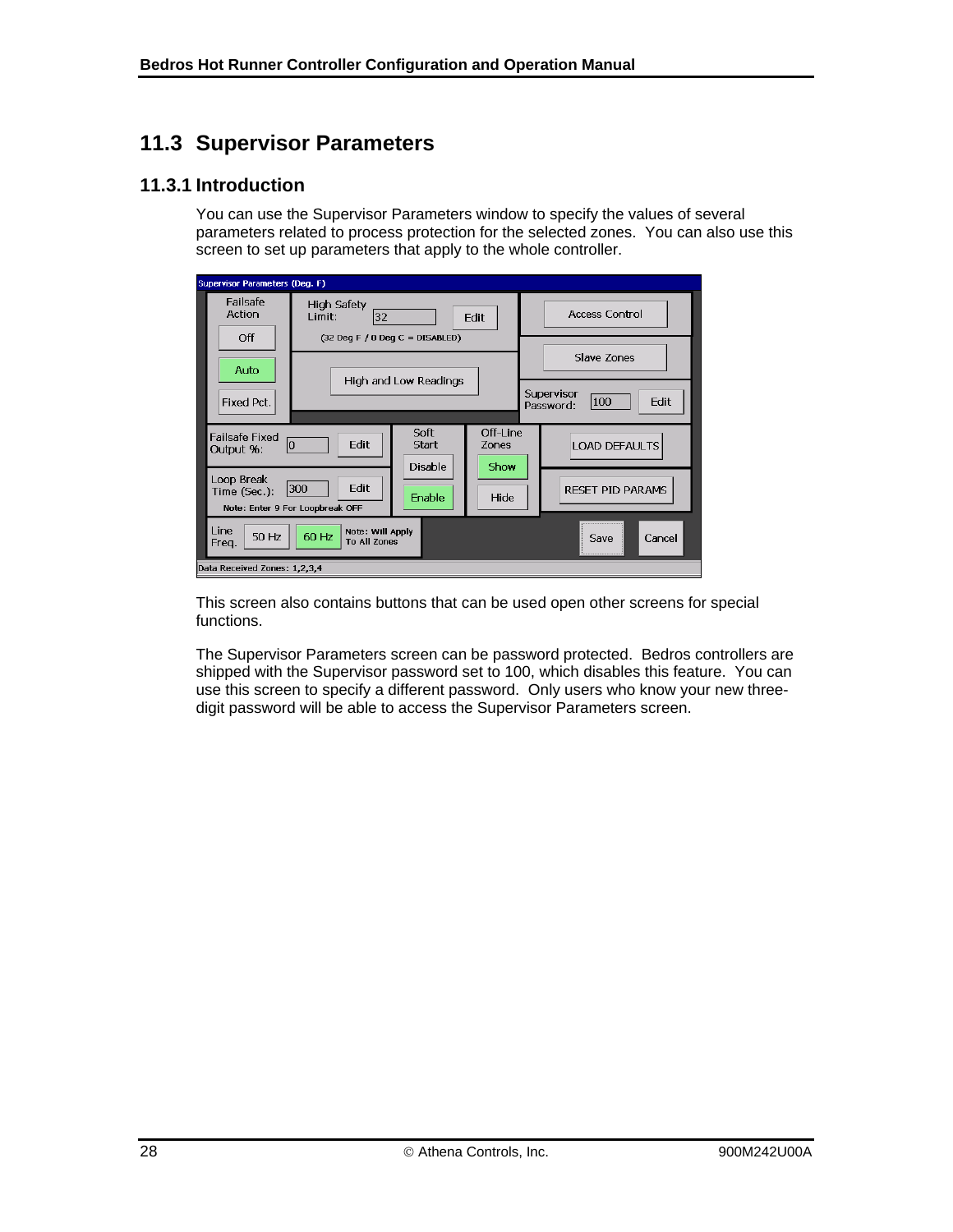# **11.3.2 Supervisor Parameters and Settings**

|                                | <b>Applies to</b> |             |                        |                      |                                                   |                                       |                                                                                                                                                                                                                                                         |
|--------------------------------|-------------------|-------------|------------------------|----------------------|---------------------------------------------------|---------------------------------------|---------------------------------------------------------------------------------------------------------------------------------------------------------------------------------------------------------------------------------------------------------|
| Name                           | Selected Zones    | All Zones   | Closed Loop<br>Control | Open Loop<br>Control | Range/<br><b>Choices</b>                          | <b>Default</b>                        | <b>Description &amp; Interactions</b>                                                                                                                                                                                                                   |
| <b>Failsafe Action</b>         | X                 |             | X                      | X                    | Off<br>Auto<br>Fixed Pct.                         | Auto                                  | output action to be used when controller<br>detects an open or reversed sensor: off,<br>automatically calculated based on past<br>good output values (if no history of<br>Normal mode output values, then zero),<br>or failsafe fixed output percent    |
| <b>Failsafe Fixed Output %</b> | X                 |             | X                      |                      | 0 to 100%                                         | zero                                  | output percent used only if open or<br>reversed sensor is detected and Failsafe<br>Action is set to Fixed Pct.                                                                                                                                          |
| Loop Break Time (sec.)         | X                 |             | X                      | X                    | $9 =$ feature<br>disabled<br>10 to 999<br>seconds | 300<br>seconds                        | time period during which the input should<br>change 1% of supported sensor span<br>(9.67 $\degree$ F or 5.37 $\degree$ C) in response to<br>output action if the sensor is working<br>correctly and the input wiring is intact                          |
| Line Freq.                     |                   | X           | X                      | X                    | 60 Hz<br>50 Hz                                    |                                       | input line frequency; set at factory to:<br>60 if "D" is "Market" choice in model<br>number<br>50 if "X" or "CE" is "Market" choice in<br>model number                                                                                                  |
| <b>High Safety Limit</b>       | X                 |             | X                      | X                    | 33 to 999 °F<br>1 to 537 °C                       | feature<br>off (32 $\degree$ F<br>0°C | output will be turned off if process value<br>reaches this temperature                                                                                                                                                                                  |
| <b>Soft Start</b>              | X                 |             | X                      |                      | disable<br>enable                                 | enabled                               | gradual increase of output to slowly<br>dissipate moisture in heaters; see 1.2.3                                                                                                                                                                        |
| <b>Off-Line Zones</b>          |                   | X           | X                      | X                    | show<br>hide                                      | show                                  | zones set to Off-Line on the Mode<br>screen will not be included in main<br>display if this parameter is set to "hide"                                                                                                                                  |
| <b>Supervisor Password</b>     |                   | X           | X                      | X                    | 101 to 999<br>$100 = no$<br>password<br>required  | 100                                   | password needed to access the<br>Supervisor Parameters screen                                                                                                                                                                                           |
| <b>High and Low Readings</b>   |                   | X           | X                      | X                    |                                                   |                                       | button opens High and Low Readings<br>screen, which shows highest and lowest<br>process values for each zone since the<br>last time the <b>Reset</b> button for the zone<br>(or the Reset All button) was tapped on<br>the High and Low Readings screen |
| <b>Access Control</b>          |                   | $\mathsf X$ | $\mathsf X$            | $\sf X$              |                                                   |                                       | button opens screen used to<br>enable/disable some function buttons on<br>main display; see Section 13                                                                                                                                                  |
| <b>Slave Zones</b>             |                   | X           | X                      | X                    |                                                   |                                       | button opens screen used to specify (for<br>one or more zones) another zone's<br>output to be followed in case of loop<br>break or open thermocouple; see<br>Section 8                                                                                  |
| <b>Load Defaults</b>           | X                 |             | X                      | X                    |                                                   |                                       | button used to reset parameters to<br>default values; see Section 14                                                                                                                                                                                    |
| <b>Reset PID Parameters</b>    | Χ                 |             | X                      |                      |                                                   |                                       | button used to return tuning parameter<br>values to their factory (default) settings,<br>undoing Autotuning or manual tuning                                                                                                                            |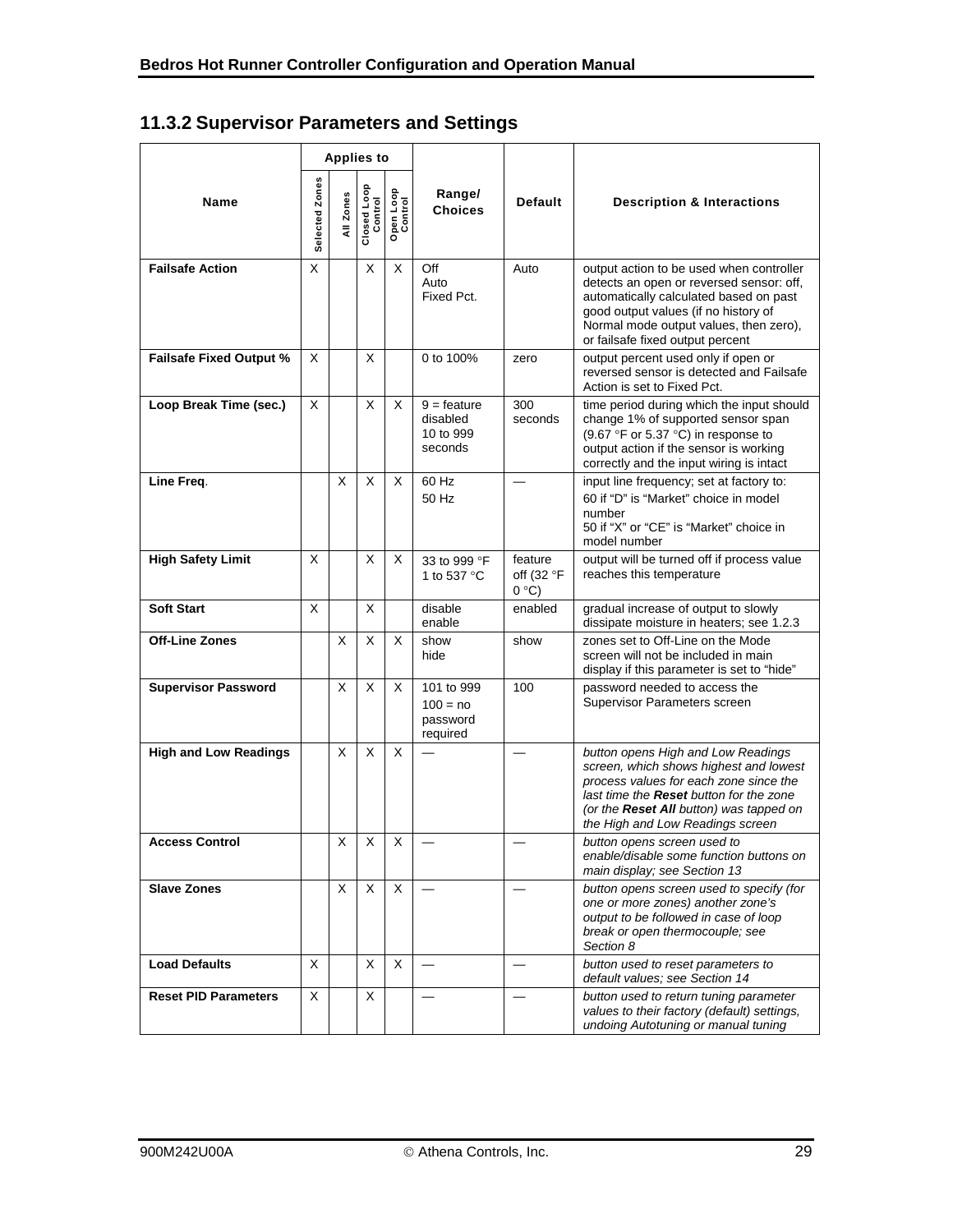# <span id="page-34-0"></span>**11.4 Input Parameters**

### **11.4.1 Introduction**

You can use the Input Parameters window<sup>11</sup> to specify (for the selected zone(s):

- bias (if any) to be applied to the input,
- setpoint range, and
- input type

| Input Parameters (Deg. F)            |                     |                        |  |
|--------------------------------------|---------------------|------------------------|--|
| Input Bias:                          | $ 0\rangle$<br>Edit | Input Type (All Zones) |  |
| Low Setpoint Limit:                  | 32 <br>Edit         | J Thermocouple         |  |
| High Setpoint Limit:                 | 999 <br>Edit        | K Thermocouple         |  |
|                                      | Save                | <br>Cancel             |  |
| Data Received Zones: 1,2,3,4,5,6,7,8 |                     |                        |  |

### **11.4.2 Input Parameters and Settings**

|                            |                   |                    | <b>Applies to</b>           |                      |                                      |                                                           |                                                                                                                                                                 |  |
|----------------------------|-------------------|--------------------|-----------------------------|----------------------|--------------------------------------|-----------------------------------------------------------|-----------------------------------------------------------------------------------------------------------------------------------------------------------------|--|
| <b>Name</b>                | Zones<br>Selected | Zones<br>$\bar{a}$ | 8<br>Control<br>ۇ<br>Closed | Open Loop<br>Control | Range/<br><b>Choices</b>             | <b>Default</b>                                            | <b>Description &amp; Interactions</b>                                                                                                                           |  |
| <b>Input Bias</b>          | X                 |                    | X                           | X                    | $-100$ to 100 °F<br>–55 to 55 °C.    | zero<br>degrees                                           | number of degrees that will be added to<br>or subtracted from the measured<br>process value before it is displayed                                              |  |
| <b>Low Setpoint Limit</b>  | X                 |                    | X                           |                      | 32 to 999 °F<br>0 to 537 $\degree$ C | 32 °F<br>$0^{\circ}$ C                                    | lowest and highest values that can be<br>entered as setpoint (before bias is                                                                                    |  |
| <b>High Setpoint Limit</b> | X                 |                    | X                           |                      | 32 to 999 °F<br>0 to 537 $\degree$ C | 999 °F<br>537 °C                                          | applied); also limits configurable range of<br>boost setpoint and standby setpoint                                                                              |  |
| <b>Input Type</b>          |                   | X                  | X                           | X                    | $J$ or $K$                           | input<br>type<br>specified<br>when<br>unit was<br>ordered | switching to input type that does not<br>match the type specified when the unit<br>was ordered can adversely affect the<br>accuracy of temperature measurements |  |

-

 $11$  To see whether the unit was wired internally for use with J or K thermocouples, look at the character in the last "Option" position in the model number on the tag on the back of the case. To see which are the "Option" characters, look at the model number breakdown in 1.3.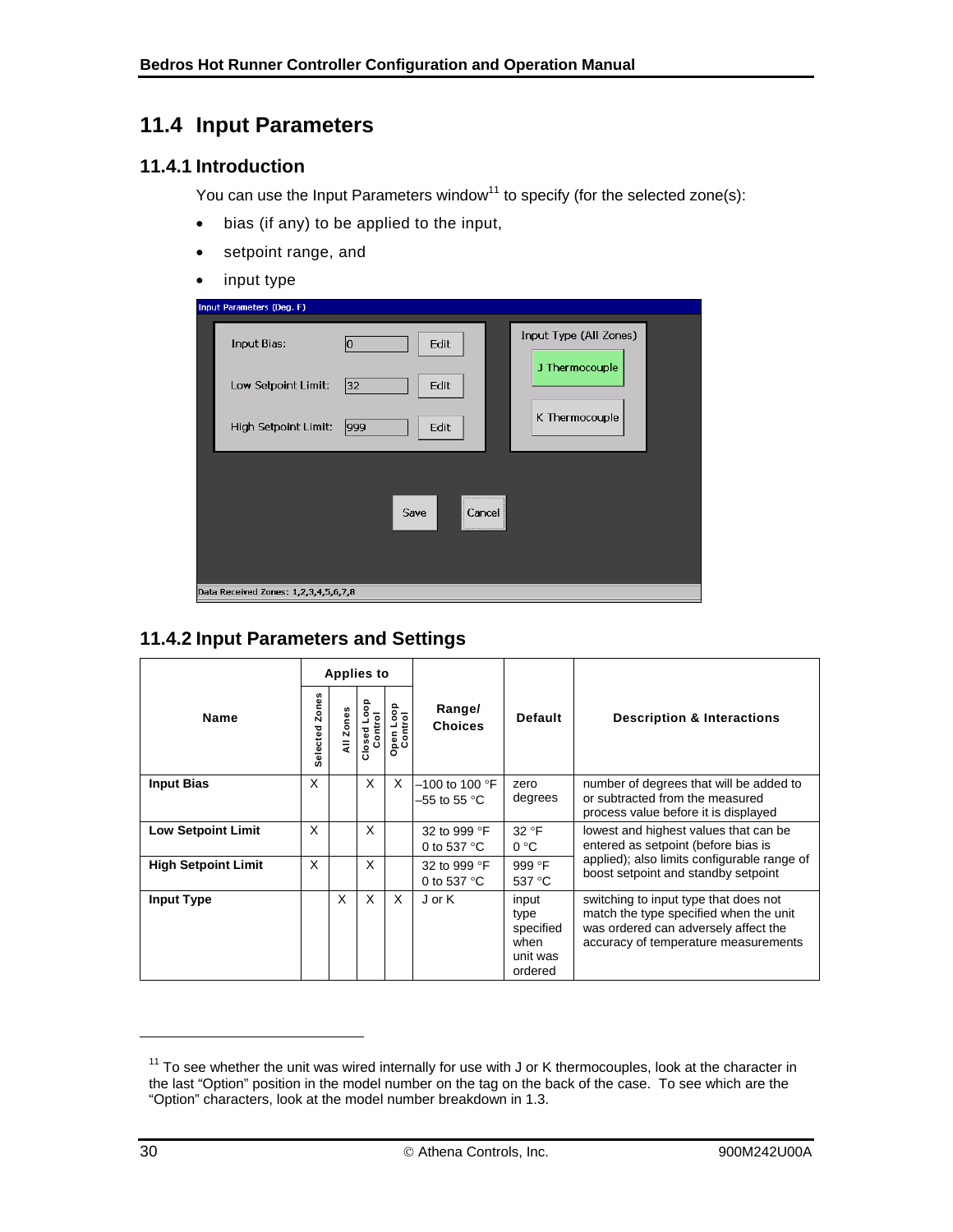# <span id="page-35-0"></span>**11.5 Control Parameters**

#### **11.5.1 Introduction**

You can use the Control Parameters window to specify how the selected zone(s) will be controlled:

- at startup (after the controller has been turned on and you have pressed the Run/Idle key to take the controller out of Idle),
- during normal operation, and
- when the **Mode** screen is used to put the zone in Standby or when a zone configured to start up in Standby mode comes out of Idle.

The Control Parameters window is also used to specify whether and how often Autotuning (described in Section [12\)](#page-40-0) is done.

| Control Parameters (Deg. F)                                                       |                                                                                 |
|-----------------------------------------------------------------------------------|---------------------------------------------------------------------------------|
| Standby<br><b>Closed Loop</b><br>Open Loop<br>Standby<br> 77<br>Edit<br>Setpoint: | <b>PID</b><br>Proportional<br>Edit<br>Band:<br>24<br>Rate (Sec.):<br>Edit<br>17 |
| Standby<br>Percentage:<br>$ 0\rangle$<br>Edit                                     | PID Autotune<br>Once Only<br>Disable<br>Enable<br>Once                          |
| Cancel<br>Save                                                                    | <b>Startup Mode</b><br>Idle<br>Standby<br>Last Act.<br>Auto<br>Manual           |
| Data Received Zones: 1,2,3,4,5,6,7,8                                              |                                                                                 |

### **11.5.2 Control Parameters and Settings**

|                               |                   |           | <b>Applies to</b>      |                      |                                                                                                       |                |                                                                                                                                                   |
|-------------------------------|-------------------|-----------|------------------------|----------------------|-------------------------------------------------------------------------------------------------------|----------------|---------------------------------------------------------------------------------------------------------------------------------------------------|
| <b>Name</b>                   | Zones<br>Selected | All Zones | å<br>Control<br>Closed | Open Loop<br>Control | Range/<br><b>Choices</b>                                                                              | Default        | <b>Description &amp; Interactions</b>                                                                                                             |
| <b>Standby [control mode]</b> | X                 |           | X                      | X                    | Open Loop<br>Closed Loop                                                                              | Open<br>Loop   | type of control used while the controller<br>is in standby mode: closed loop (Standby<br>Setpoint used) or open loop (Standby<br>Percentage used) |
| <b>Standby Setpoint</b>       | X                 |           | X                      |                      | <b>Low Setpoint</b><br>Limit to High<br><b>Setpoint Limit</b><br>(from Input<br>Parameters<br>screen) | 77 °F<br>25 °C | setpoint used when zone is in closed<br>loop standby mode                                                                                         |
| <b>Standby Percentage</b>     | X                 |           |                        | X                    | 0 to 100 %                                                                                            | zero           | output percent used when zone is in<br>open loop standby mode                                                                                     |
| <b>Startup Mode</b>           | X                 |           | X                      | X                    | Auto [closed<br>loop]<br><b>Standby</b><br>Manual                                                     |                | mode used for the zone when the<br>controller goes from Idle to Run<br>(because operator pushed Run/Idle key                                      |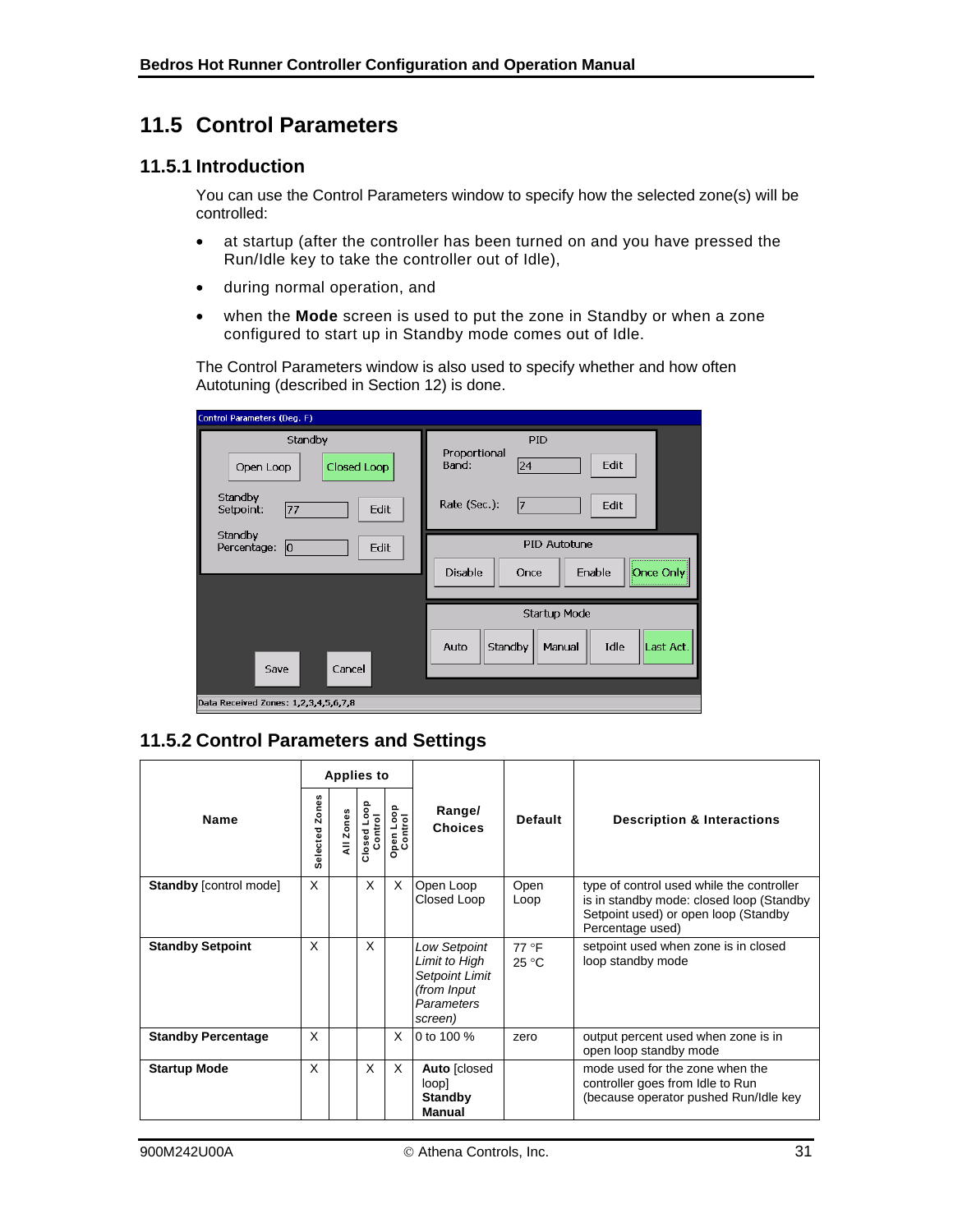|                                 |                | <b>Applies to</b> |                        |                      |                                                                                                                                                                                                                                            |                           |                                                                                                                                                                                                                                                                                                                                                |  |
|---------------------------------|----------------|-------------------|------------------------|----------------------|--------------------------------------------------------------------------------------------------------------------------------------------------------------------------------------------------------------------------------------------|---------------------------|------------------------------------------------------------------------------------------------------------------------------------------------------------------------------------------------------------------------------------------------------------------------------------------------------------------------------------------------|--|
| Name                            | Selected Zones | All Zones         | Closed Loop<br>Control | Open Loop<br>Control | Range/<br><b>Choices</b>                                                                                                                                                                                                                   | <b>Default</b>            | <b>Description &amp; Interactions</b>                                                                                                                                                                                                                                                                                                          |  |
|                                 |                |                   |                        |                      | [open loop]<br>Idle [remains<br>in Idle after<br>Run/Idle key<br>is pushed to<br>set controller<br>to run]<br>Last Act.<br>[last active:<br>same mode<br>as last time<br>controller<br>was running]                                        |                           | on the front of the case)                                                                                                                                                                                                                                                                                                                      |  |
| <b>PID Proportional Band</b>    | X              |                   | X                      |                      | 1 to 999 °F<br>1 to 537 °C                                                                                                                                                                                                                 | 24 °F<br>$13^{\circ}$ C   | width of the band below the setpoint<br>within which the controller will modulate<br>the output as the process value<br>approaches the setpoint; Autotuning<br>sets this value automatically; see<br>Section 12                                                                                                                                |  |
| PID Rate [derivative<br>action] | X              |                   | X                      |                      | 0.0 to 999<br>seconds                                                                                                                                                                                                                      | $\overline{7}$<br>seconds | time period used by the derivative<br>component of the control algorithm when<br>analyzing load changes; Autotuning<br>sets this value automatically; see<br>Section 12<br>The integral action for PID control is not<br>configurable; the integral (reset) action is<br>always equal to six times the configured<br>derivative (rate) action. |  |
| <b>PID Autotune</b>             | X              |                   | X                      |                      | <b>Disable</b><br>Once [then<br>disabled<br>after<br>successful<br>Autotune]<br>Enable<br>[Autotunes<br>every time<br>controller is<br>powered up]<br>Once Only<br>[and then<br>disabled,<br>even if<br>Autotune<br>was not<br>successful] | Once                      | whether and when Autotune should be<br>done                                                                                                                                                                                                                                                                                                    |  |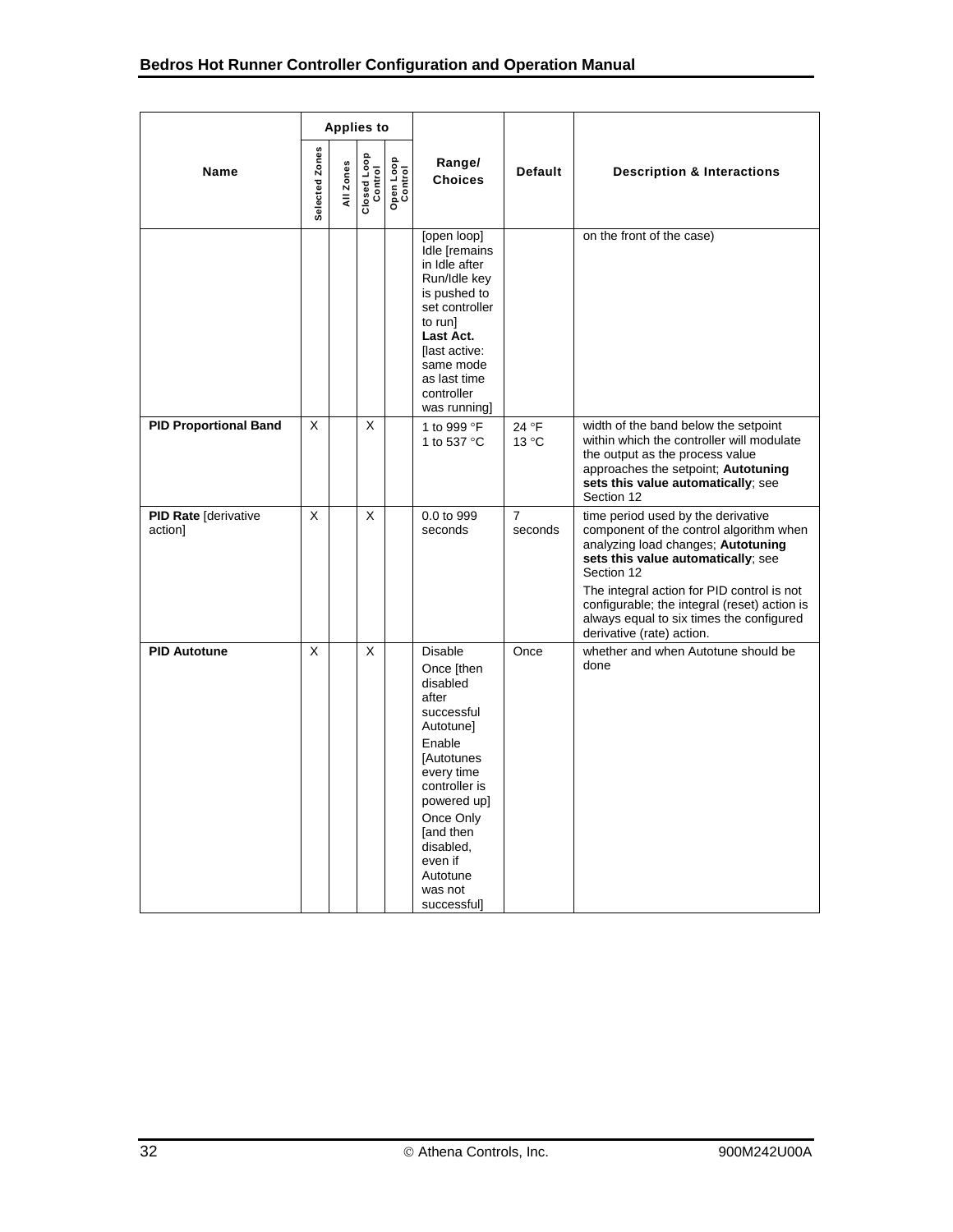## <span id="page-37-0"></span>**11.6 Alarm Parameters**

#### **11.6.1 Introduction**

High and low deviation alarms are supported for each zone. The alarm setpoints are configurable on the Alarm Parameters screen. As long as the process value differs from the setpoint by the configured alarm setpoint, the zone flashes red on the main display and the **HID** or **LOD** (high deviation or low deviation) alarm message is displayed. An audible alarm sounds. The output remains on when a low deviation alarm is detected. The output goes off while a zone is in the high alarm state. Deviation alarms clear automatically when the alarm condition clears.

You can use the Alarm Parameters window to specify for the selected zone(s):

- how many seconds after zone is taken out of Idle the controller should wait before indicating a low alarm (Alarm Inhibit)
- number of degrees the process value must exceed the setpoint before the zone goes into alarm (High Deviation)
- number of degrees the process value must fall short of the setpoint before the zone goes into alarm (Low Deviation)
- the number of seconds the audible alarm on the Bedros unit will be silenced when the Alarm Silence key (on the front of the Bedros case) is pressed; this value applies to ALL zones in alarm; the value is also used to temporarily turn off any alarmsignaling devices connected to the contacts affected by the alarm-silence function.

| Alarm Parameters (Deg. F)                    |                                             |
|----------------------------------------------|---------------------------------------------|
| Alarm Inhibit (Sec.):<br>$ 0\rangle$<br>Edit | Alarm<br>Silence<br>180<br>Edit<br>Seconds: |
| High Deviation:<br>30<br>Edit                | Note:<br>Will Apply To ALL Zones            |
| Low Deviation:<br>30<br>Edit                 |                                             |
| Cancel<br>Save                               |                                             |
| Data Received Zones: 1,2,3,4,5,6,7,8         |                                             |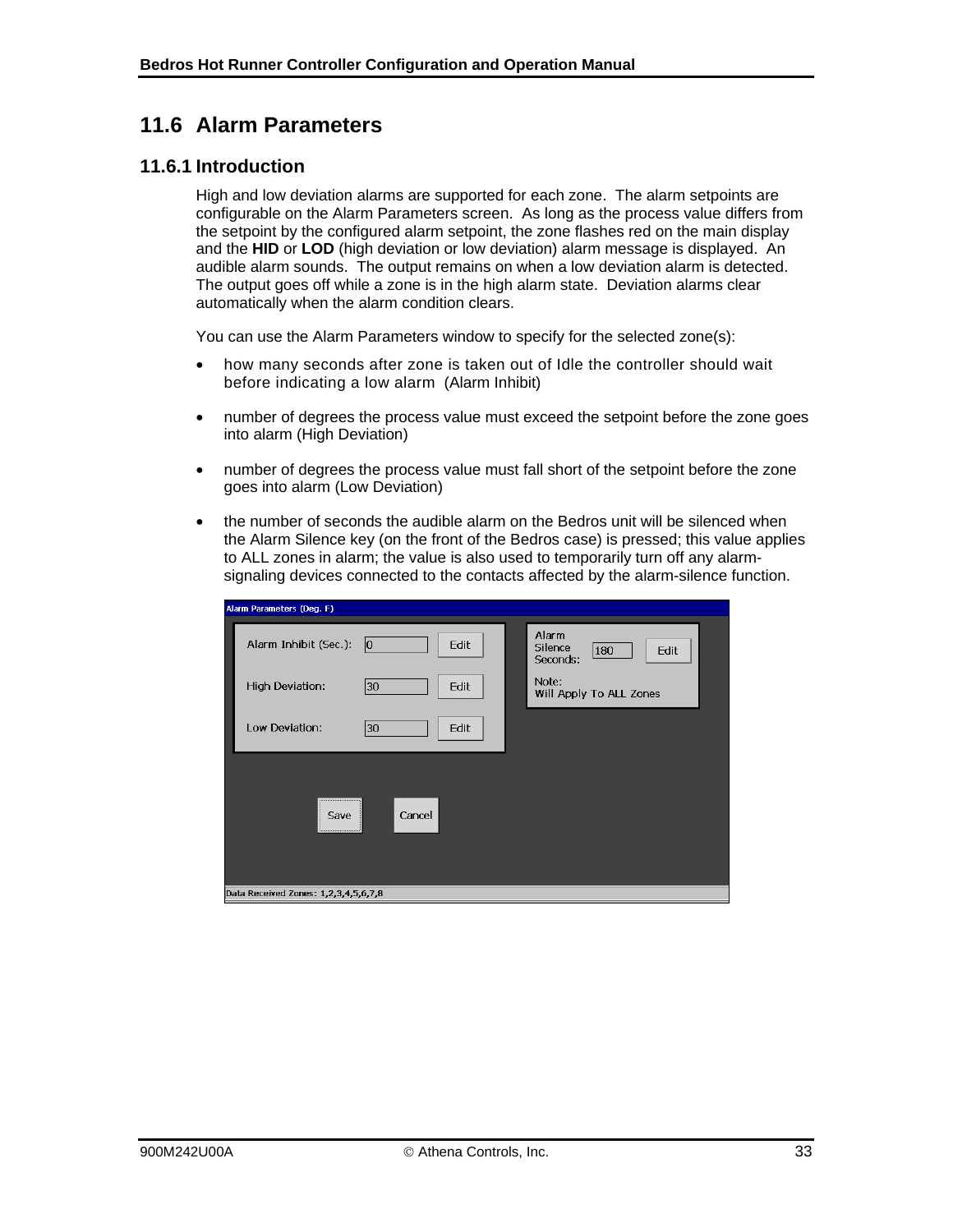|  |  |  | 11.6.2 Alarm Parameters and Settings |  |  |
|--|--|--|--------------------------------------|--|--|
|--|--|--|--------------------------------------|--|--|

|                              | <b>Applies to</b> |           |                          |                      |                                     |                         |                                                                                                                                                                                                                                                                                                                   |  |
|------------------------------|-------------------|-----------|--------------------------|----------------------|-------------------------------------|-------------------------|-------------------------------------------------------------------------------------------------------------------------------------------------------------------------------------------------------------------------------------------------------------------------------------------------------------------|--|
| <b>Name</b>                  | Zones<br>Selected | All Zones | doo<br>Control<br>Closed | Open Loop<br>Control | Range/<br><b>Choices</b>            | Default                 | <b>Description &amp; Interactions</b>                                                                                                                                                                                                                                                                             |  |
| Alarm Inhibit (Sec.)         | X                 |           | X                        | X                    | 0 to 999<br>seconds                 | $0$ (off)               | number of seconds the controller should<br>wait after zone is taken out of Idle before<br>signaling a low alarm                                                                                                                                                                                                   |  |
| <b>High Deviation</b>        | X                 |           | X                        | X                    | 1 to 999 °F<br>1 to 537 °C          | 30 °F<br>$17^{\circ}$ C | number of degrees the process value<br>must exceed the setpoint to trigger the<br>alarm state                                                                                                                                                                                                                     |  |
| <b>Low Deviation</b>         | X                 |           | X                        | X                    | 1 to 999 °F<br>1 to 537 $\degree$ C | 30 °F<br>$17^{\circ}$ C | number of degrees the process value<br>must fall below the setpoint to trigger the<br>alarm state                                                                                                                                                                                                                 |  |
| <b>Alarm Silence Seconds</b> |                   | X         | X                        | X                    | $0$ to $600$<br>seconds             | 120<br>seconds          | number of seconds the audible alarm on<br>the Bedros unit will be silenced when the<br>Alarm Silence key (on the front of the<br>Bedros case) is pressed; the value is<br>also used to temporarily turn off any<br>alarm-signaling devices connected to the<br>contacts affected by the alarm-silence<br>function |  |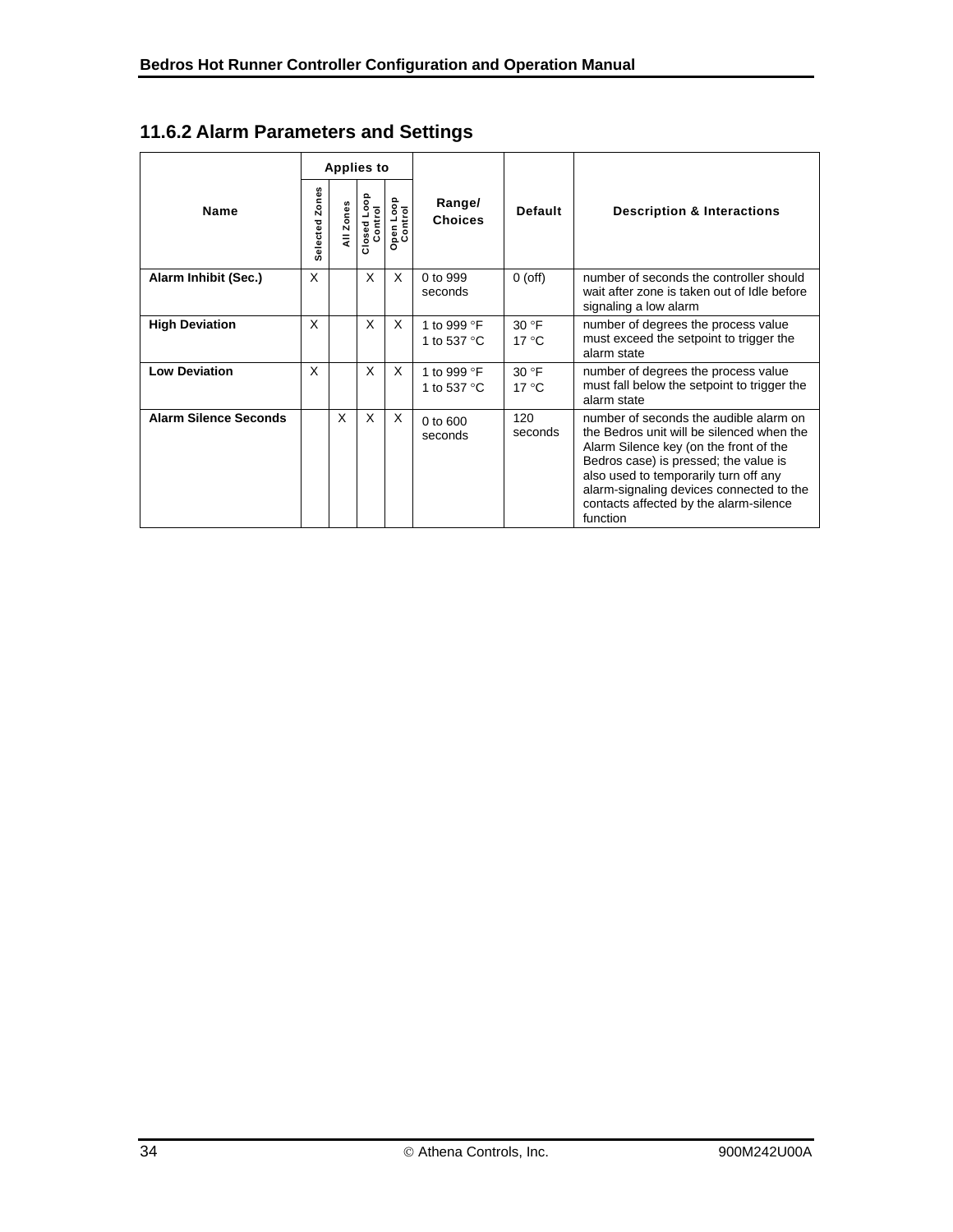## <span id="page-39-0"></span>**11.7 Boost Parameters**

#### **11.7.1 Introduction**

A **BOOST** button is on the Bedros main display. When you tap the **BOOST** button, the output of the selected zones will be increased temporarily.

You can use the Boost Parameters window to specify for the selected zone(s):

- whether the boost function will be closed loop (based on a setpoint) or open loop (based on a specified output percent)
- boost setpoint and duration for closed loop boost
- boost output percentage and duration for open loop boost

| Boost Parameters (Deg. F)                                                             |                                                          |
|---------------------------------------------------------------------------------------|----------------------------------------------------------|
| <b>Boost Type</b><br>Closed Loop<br>Open Loop                                         | <b>Boost</b><br>420<br>Edit<br>Setpoint:<br><b>Boost</b> |
| Boost Duration (Sec.)<br><b>OFF</b><br>15<br>75<br>30<br>90<br>45<br>105<br>60<br>120 | Percentage:<br>60<br>Edit<br>Cancel<br>Save              |
| Data Received Zones: 1,2,3,4                                                          |                                                          |

#### **11.7.2 Boost Parameters and Settings**

|                         |                   |           | <b>Applies to</b>        |                      |                                                                                                       |                         |                                                                                                                                                                                                 |
|-------------------------|-------------------|-----------|--------------------------|----------------------|-------------------------------------------------------------------------------------------------------|-------------------------|-------------------------------------------------------------------------------------------------------------------------------------------------------------------------------------------------|
| <b>Name</b>             | Zones<br>Selected | All Zones | doo<br>Control<br>Closed | Open Loop<br>Control | Range/<br><b>Choices</b>                                                                              | <b>Default</b>          | <b>Description &amp; Interactions</b>                                                                                                                                                           |
| <b>Boost Type</b>       | X                 |           | X                        |                      | Open Loop<br>Closed Loop                                                                              | Closed<br>Loop          | type of control used after the BOOST<br>button on the main display is pressed;<br>applies only to zones running in Normal<br>mode; zones running in Manual mode<br>always use Closed Loop boost |
| <b>Boost Duration</b>   | X                 |           | X                        | X                    | Off. or number<br>of seconds on<br>buttons on<br>parameters<br>screen                                 | Off                     | length of boost                                                                                                                                                                                 |
| <b>Boost Setpoint</b>   | X                 |           | X                        |                      | <b>Low Setpoint</b><br>Limit to High<br><b>Setpoint Limit</b><br>(from Input<br>Parameters<br>screen) | 77 °F<br>$25^{\circ}$ C | setpoint used in Closed Loop boost                                                                                                                                                              |
| <b>Boost Percentage</b> | X                 |           |                          | X                    | 0 to 100 %                                                                                            | $0$ (off)               | output percent used in Open Loop boost                                                                                                                                                          |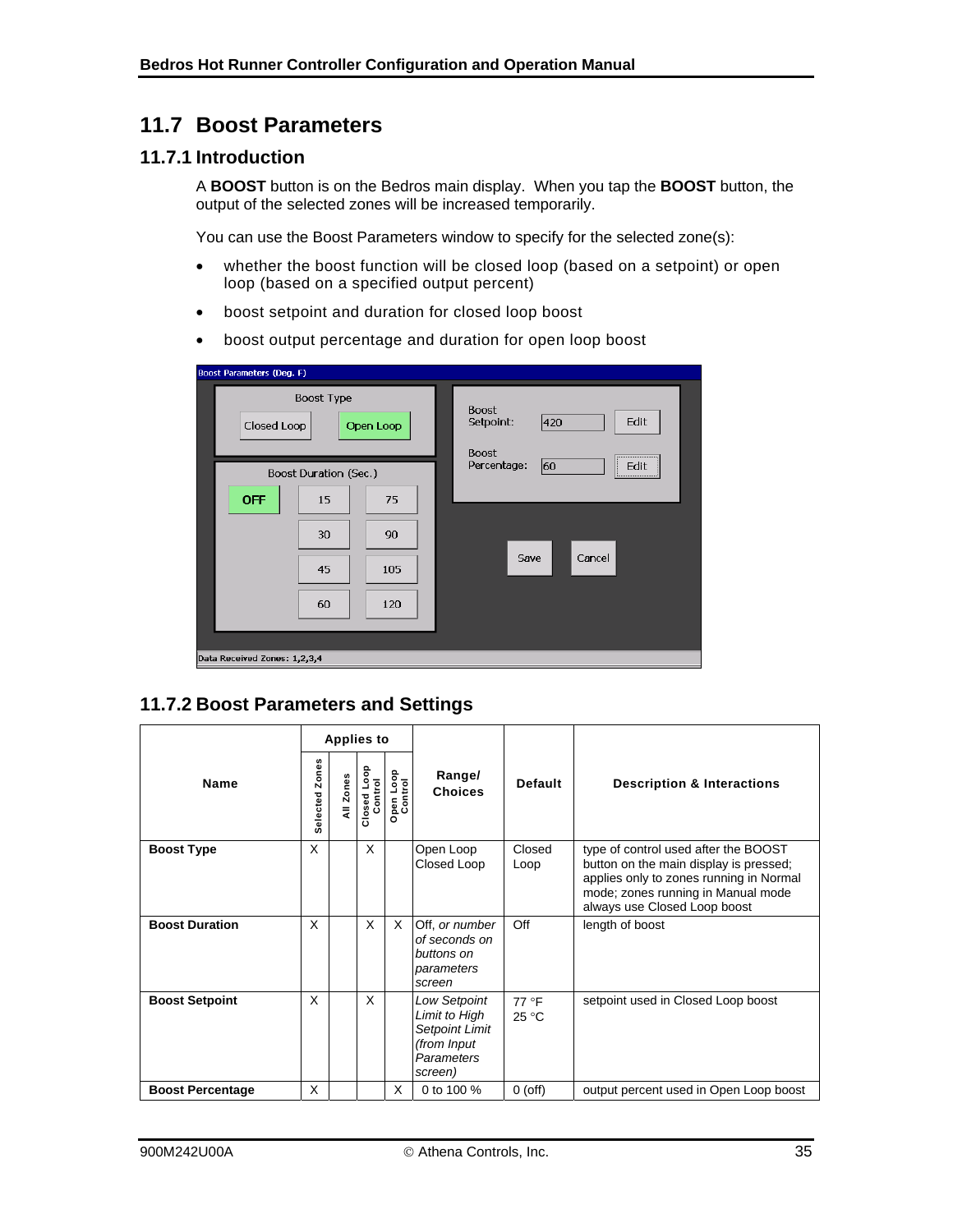# <span id="page-40-0"></span>**12. Tuning the Controller for PID Control**

## <span id="page-40-1"></span>**12.1 Introduction**

Bedros Hot Runner Controllers support automatic tuning for control of zones running in CompuCycle Normal (closed loop) mode.

By default, every Bedros controller is configured to execute the Autotune operation the first time it is powered up, then to disable the Autotune feature after a successful Autotune has been completed.

The Autotune operation overwrites any existing proportional band and derivative (rate) parameter values that were previously configured.<sup>12</sup>

All Bedros controllers in a single process should be Autotuned simultaneously, so that interactions between zones during tuning parallel the interactions expected while the controllers are in use.





# <span id="page-40-2"></span>**12.2 Procedure for Autotuning**

To Autotune:

- 1) Make sure the controller is in Idle (LED above keypad is amber).
- 2) After configuring any parameters that you want to change from the defaults, enter a setpoint (for each zone or group of zones) that is representative of the setpoint you expect to use when the selected zones are in Normal mode operation.
- 3) If a successful Autotune has been completed in the past, the Autotune feature may be disabled. To force an Autotune operation, use the Control Parameters screen to set the PID Autotune parameter to Enable.
- 4) Cycle the power to the controller.
- 5) At this point the controller may execute a CompuStep soft start.

l

 $12$  If vou need to return PID parameter values for selected zones to their factory (default) settings, select the zones and then tap the **Reset PID Parameters** button on the Supervisor Parameters screen. A confirmation window will be displayed. When you tap **Yes** in this confirmation window, the Proportional Band and Rate parameters will be set to their factory settings. The integral time (not configurable) will be set automatically to 6 times the value of the Rate parameter.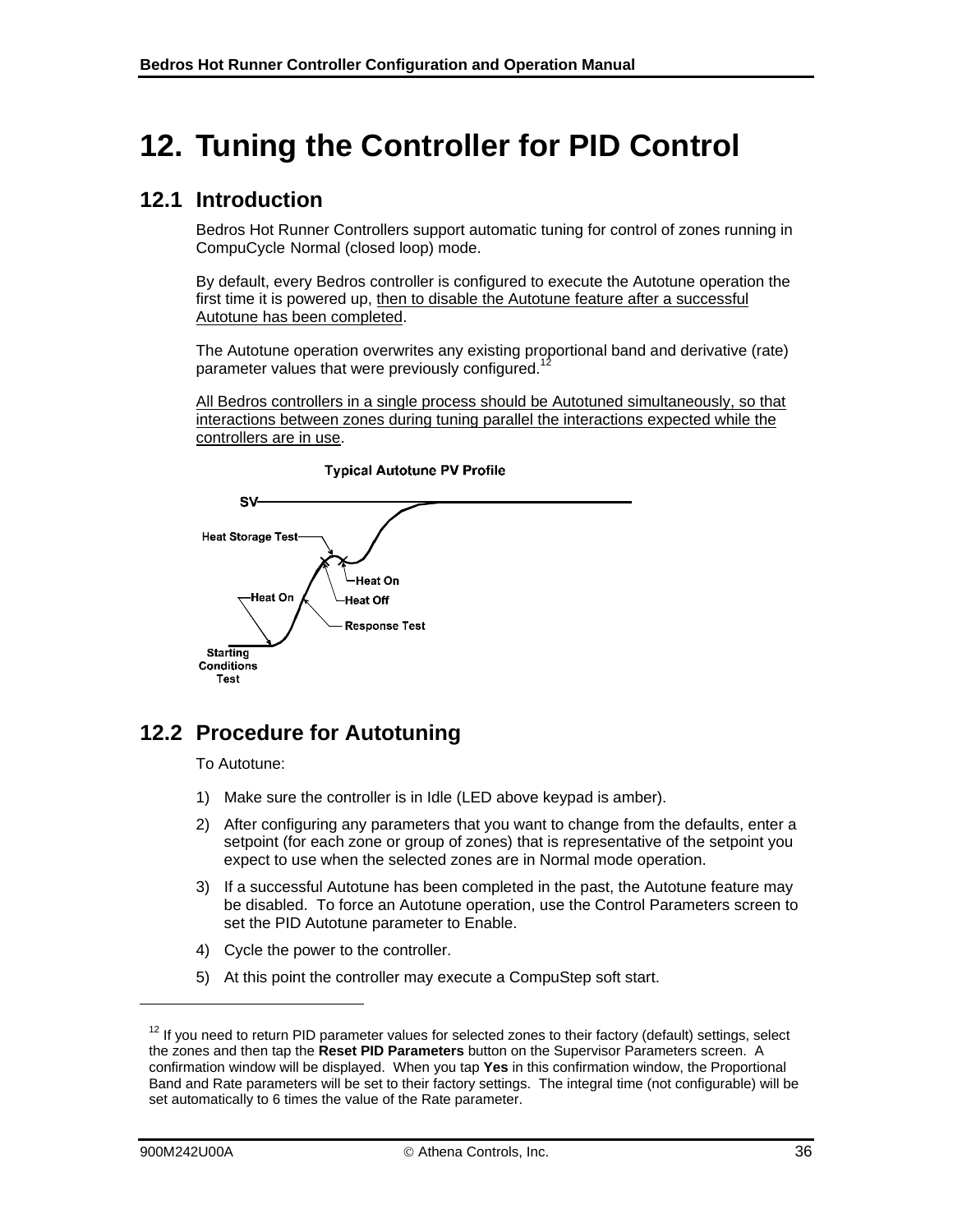- If you want the soft start to continue to its normal conclusion (recommended), do not press any on-screen buttons or keys on the case.
- If you want to terminate the soft start (not recommended), use the **MODE** button and screen to set the selected zones' mode to Normal.

When the Autotune operation begins, the mode indicator at the lower left corner of the zone's display will be "NTU." Unless you want to terminate the Autotune by changing a zone's mode, do not press any buttons on screen or keys on the case during the Autotune operation. The lower line will continue to display the setpoint you entered in Step 2.

When the controller has completed Autotuning a zone successfully, the display for this zone will revert to the Normal mode operating display with the mode "NRM" displayed in the lower left corner of the zone's display. The controller will save the tuning parameter values in the Proportional Band and Rate parameters for all zones that have Autotuned successfully. (The new tuning values can be viewed on the Control Parameter screen.)

If Autotune was unsuccessful for a zone, the zone will:

- use default values for PID parameters,
- go into alarm (flashing red background),
- display its process value alternating with one of the tuning error codes listed in [12.3](#page-42-2), and
- go to configured failsafe state; the effect on a zone's output depends on how you configured the failsafe action parameter on the Supervisor Parameters screen.

To clear the error display and put the controller in standby mode, use the **MODE** button and screen. (The effect on each zone's output depends on the configuration selections you made on the Control Parameters screen.)

Fix the problem (see error code meanings in next subsection) and try tuning again.

Once Autotune has been completed successfully for all Normal zones ("NRM" mode displayed) use the Control Parameters screen to disable PID Autotune.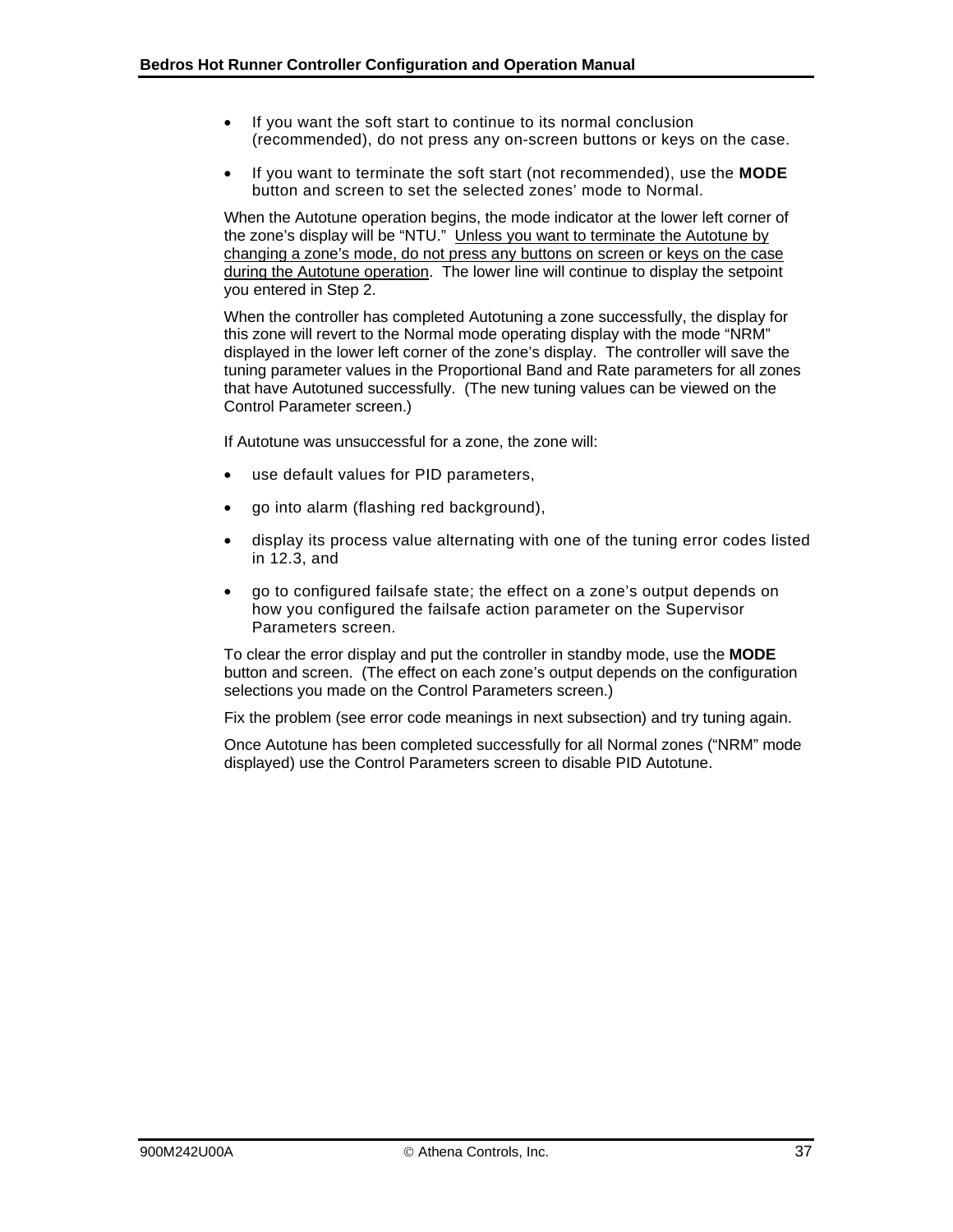# <span id="page-42-0"></span>**12.3 Autotune Errors**

The Autotune error codes are in the table below.

| <b>Error Code</b> | <b>Description</b>                                                                                                                                                                                                                                                                                                                 |
|-------------------|------------------------------------------------------------------------------------------------------------------------------------------------------------------------------------------------------------------------------------------------------------------------------------------------------------------------------------|
| Tu3               | Setpoint is lower than the process value. Look at the setpoint.<br>If it is realistic for your process, then check the thermocouple leads;<br>maybe they are reversed.                                                                                                                                                             |
| Tu <sub>5</sub>   | The initial process value and the setpoint are not far enough apart.<br>For Autotune to work, the difference must be at least<br>9 degrees F (5 degrees C).                                                                                                                                                                        |
| Tu8               | The startup curve (change in PV) was not acceptable to the<br>Autotune algorithm. This problem could be caused by a process<br>upset that occurred during tuning. Try Autotuning again when the<br>process is stable. If the error recurs, your process is not suitable for<br>Autotuning. Use manual tuning as described in 12.4. |
| Tu9               | The Autotuning timed out, because the process was unresponsive<br>(or extremely slow to respond). Your process is not suitable for<br>Autotuning. Tune the controller manually as described in 12.4.                                                                                                                               |
| Tun               | The Autotune operation failed for a reason other than those listed<br>above. Try Autotuning again when the process is stable.                                                                                                                                                                                                      |

# <span id="page-42-1"></span>**12.4 Manual Tuning (Zeigler-Nichols PID Method)**

#### **12.4.1 Introduction**

This tuning method may be used if the spread between initial process temperature and process operating temperature is small, or if the process is too slow for Autotuning. Manual tuning requires that zones be tuned one at a time and that the PV be tracked over time. (Graph the displayed PV against time manually.) All zones should be running while manually tuning one zone.

After you have finished manual tuning, you can change the Startup Mode setting and enable soft start (recommended).

#### <span id="page-42-2"></span>**12.4.2 Procedure**

To do manual tuning:

- 1) After configuring any parameters that apply to your control strategy, enter a setpoint that is representative of the setpoint you expect to use when the selected zone is in normal operation.
- 2) Go to the Control Parameters screen.
- 3) For now, leave the PID Proportional Band set to 24 °F (13 °C), but change the PID Rate to 0 seconds.
- 4) On the Control Parameters screen, set the PID Autotune parameter to Disable.
- 5) Return to the main display and watch the behavior of the displayed process value. When the temperature reaches setpoint, plot a graph of the displayed process value against time or record the time period between temperature peaks. (Be patient. It may be several minutes before you see up and down changes (oscillation) in the process value for a manifold zone.)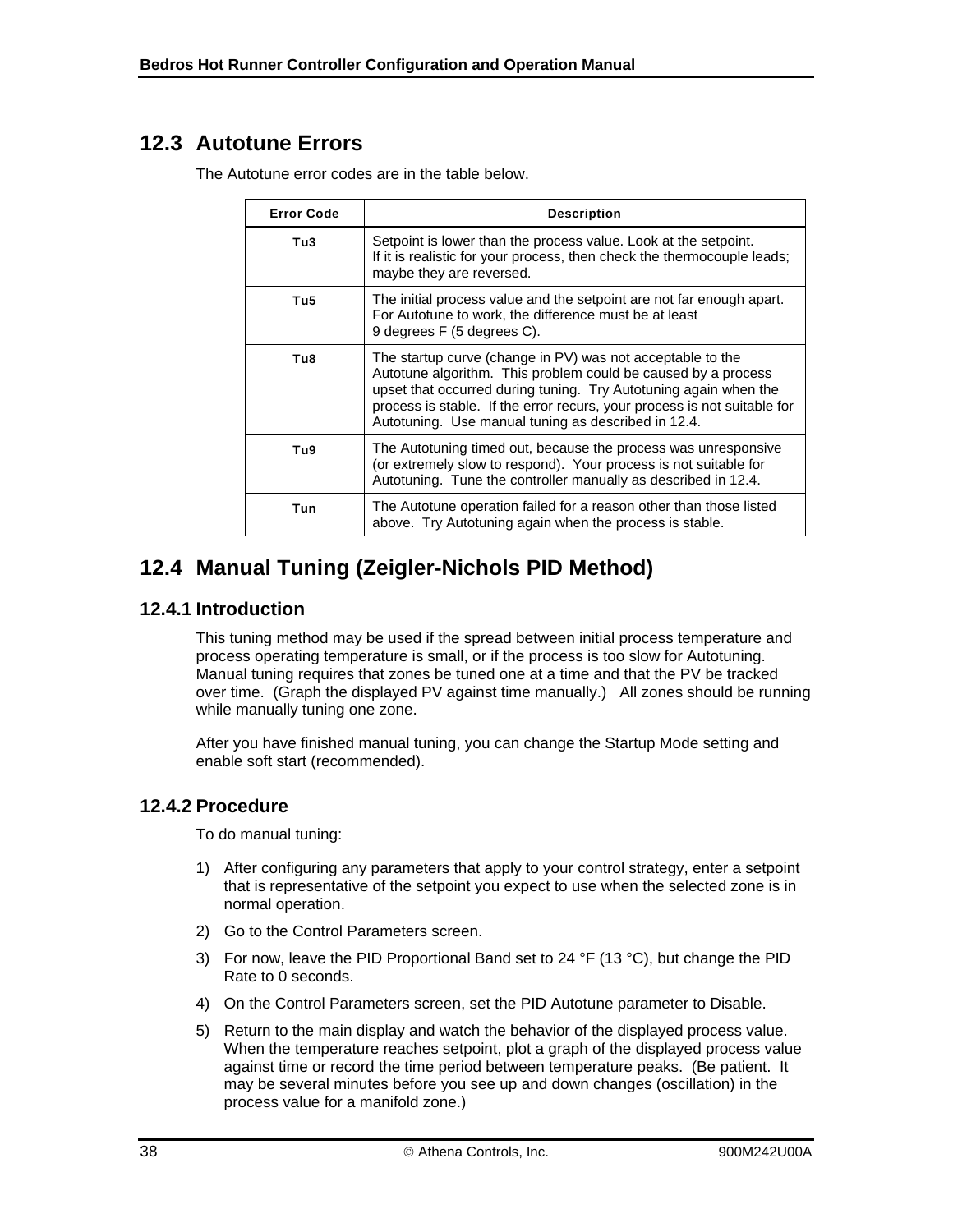6) If the temperature (process value) will not oscillate, then decrease the proportional band value by repeatedly halving the value until a small, sustained temperature oscillation is seen.

Alternatively, if the temperature (process value) oscillates severely, double the proportional band value repeatedly until a small, sustained temperature oscillation is observed.

7) Measure the period in seconds of one cycle of oscillation ("T" on the diagram below).



- 8) Divide the period of oscillation (T) by 8. The resulting number (quotient) is the correct PID Rate parameter value (derivative) time in seconds.
- 9) Access the Control Parameters screen and enter the PID Rate value obtained in Step 8. The integral time will be set automatically to 6 times the rate. (You cannot view the integral term value.)
- 10) If the process is stable, manual tuning is completed. However, if slight oscillation is observed, multiply the current proportional band value by 1.66 and enter the product as the new PID Proportional Band value to complete the tuning procedure for this zone.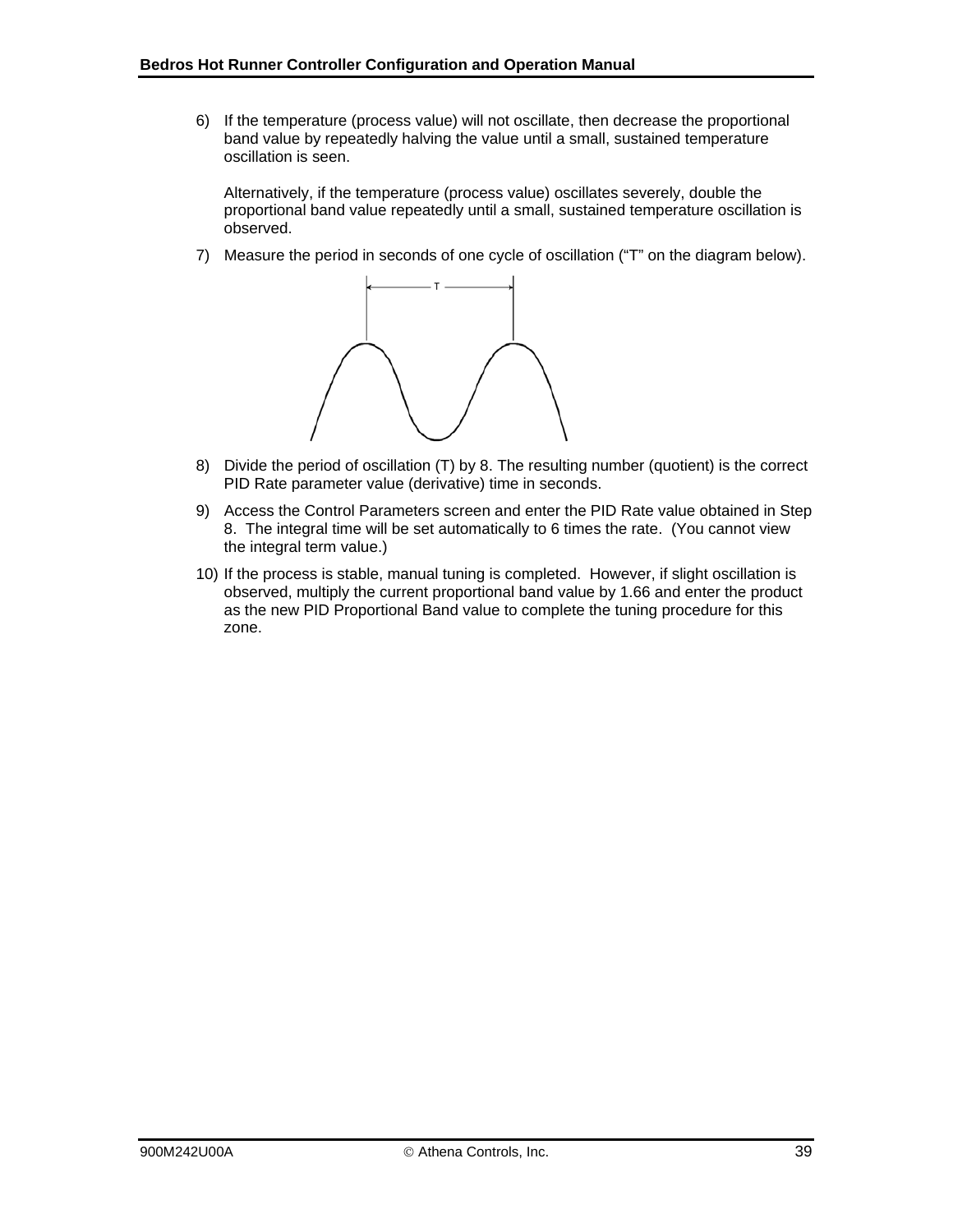# <span id="page-44-0"></span>**13. Restricting Access to Controller Functions**

## <span id="page-44-1"></span>**13.1 Introduction**

If you have access to the Supervisor Parameters screen, you can disable function buttons on the main display.

### <span id="page-44-2"></span>**13.2 Procedure**

To disable/enable one or more function buttons:

- 1) Select any zone on the main display and tap **Configuration**. The Configuration screen will be displayed.
- 2) Tap **Supervisor** and enter the Supervisor password (if password protection has been enabled). The Supervisor Parameters screen will be displayed.
- 3) Tap **Access Control**. The Access Control screen will be displayed. When units are shipped from the factory, all function buttons on the main display are enabled.

| <b>Access Control</b> |                            |                                    |                                 |                   |  |  |  |  |  |  |  |  |
|-----------------------|----------------------------|------------------------------------|---------------------------------|-------------------|--|--|--|--|--|--|--|--|
|                       | <b>Access Control</b>      |                                    |                                 |                   |  |  |  |  |  |  |  |  |
|                       | Main Screen<br>Mode Button | Main Screen<br><b>Boost Button</b> | Main Screen<br><b>SP Button</b> | Config.<br>Access |  |  |  |  |  |  |  |  |
|                       | <b>Disable</b>             | Disable                            | <b>Disable</b>                  | Disable           |  |  |  |  |  |  |  |  |
|                       | Enable                     | Enable                             | Enable                          | Enable            |  |  |  |  |  |  |  |  |
|                       |                            | Enable All                         | Disable All                     |                   |  |  |  |  |  |  |  |  |
|                       |                            | Save                               | Cancel                          |                   |  |  |  |  |  |  |  |  |
| Data Received.        |                            |                                    |                                 |                   |  |  |  |  |  |  |  |  |

- 4) Tap **Enable** (or **Disable**) buttons as appropriate for your process.
- 5) Tap **Save**.

Note that if you disable access to Configuration, the Configuration screen will still be accessible to operators, but all buttons except **Supervisor**, **Factory**, and **View Software Versions** will be disabled as shown on the next page.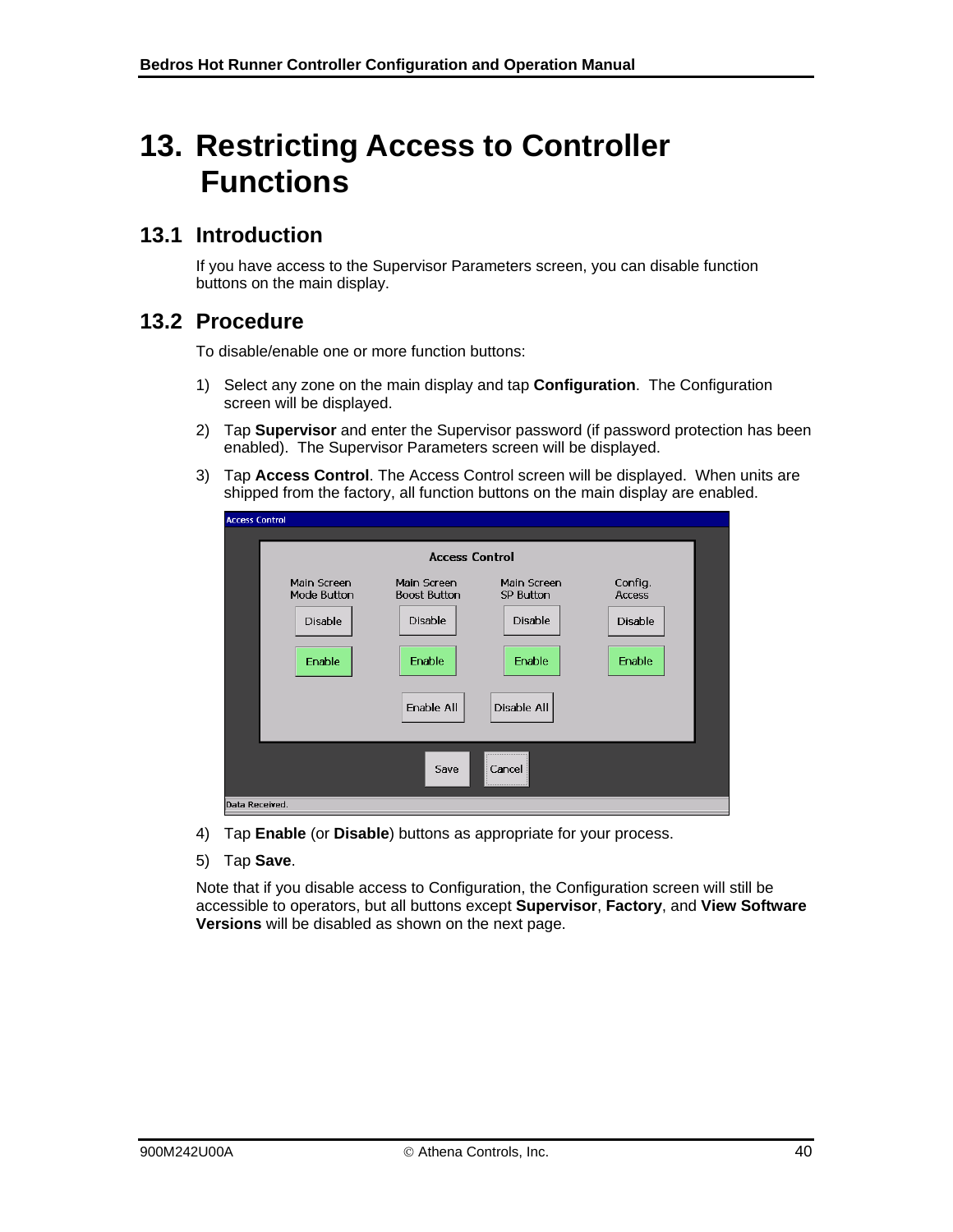| Configuration                   |                   |                        |
|---------------------------------|-------------------|------------------------|
| Select Configuration Type       |                   |                        |
| <b>INPUT</b>                    | <b>GROUPS</b>     | LOAD/STORE PARAMETERS  |
| <b>BOOST</b>                    | <b>ALARM</b>      | VIEW SOFTWARE VERSIONS |
| <b>CONTROL</b>                  | <b>SUPERVISOR</b> |                        |
| DISPLAY UNITS (C/F)             | <b>FACTORY</b>    |                        |
|                                 |                   |                        |
|                                 | CLOSE             |                        |
| Selected Zones: 1,2,3,4,5,6,7,8 |                   |                        |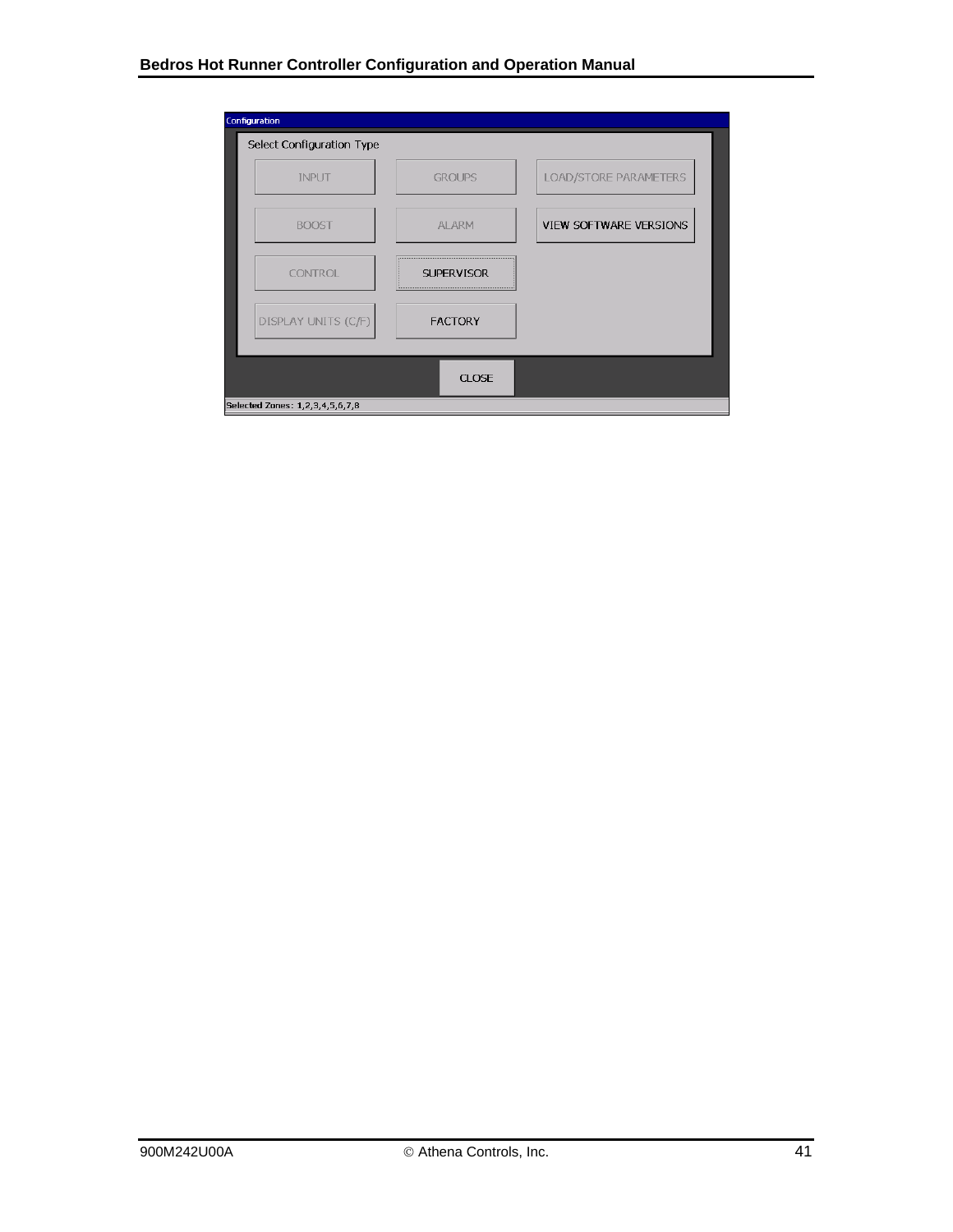# <span id="page-46-0"></span>**14. Resetting Parameters to the Default Values**

## <span id="page-46-1"></span>**14.1 Introduction**

Using this function returns all configuration parameter values for selected zones to their defaults (shown in Section [11\)](#page-30-0). The setpoints for the selected zones will be changed to 77 degrees F (25 degrees C).

Reloading defaults never affects the following settings that apply to the whole controller: display units, input type, line frequency, groups. These settings that apply to the whole controller are not reset, even if all zones are selected before loading defaults.

When all zones have been selected for resetting defaults, some settings that apply to the whole controller WILL be reset to the defaults shown in Section [11.](#page-30-0) These values that are returned to the defaults include the Supervisor password (which will be reset to 100, disabling password protection) and Access Control settings described in Section [13.](#page-44-0)

# <span id="page-46-2"></span>**14.2 Procedure**

To load defaults to selected zones:

- 1) Tap **Configuration**. The Configuration screen will be displayed.
- 2) Tap **Supervisor** and enter the Supervisor password (if password protection has been enabled). The Supervisor Parameters screen will be displayed.

| <b>Supervisor Parameters (Deg. F)</b>                                                        |                                                                                                            |                           |                      |                                        |                         |
|----------------------------------------------------------------------------------------------|------------------------------------------------------------------------------------------------------------|---------------------------|----------------------|----------------------------------------|-------------------------|
| Failsafe<br>Action                                                                           | <b>High Safety</b><br>Limit:<br>32<br>Edit<br>$(32$ Deq F $/$ 0 Deq C = DISABLED)<br>High and Low Readings |                           |                      |                                        | <b>Access Control</b>   |
| Off<br>Auto                                                                                  |                                                                                                            |                           |                      |                                        | Slave Zones             |
| Fixed Pct.                                                                                   |                                                                                                            |                           |                      | Supervisor<br>100<br>Edit<br>Password: |                         |
| Soft<br><b>Failsafe Fixed</b><br>Edit<br>Start<br>l0<br>Output %:<br>Disable                 |                                                                                                            | Off-Line<br>Zones<br>Show | <b>LOAD DEFAULTS</b> |                                        |                         |
| Loop Break<br>Edit<br>300<br>Time (Sec.):<br>Enable<br>Note: Enter 9 For Loopbreak OFF       |                                                                                                            |                           | Hide                 |                                        | <b>RESET PID PARAMS</b> |
| Line<br>Note: Will Apply<br>50 Hz<br>60 Hz<br>Cancel<br>Save<br><b>To All Zones</b><br>Freq. |                                                                                                            |                           |                      |                                        |                         |
| Data Received Zones: 1,2,3,4                                                                 |                                                                                                            |                           |                      |                                        |                         |

- 3) Tap **Load Defaults**. A confirmation window will be displayed.
- 4) Tap **Yes.** The defaults will be loaded to the selected zones. You must cycle power to the Bedros unit for the changes to take effect.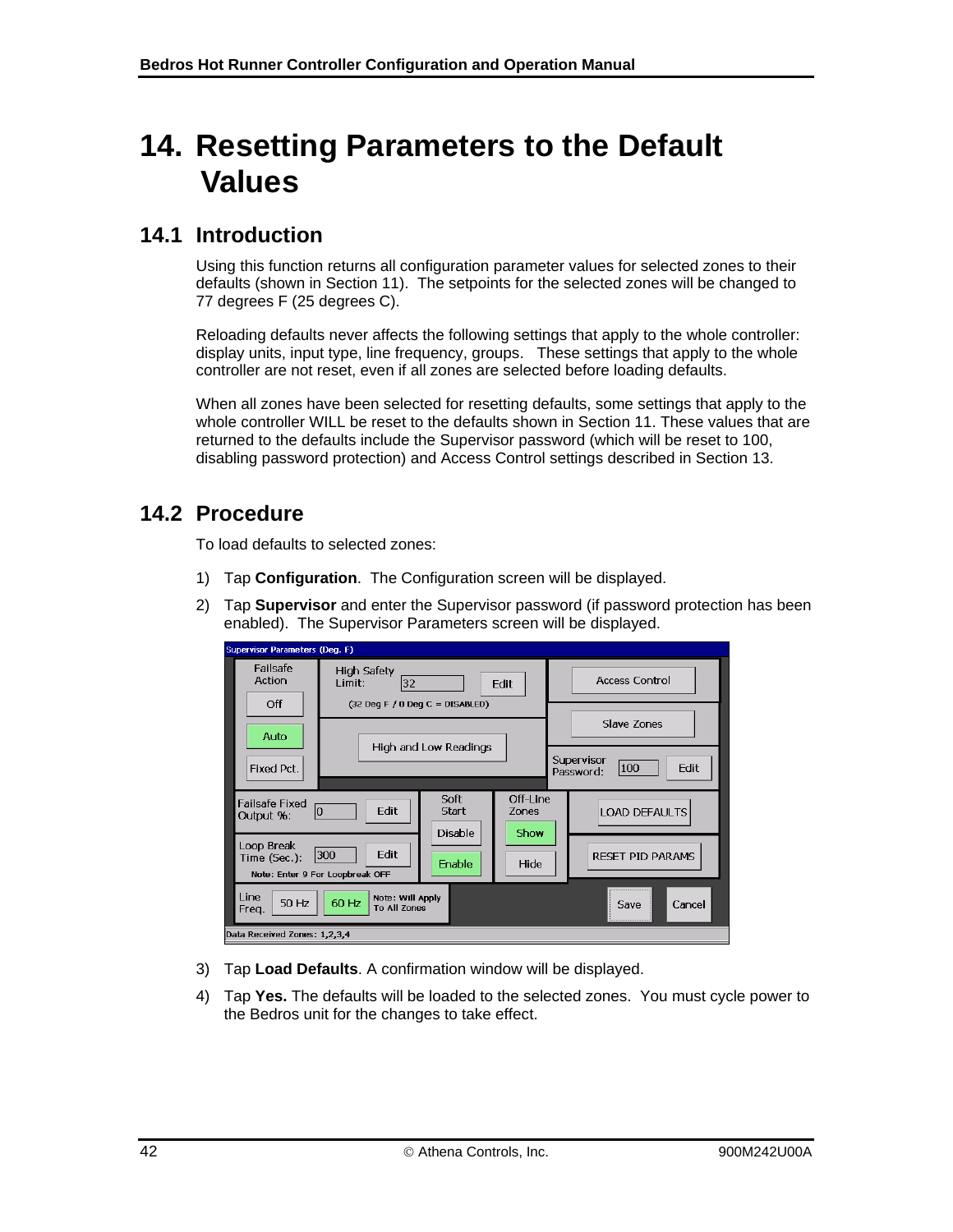# <span id="page-47-0"></span>**15. Loading and Storing Parameter Values**

## <span id="page-47-1"></span>**15.1 Introduction**

You can save all configuration parameter values, group assignments, and setpoints for all zones to a local file or to a file on a USB device. (A standard USB port and a mini-USB port are on the back of the Bedros case.) You can load the saved configuration parameters, group assignments, and setpoints to the same controller or to a different controller that has the same quantity of zones.

## <span id="page-47-2"></span>**15.2 Storing Procedure**

To store configuration parameters, group assignments, and setpoints for all zones:

1) Select at least one zone, and then tap **Configuration**. The Configuration screen will be displayed.

| Configuration             |                   |                        |
|---------------------------|-------------------|------------------------|
| Select Configuration Type |                   |                        |
| <b>INPUT</b>              | <b>GROUPS</b>     | LOAD/STORE PARAMETERS  |
| <b>BOOST</b>              | <b>ALARM</b>      | VIEW SOFTWARE VERSIONS |
| <b>CONTROL</b>            | <b>SUPERVISOR</b> |                        |
| DISPLAY UNITS (C/F)       | <b>FACTORY</b>    |                        |
|                           | <b>CLOSE</b>      |                        |
| Selected Zones: 3,4,5,6   |                   |                        |

2) Tap **Load/Store Parameters**. The Load/Store Parameters screen will be displayed.

| Configuration : Load/Store Parameters |                           |
|---------------------------------------|---------------------------|
| <b>Select Function</b>                |                           |
| SAVE PARAMETERS LOCAL                 | LOAD PARAMETERS LOCAL     |
| SAVE PARAMETERS USB DRIVE             | LOAD PARAMETERS USB DRIVE |
|                                       | <b>CLOSE</b>              |
|                                       |                           |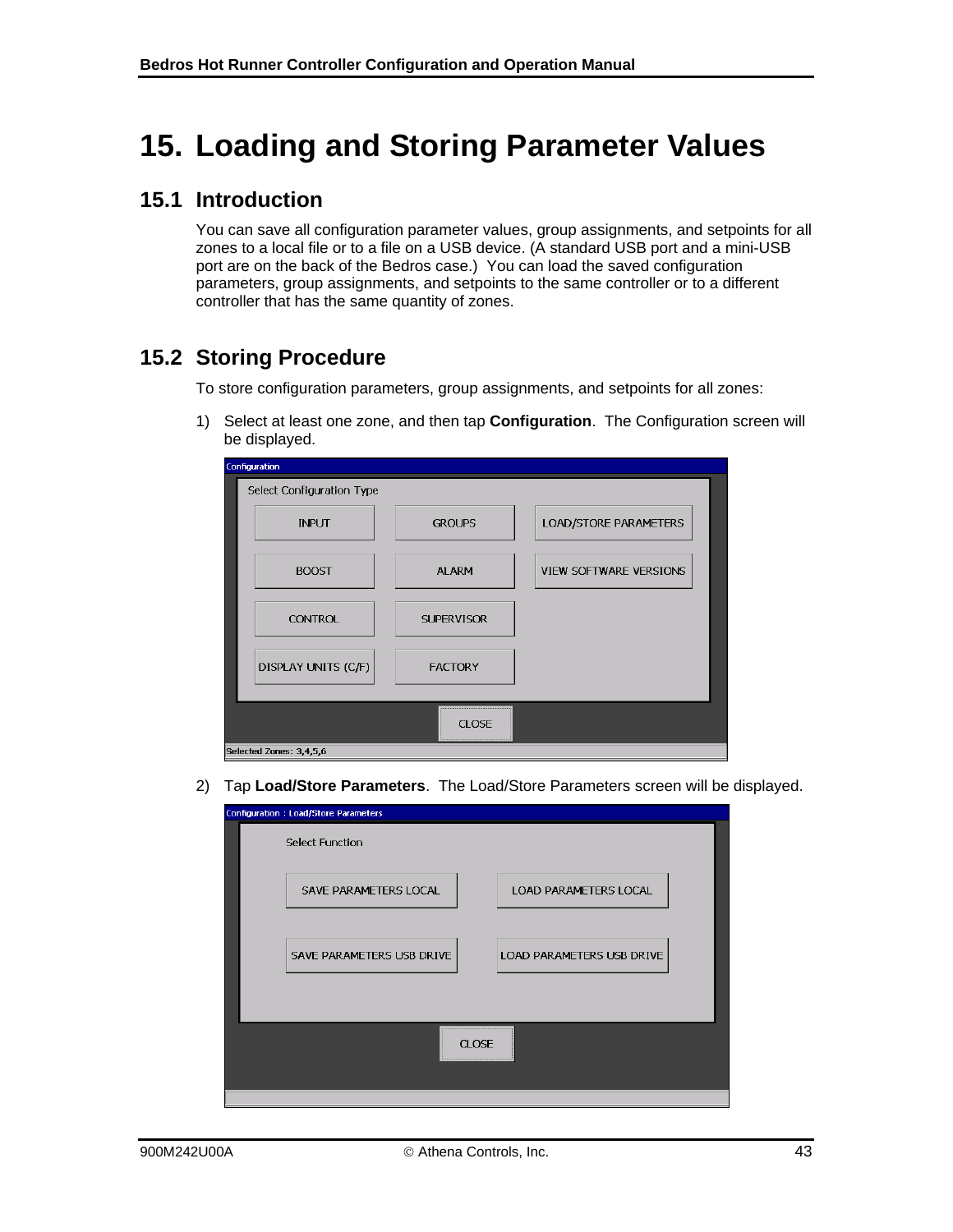3) Tap the appropriate **Save** button. For example, if you want to save the configuration parameter values and group assignments for all zones to a file on the Bedros controller, tap **Save Parameters Local**. The Save As window will pop up.

| Configuration : Load/Store Parameters |                                                                                                                                                                                                     |                               |
|---------------------------------------|-----------------------------------------------------------------------------------------------------------------------------------------------------------------------------------------------------|-------------------------------|
| <b>Select Function</b>                |                                                                                                                                                                                                     |                               |
|                                       | LOAD PARAMETERS LOCAL<br>SAVE PARAMETERS LOCAL<br>Save As <b><sup>B</sup></b> 普羅爾<br>$ OK  \times$<br>S Flash Disk                                                                                  |                               |
| <b>SAVE PA</b>                        | AutoRun<br>Documents and Settings<br><b>B DRIVE</b>                                                                                                                                                 |                               |
|                                       | Type: Bedros Data Files<br>Name:<br>▼                                                                                                                                                               |                               |
|                                       | <b>CLOSE</b><br>Input Panel<br>4567890<br>Esc $\vert 1 \vert 2 \vert 3 \vert$<br>$\blacksquare$                                                                                                     | Ξ                             |
|                                       | Tab∫q∐w∏e ∣<br>l y<br>t<br>∣u i<br>o  <br>þ<br>$\mathbf{r}$<br>÷<br>[CAP∐a∐s]<br>d<br>g<br>'n<br>k<br>$\mathbf f$<br>Shift z<br>Īx<br>c<br>l v.<br>∐b∐n ∣m<br>Ctll才】菫[ )<br>™<br>İ۴<br>$\downarrow$ | $\leftarrow$<br>$\rightarrow$ |

4) In the Save As windows, the local Bedros memory is called "Flash Disk." An external device connected to the USB port is called "Hard Disk". Use a blunt plastic stylus or the eraser end of a pencil (NOT THE POINT OF THE PENCIL) on the Input Panel to enter the name of the file where the configuration parameters will be stored, and then tap **OK**. A confirmation window will be displayed.

| Caution! |                                                                                                                   |
|----------|-------------------------------------------------------------------------------------------------------------------|
|          | Do you want to save all data to \Flash Disk\mysetup.dat (LOCAL) ?<br>If the file exists, it will be overwritten.  |
|          | <b>CONTRACTORS' CONTRACTORS' CONTRACTORS' (CONTRACTORS)</b><br><b>YES</b><br>NO.<br>***************************** |
|          |                                                                                                                   |

5) To save the file, tap **Yes** in the confirmation window. Note that if a file with the same name already exists, it will be overwritten. A "Please Wait" message will be displayed.

When the message clears, your file has been saved successfully.

# <span id="page-48-0"></span>**15.3 Loading Procedure**

To load configuration parameters, group assignments, and setpoints for all zones:

- 1) Press the Run/Idle key to put all zones in Idle.
- 2) Tap **Configuration**. The Configuration screen will be displayed.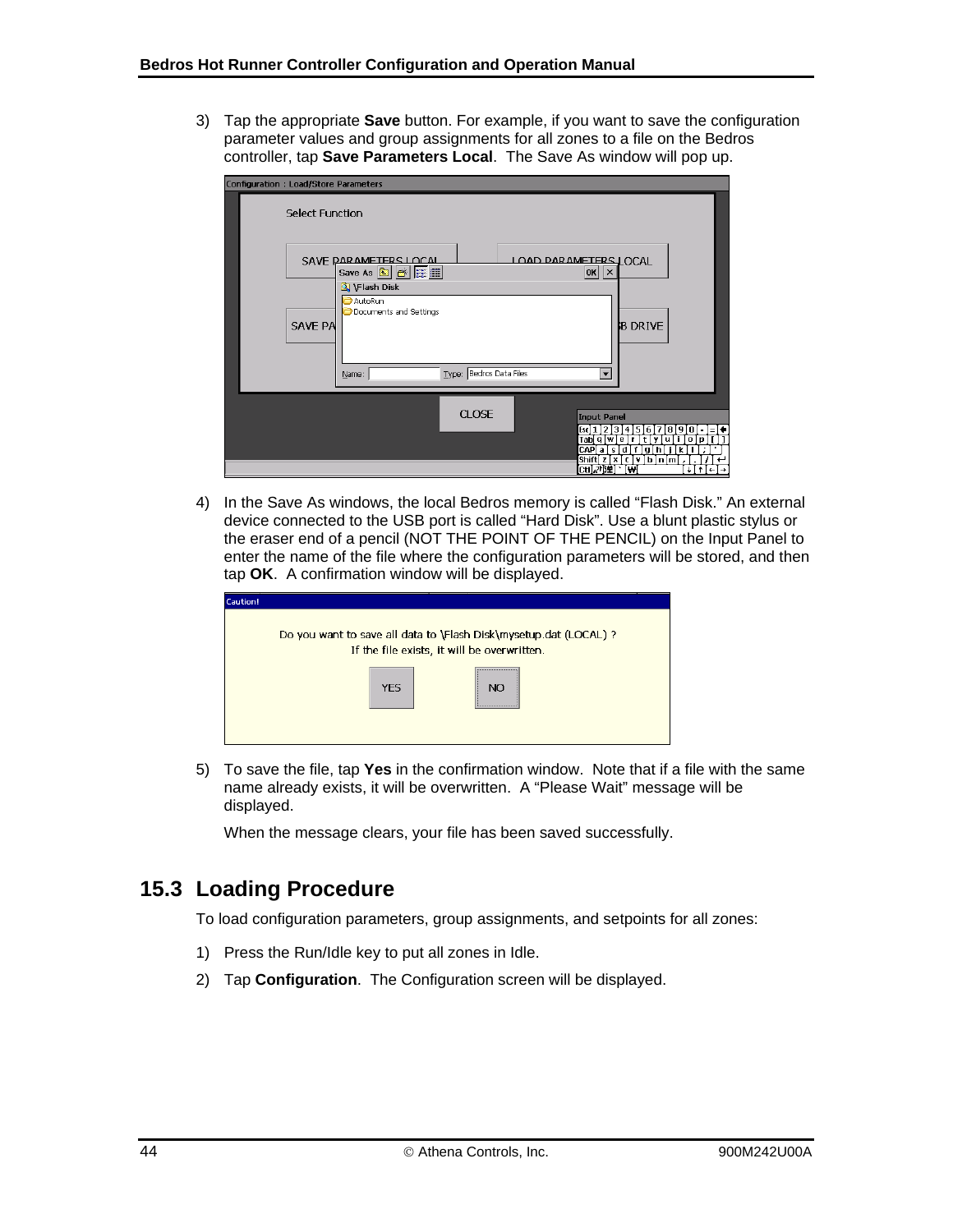| Configuration             |                   |                               |
|---------------------------|-------------------|-------------------------------|
| Select Configuration Type |                   |                               |
| <b>INPUT</b>              | <b>GROUPS</b>     | LOAD/STORE PARAMETERS         |
| <b>BOOST</b>              | <b>ALARM</b>      | <b>VIEW SOFTWARE VERSIONS</b> |
| <b>CONTROL</b>            | <b>SUPERVISOR</b> |                               |
| DISPLAY UNITS (C/F)       | <b>FACTORY</b>    |                               |
|                           |                   |                               |
|                           | <b>CLOSE</b>      |                               |
| Selected Zones: 3,4,5,6   |                   |                               |

2) Tap **Load/Store Parameters**. The Load/Store Parameters screen will be displayed.

| Configuration : Load/Store Parameters |                              |
|---------------------------------------|------------------------------|
| <b>Select Function</b>                |                              |
| SAVE PARAMETERS LOCAL                 | <b>LOAD PARAMETERS LOCAL</b> |
| SAVE PARAMETERS USB DRIVE             | LOAD PARAMETERS USB DRIVE    |
| <b>CLOSE</b>                          |                              |
|                                       |                              |

3) Tap the appropriate Load button. For example, if you want to load the configuration parameter values from a file on the Bedros controller, tap **Load Parameters Local**. The Open window will pop up.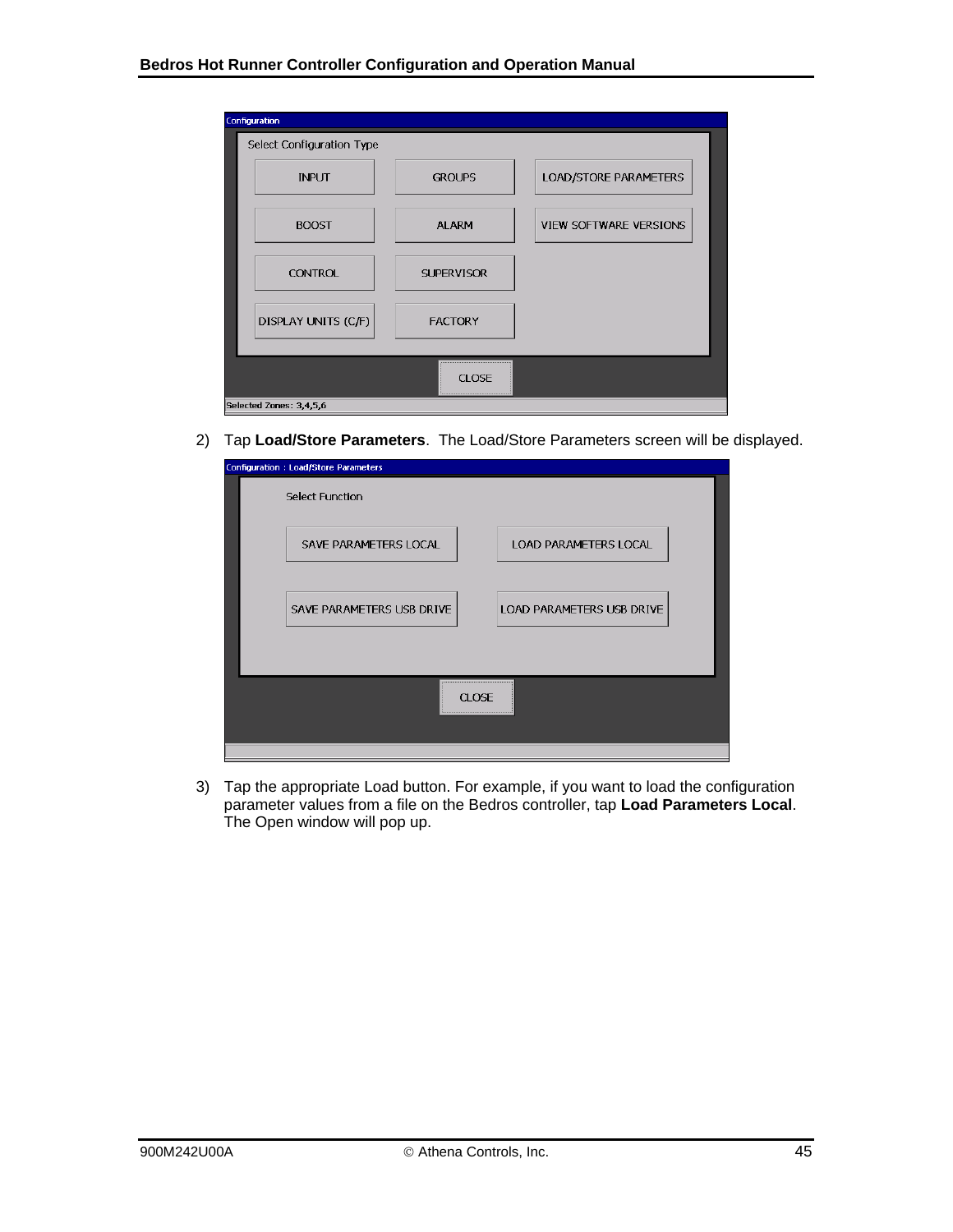| Configuration : Load/Store Parameters |                                                                                                                                                                                        |               |
|---------------------------------------|----------------------------------------------------------------------------------------------------------------------------------------------------------------------------------------|---------------|
| <b>Select Function</b>                |                                                                                                                                                                                        |               |
| <b>SAVE PA</b>                        | LOAD PARAMETERS LOCAL<br>SAVE PARAMETERS LOCAL<br>Open 白 di 臣而<br> 0k <br>$\mathsf{X}$<br><b>Q</b> Flash Disk<br>AutoRun<br>Documents and Settings<br><b>B DRIVE</b>                   |               |
|                                       | Type: Bedros Data Files<br>$\blacktriangledown$<br>Name:                                                                                                                               |               |
|                                       | <b>CLOSE</b><br><b>Input Panel</b><br>4567890-<br>Esc $\vert 1 \vert 2 \vert 3$                                                                                                        | $\equiv$      |
|                                       | tiri<br>Tab∣q∫w∫e ∣<br>l u<br>op<br>r<br>i.<br>∐d∐f<br>[g]h]<br>CAPI a i<br>j<br>k<br>$\mathbf{s}$<br>Shift<br>zix<br>⊻ibinim<br>с<br>[Ctl]才[漢]<br>ГV<br>$\overline{\phantom{a}}$<br>т | $\rightarrow$ |

4) In the Open window, the local Bedros memory is called "Flash Disk." An external device connected to the USB port is called "Hard Disk." Use a blunt plastic stylus or the eraser end of a pencil (NOT THE POINT OF THE PENCIL) to find and select the name of the file where the configuration parameters have been stored, and then tap **OK**. A confirmation window will be displayed.

| <b>Caution!</b> |                                                                                         |
|-----------------|-----------------------------------------------------------------------------------------|
|                 | Do you want to load all data from \Flash Disk\mysetup.dat (LOCAL) ?                     |
|                 | ----------------------------<br><b>YES</b><br>N <sub>O</sub><br>*********************** |

5) To load the settings in the file, overwriting existing configuration, group assignments, and setpoints in the controller, tap **Yes** in the confirmation window. A "Please Wait" message will be displayed.

When the message clears, your file has been loaded successfully. The controller will immediately start using the parameter values, group assignments, and setpoints from the loaded file.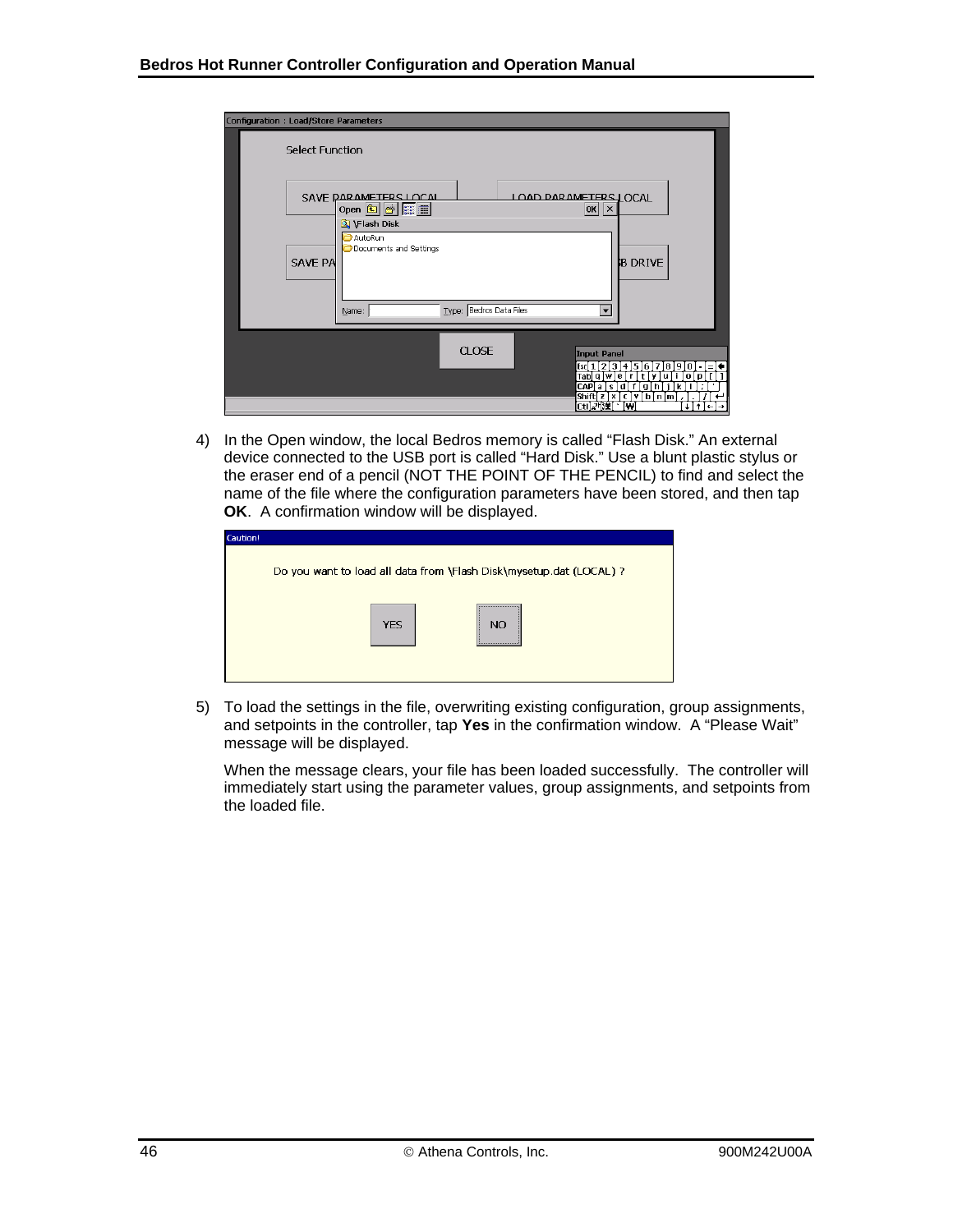# <span id="page-51-0"></span>**16. Viewing Software Versions**

## <span id="page-51-1"></span>**16.1 Introduction**

You can view the versions of the software in the Bedros controller. You may need this information if you call for technical support. (This information is also displayed briefly when the controller is powered up.)

## <span id="page-51-2"></span>**16.2 Procedure**

To view software versions:

1) Select at least one zone, and then tap **Configuration**. The Configuration screen will be displayed.

| Configuration             |                   |                        |
|---------------------------|-------------------|------------------------|
| Select Configuration Type |                   |                        |
| <b>INPUT</b>              | <b>GROUPS</b>     | LOAD/STORE PARAMETERS  |
| <b>BOOST</b>              | <b>ALARM</b>      | VIEW SOFTWARE VERSIONS |
| <b>CONTROL</b>            | <b>SUPERVISOR</b> |                        |
| DISPLAY UNITS (C/F)       | <b>FACTORY</b>    |                        |
|                           | <b>CLOSE</b>      |                        |
| Selected Zones: 3,4,5,6   |                   |                        |

2) Tap **View Software Versions**. The Software Versions screen will be displayed.

| <b>Software Versions</b>    |                    |                    |                    |
|-----------------------------|--------------------|--------------------|--------------------|
| Display:<br>1.017           |                    |                    | <b>CLOSE</b>       |
| Master 1:<br>1.005          | Master 2:<br>1.005 | Master 3:<br>1.005 | Master 4:<br>1.005 |
| Analog 1:<br> 1.018         | Analog 1:<br>1.018 | Analog 1: 1.018    | Analog 1: 1.018    |
| Analog 2: 1.018             | Analog 2:<br>1.018 | Analog 2: 1.018    | Analog 2: 1.018    |
|                             |                    |                    |                    |
|                             |                    |                    |                    |
|                             |                    |                    |                    |
|                             |                    |                    |                    |
|                             |                    |                    |                    |
|                             |                    |                    |                    |
| Software Versions Received. |                    |                    |                    |

The "Display" information refers to the software that generates the displays on the touch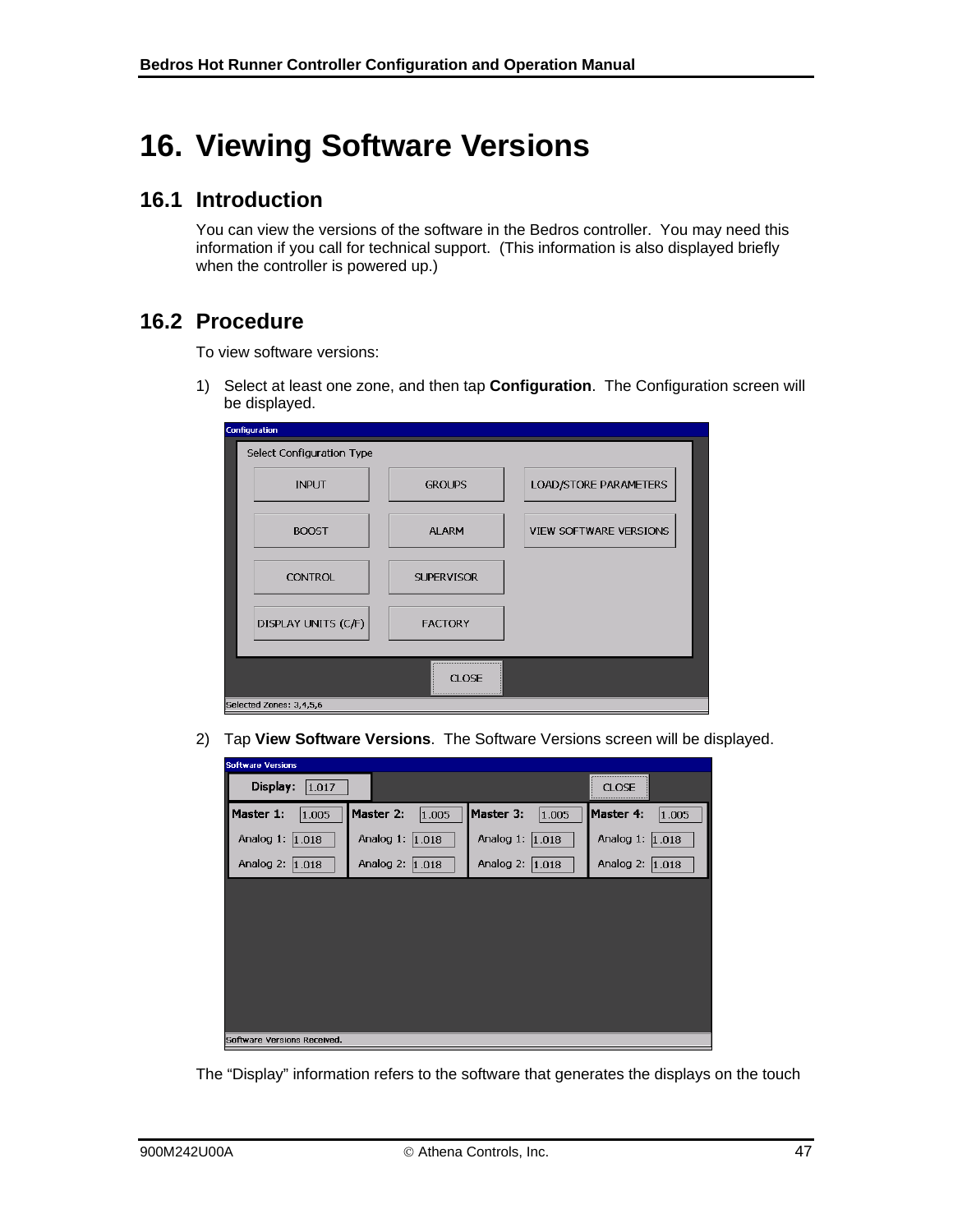screen. The "Master" units are modules within the controller.<sup>13</sup> These are the modules that process inputs and calculate outputs for the zones. Each Master unit controls several zones. The quantity of zones supported by your Bedros unit determines the quantity of Master units needed. Each Master unit contains two analog input boards. The "Analog" software runs on those input boards.

-

<sup>&</sup>lt;sup>13</sup> These Master hardware modules are not related to the master/slave zones described in Section 8.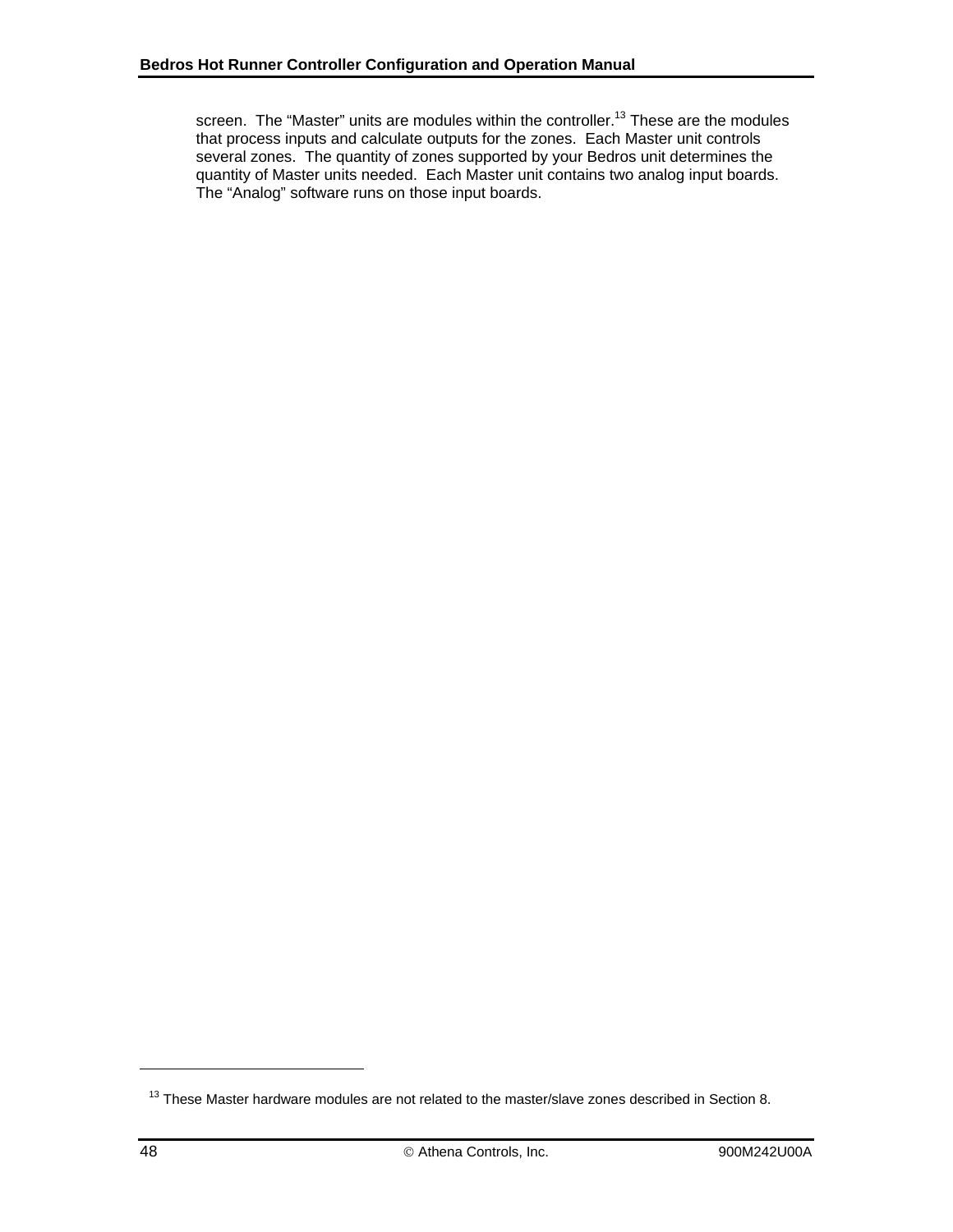# <span id="page-53-0"></span>**17. Index**

Access Control screen, 40 enter key, 9 alarm indication, 7, 12 Enter New Group Name window, 16 Alarm Inhibit parameter, 22, 34 Enter Setpoint screen, 15 alarm outputs, 12 extending the state of the ER1 alarm, 13 Alarm parameters, 22, 33 ER2 alarm, 13 alarm priorities, 13 Alarm Silence key, 11, 12<br>Alarm Silence Seconds parameter, 22, 34 arrow keys, 11 and the state of the case of the Factory parameters, 24 auto reset, 39 Autotune errors, 13, 38 Fahrenheit, 5, 22, 26<br>Autotuning, 36 Fahrenheit, 5, 22, 26

bias, 30 **FSF** mode indicator, 8 blue zone, 7, 8 Boost button, 7, 10 Boost button, disabling, 23 **G** Boost Duration parameter, 22, 35<br>
boost function, 3<br>
Boost mode. 8 GFI alarm, 13<br>
Group Configu Boost parameters, 22, 35 group selection, 9, 16 Boost Percentage parameter, 22, 35 groups of zones, 6, 8, 16, 42<br>Boost Setpoint parameter, 22, 30, 35 Boost Type parameter, 22, 35 bubst Type parameter, 22, 33<br>bumpless transfer, 1

Example 18 Hardware Standby mode, 8<br>Celsius, 5, 22, 26 HID alarm, 13<br>Changing parameter values, 24 High and I ow Readings scr changing parameter values, 24 **hour and the High and Low Readings screen**, 23, 29<br>
changing setpoint, 10 **hour and the contract of the banging screen**, 23, 29 changing setpoint, 10 https://www.farition.changing setpoint, 10 high deviation alarm message, 13 Clear All button, 10 High Deviation parameter, 22, 34 CompuStep<sup>®</sup> soft start, 14  $\qquad \qquad$  High Safety Limit, 6, 13, 23, 29 CompuStep® CompuStep<sup>∾</sup> soft start, 29 High Setpoint Limit parameter, 22, 30<br>Config button, 7, 10 highest process value. 23, 29 configuration function, limiting access, 23 Configuration screen, 24, 43, 44, 47 **<sup>I</sup>** Control parameters, 22, 31 cursor, 9, 10 **IDL** mode indicator, 8

default settings (factory), 22 Input parameters, 22, 30<br>default values, restoring, 42 Input Type parameter. 30 deselecting groups, 9, 16 integral action, 32, 39 deselecting zones, 9 deviation alarms. *See* alarm display, 7, 8 **K** Display Units, 22, 26, 42 keypad, 5, 11

## **A E**

access control, 23, 29, 40, 42 Enter Fixed Output Percentage screen, 15

factory settings, 22 failsafe action, 23, 29, 37 Failsafe Action parameter, 23 **B** Failsafe Fixed Output % parameter, 23 failsafe state, 8

Group Configuration screen, 16

hard ground fault detected, 13 **C** hardware installation instructions, where to find, 1 highest process value, 23, 29

inhibiting alarms, 34 **D** Input Bias parameter, 22, 30 input failure, 29 default values, restoring, 42 Input Type parameter, 30, 42 installation instructions, where to find, 1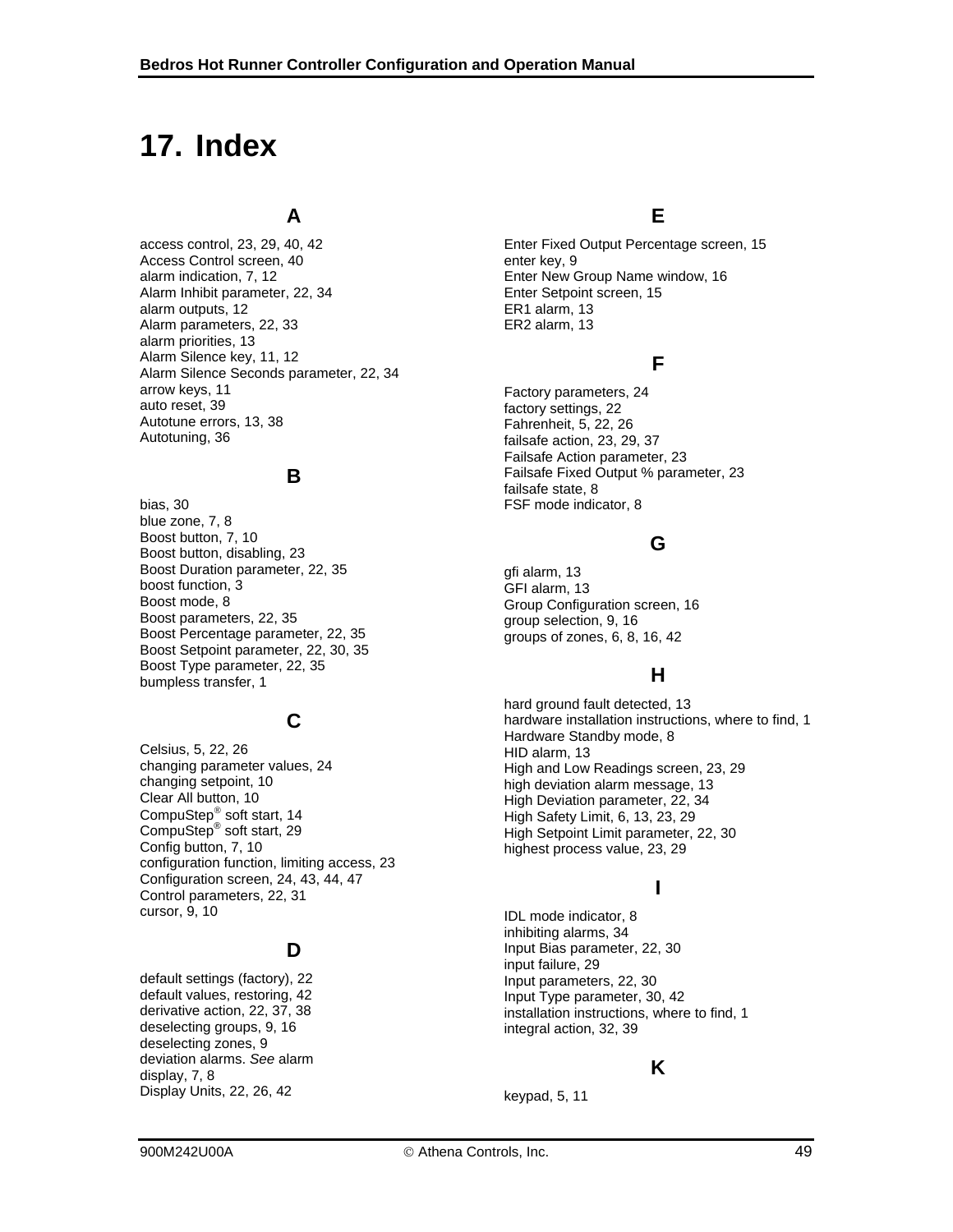LED on keypad, 5 parameter values, changing, 24 Line Freq. parameter, 23, 29, 42 password, 3, 6, 29 loading default values, 23, 29 Pct displayed, 8, 12 LOD alarm, 13 PID Rate parameter, 22, 37, 38 loop break detected, 13, 19 power switch, 5 Loop Break Time parameter, 23, 29 powering up controller, 4<br>
low deviation alarm message, 13 process value, highest, 23, 29 low deviation alarm message, 13 Low Deviation parameter, 22, 34 **process value, lowest, 23, 29** Low Setpoint Limit parameter, 22, 30 process value, viewing, 8 lowest process value, 23, 29 proportional band, 39

### **M**

main display, 7, 8 MAN mode indicator, 8 and 1 Rate parameter, 22, 32, 37, 38 Manual mode, 1, 8 red zone, 7, 12 Manual Mode Boost, 8 reversed sensor, 29 Manual mode output percent, changing, 14, 15 reversed thermocouple, 13, 38 manual tuning, 38 Run/Idle key, 5, 11 manual tuning procedure, 38 master zones, 19 **<sup>S</sup>** Mode button, 7, 10, 14 Mode button, disabling, 23 SAF alarm, 13 mode, changing, 14 safety information, I<br>mode, viewing, 8 security access. 3 mode, viewing, 8 security access, 3 modes of operation, 8 Security access, 3 modes of operation, 9, 10 multi-zone selection, 10 and 10 Select All button, 10

Normal mode, 1, 8 setpoint, changing, 10, 15 Normal Mode Boost, 8 setpoint, viewing, 8 setpoint, viewing, 8 setpoint, viewing, 8 Normal Soft Start mode, 8 NRB mode indicator, 8 slave zones, 19, 29 NSS mode indicator, 8 soft start, 6, 8, 14, 23, 29 NTU mode indicator, 8, 37 Soft Start parameter, 23

OFF mode indicator, 8<br>
Off-line zones 5, 8, 14, 23, 29<br>
Standby mode, 8 off-line zones, 5, 8, 14, 23, 29<br>
open thermocouple detected 13, 19, 29 Standby Mode parameter, 22 open thermocouple detected, 13, 19, 29 Standby Mode parameter, 31<br>Operating Mode screen 14 Standby parameter, 31 Operating Mode screen, 14 operating modes, 8 Standby Percentage parameter, 22, 31 output failsafe value, 29<br>
output failsafe value, 29<br>
output percent changing 14 15<br>
Startup Mode parameter, 22, 31 output percent, changing, 14, 15 output percent, viewing, 8<br>
output percent, viewing, 8<br>
outputs state on power up 4<br>
Supervisor parameters, 23, 28 outputs, state on power up, 4

## **L P**

loading parameter values (from file), 44 PID Autotune parameter, 22, 32, 36, 37, 38 LPB alarm, 13 Proportional Band parameter, 22, 32, 38, 39 Proportional-Integral-Derivativel. *See* PID

# **R**

Select Zones screen, 17 **N** selected zone, 7, 8, 9 sensor failure, 29 Normal Tuning mode, 8 single-zone selection, 9, 10 NRM mode indicator, 8, 37 soft ground fault detected, 13 software versions, 24 **O** SP button, 7, 10, 15<br>
SP button, disabling, 23 Supervisor Parameters screen, 19, 40 Supervisor password, 3, 6, 23, 29, 42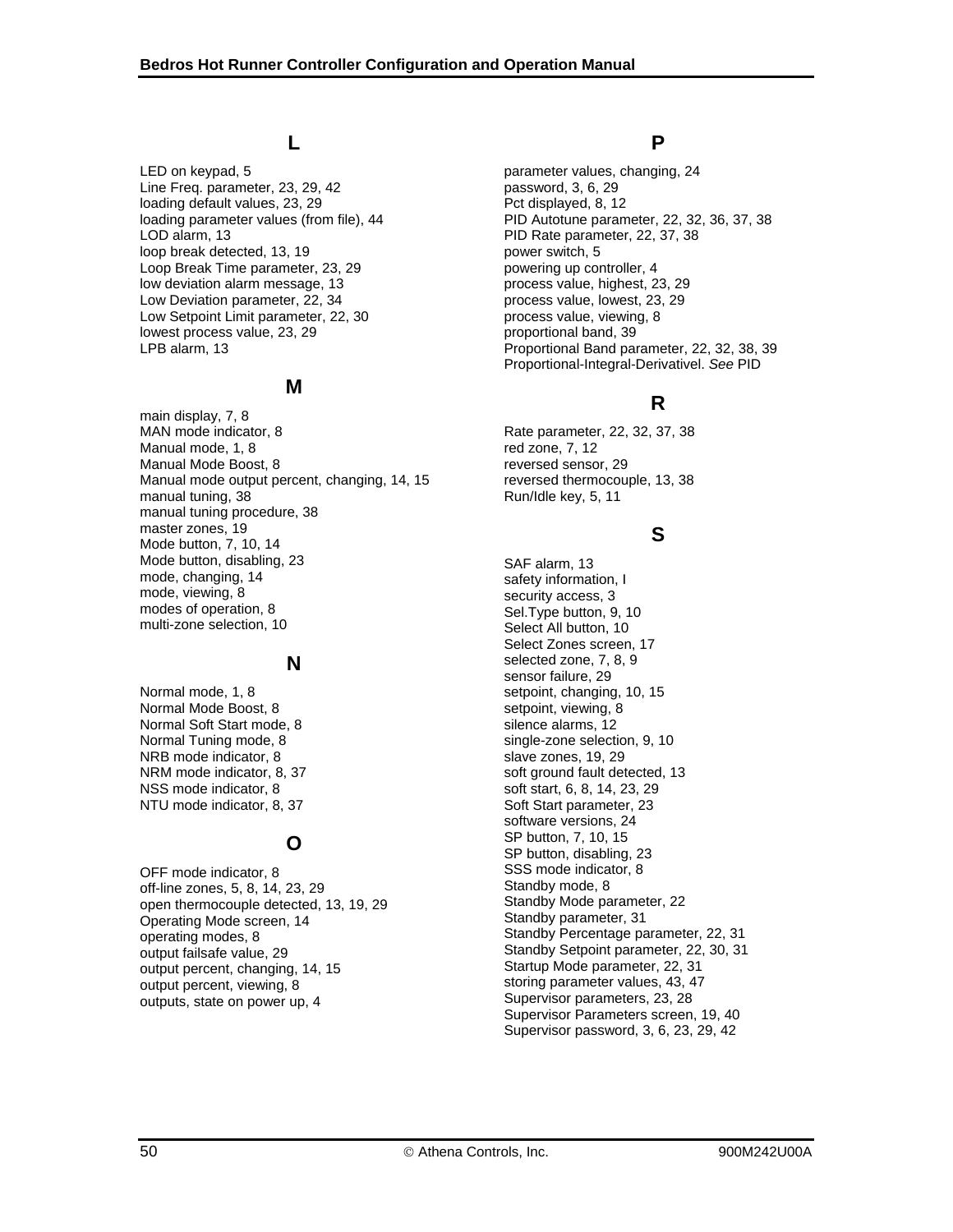#### **T**

TCo alarm, 13 TCr alarm, 13 touch screen, 7, 8 Tu3 error, 13, 38 Tu5 error, 13, 38 Tu8 error, 13, 38 Tu9 error, 13, 38 Tun error, 13, 38 tuning, 36 tuning errors, 13, 38 tuning parameters, 22, 32, 37

### **U**

unit of measure, 5, 26 unused zone, 5, 8, 23, 29

### **V**

viewing software versions, 24

# **W**

white border, 9, 10 wiring diagrams, where to find, 1

## **Y**

yellow zone, 7, 12

## **Z**

zone number, 8 zone selection, 9